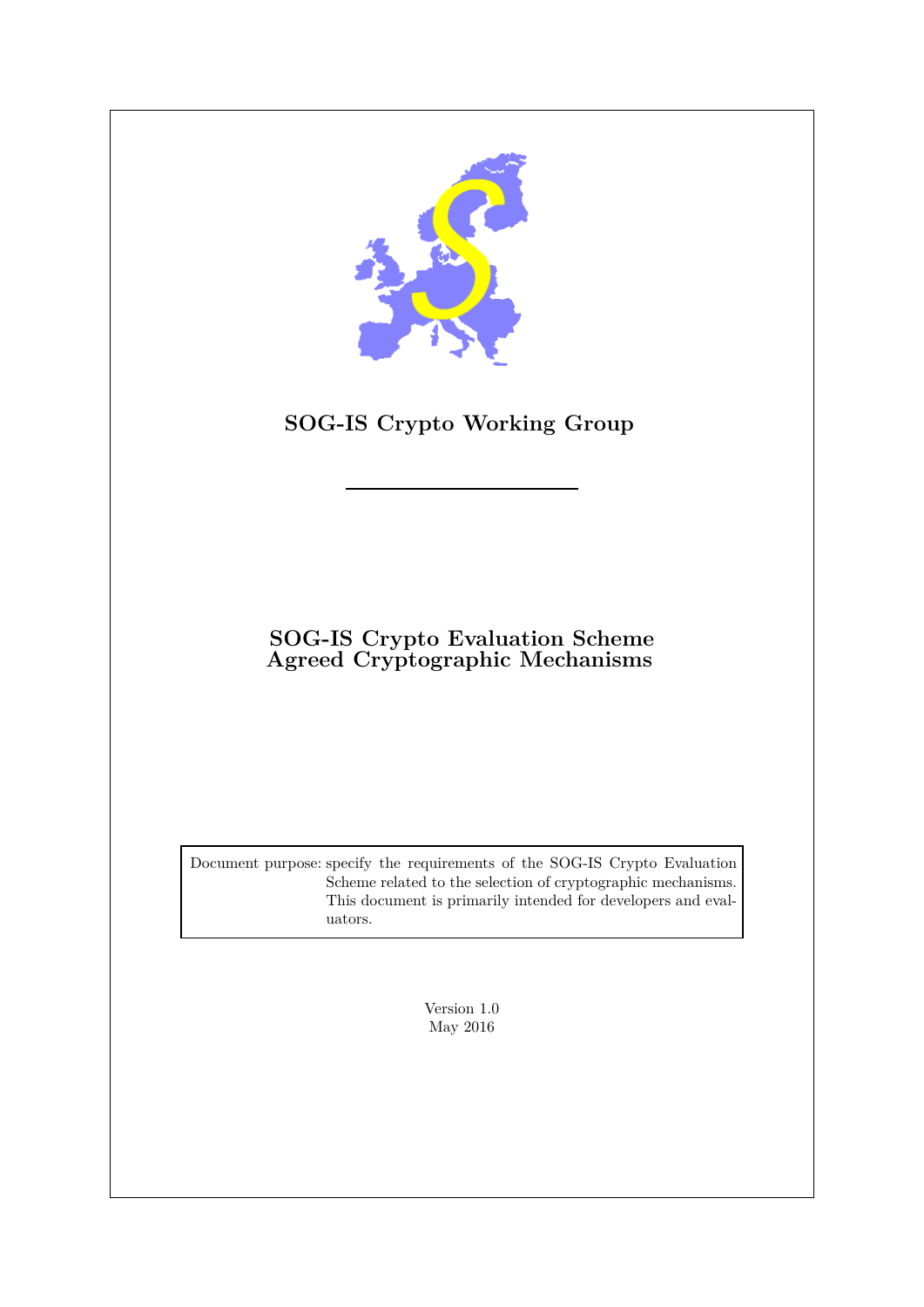This page is intentionally left blank.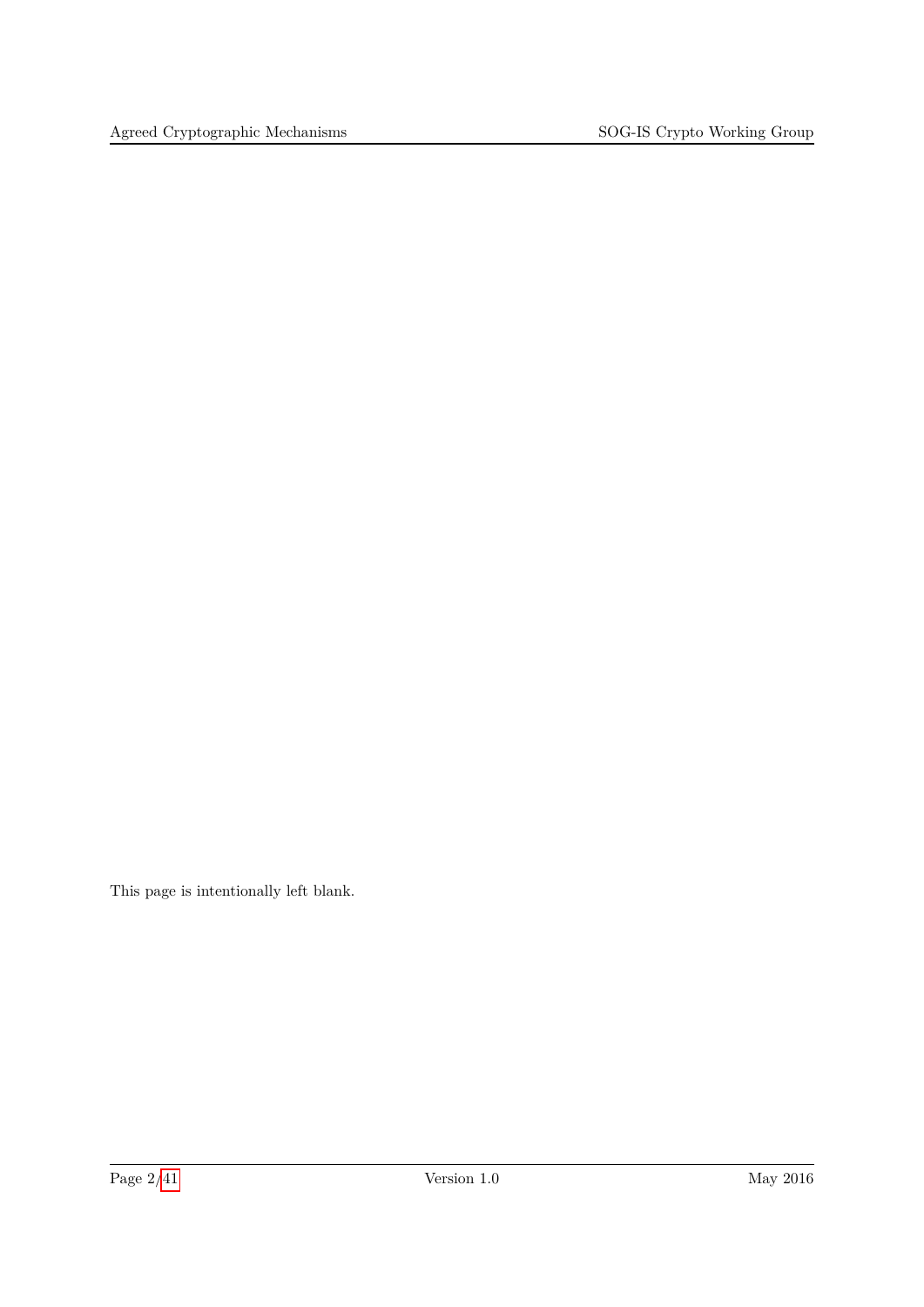# **Table of contents**

| 1              |                                                                        | $\overline{5}$ |
|----------------|------------------------------------------------------------------------|----------------|
|                | 1.1                                                                    | $\overline{5}$ |
|                | 1.2                                                                    | $\overline{7}$ |
|                | 1.3                                                                    | 8              |
|                | 1.4                                                                    | 10             |
|                | 1.5                                                                    | 11             |
| $\bf{2}$       |                                                                        | 11             |
|                | 2.1                                                                    | 11             |
|                | 2.2                                                                    | 12             |
|                | 2.3                                                                    | 12             |
|                | 2.4                                                                    | 13             |
|                |                                                                        |                |
| 3              |                                                                        | 13             |
|                | Confidentiality Modes of Operation: Encryption/Decryption Modes<br>3.1 | 14             |
|                | 3.2                                                                    | 15             |
|                | 3.3                                                                    | 16             |
|                | 3.4                                                                    | 18             |
|                | 3.5                                                                    | 19             |
|                | 3.6                                                                    | 20             |
|                | 3.7                                                                    | 21             |
|                | Password Protection/Password Hashing Mechanisms<br>3.8                 | 21             |
|                |                                                                        | 22             |
| $\overline{4}$ |                                                                        | 22             |
|                | 4.1                                                                    |                |
|                | 4.2                                                                    | 23             |
|                | 4.3                                                                    | $25\,$         |
|                | 4.4                                                                    | 26             |
| 5              |                                                                        | 27             |
|                | 5.1                                                                    | 27             |
|                | 5.2<br>Digital Signature                                               | 28             |
|                | 5.3                                                                    | $29\,$         |
|                | 5.4                                                                    | 29             |
|                |                                                                        |                |
| 6              |                                                                        | 31             |
|                | 6.1                                                                    | 31             |
|                | 6.2                                                                    | $31\,$         |
|                | 6.3                                                                    | 32             |
| 7              | Key Management                                                         | 33             |
|                | 7.1                                                                    | 34             |
|                | 7.2                                                                    | 35             |
|                | 7.3                                                                    | 35             |
|                |                                                                        |                |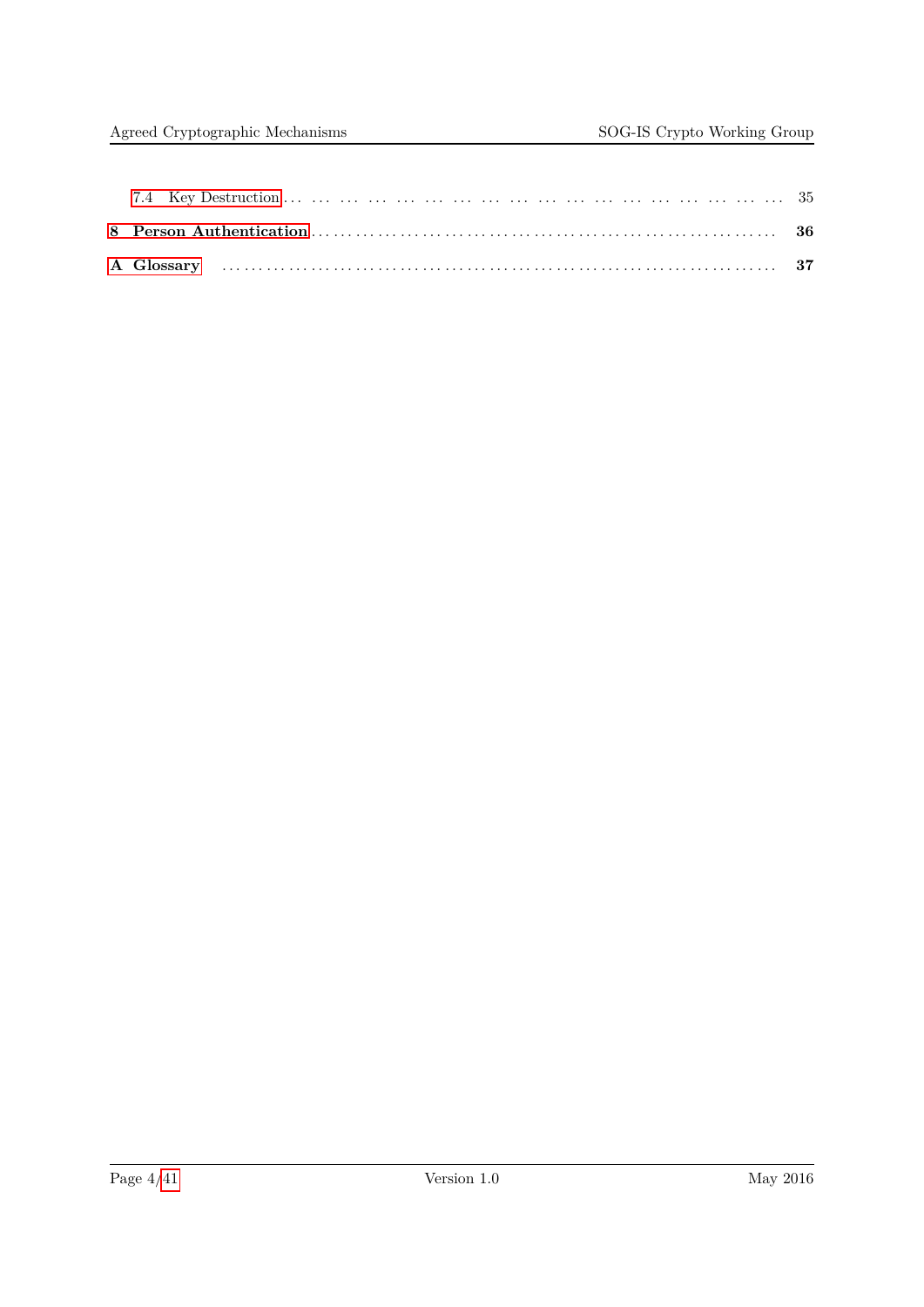# <span id="page-4-0"></span>**1 Introduction**

## <span id="page-4-1"></span>**1.1 Objective**

This document is primarily addressed to developers and evaluators. Its purpose is to specify which *cryptographic mechanisms* are recognised *agreed*, i.e., ready to be accepted by all SOG-IS participants in the SOG-IS Crypto Evaluation Scheme.

This document could also help developers, decision makers and users of cryptography to decide which cryptographic mechanisms are state-of-the-art and could cover their need for cryptographic protection, e.g., confidentiality, integrity, data origin authentication and authentication.

In the SOG-IS Crypto Evaluation Scheme, a cryptographic evaluation is always combined with the Common Criteria evaluation of a target of evaluation (TOE) whose security functionalities comprise some cryptographic mechanisms. A result of an evaluation performed under the SOG-IS Crypto Evaluation Scheme is that a user of the product can get assurance that, when following some guidance, the product only uses agreed cryptographic mechanisms to provide the security services evaluated under this scheme. These mechanisms are recognised to provide an acceptable security provided that they are implemented with sufficient precautions and their features adequatly address the TOE's security needs. Evaluation activities other than checking whether mechanisms are agreed, such as conformance testing, implementation evaluation, checking the overall consistency of the security architecture and key management of the TOE with its security goals, etc., are described in separate documents that together with this document constitute the SOG-IS Crypto Evaluation Scheme.

This document focuses mainly on security against adversaries interacting with the mechanisms through their standard interface. It contains however advice and caveats related to the implementation of mechanisms, when it is felt that they may be useful to the developers/evaluators and are crucial for security, e.g. typically to warn against implementation errors that are most commonly made.

**Agreed cryptographic mechanisms** are subdivided into two categories, according to their estimated robustness. This is the confidence placed in their ability to withstand attacks, in the absence of groundbreaking cryptanalytic improvements, e.g., publication of new attacks, implementation of a quantum computer. For each category of agreed mechanisms, the principles governing the management of the time limits of their validity is summarized below.

- **recommended mechanisms**, that fully reflect the state of the art in cryptography, currently offer a security level of at least 125 bits (see Section [1.3](#page-7-0) below for an informal definition of this notion), are supported by strong security arguments and can be said to provide an adequate level of security against all presently known or conjectured threats even taking into account the generally expected increases in computing power. The recommended mechanisms are regarded to represent the current state of the art in cryptographic security engineering. Residual threats to their security come from potential groundbreaking developments.
- **legacy mechanisms**, that are deployed on a large scale, currently offer a security level of at least 100 bits and are considered to provide an acceptable short-term security, but should be gradually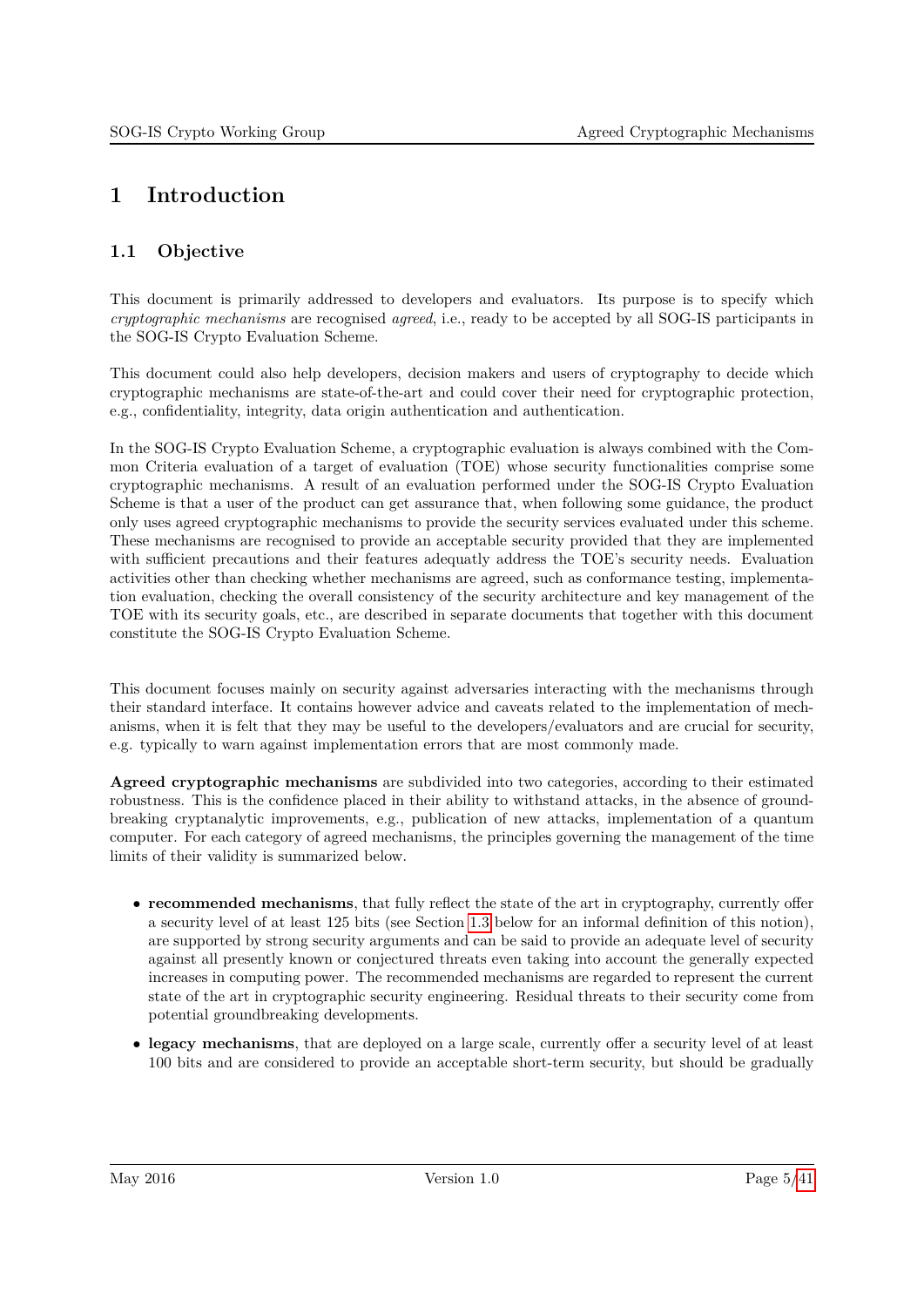phased out because they do no longer fully reflect the state of the art and suffer from some security assurance limitations as compared with recommended mechanisms. As a consequence, a validity period is defined for legacy mechanisms. It is to be understood that after this validity period has expired, the mechanisms will no longer be considered as agreed mechanisms, and be accepted in later SOG-IS crypto evaluations. The default acceptability deadline for legacy mechanisms is set to (31 december) 2020.

In general, it is impossible to tell how long a cryptographic mechanism will remain secure. It is possible to derive reasonably safe upper bounds to the amount of computing power that will be available to an attacker at some point in the future and it is also possible to conservatively model the impact of the gradual improvement of existing attack ideas on the security of cryptographic mechanisms. However, breakthrough results might still endanger their security.

In case of a significant improvement of relevant cryptanalytic attacks, the SOG-IS Crypto WG will generally downgrade the status of a recommended mechanism to legacy, or speed up the expiration of some agreed legacy mechanisms. In exceptional cases, a decision may need to be made to remove an algorithm from both the recommended and the legacy lists of algorithms in the present document in an accelerated fashion; this is when an improvement in cryptanalytic techniques poses an immediate practical threat to the security of the algorithm in question.

An example for possible improvements in cryptanalytic techniques that will lead to a recommended algorithm being downgraded to legacy status may be:

• publication of new attacks that show at least a certificational security weakness in the formerly recommended mechanism. For example an attack the complexity of which is clearly lower than the best generic attack.

An example of cryptographic breakthrough which will lead to a fast-track removal of some algorithms from the present document altogether might be:

• Implementation of a practical scalable universal quantum computer or of a quantum computer capable of solving any cryptographically relevant problem substantially faster than the fastest classical computers. Note that there are already algorithms designed for quantum computers breaking most usual asymmetric algorithms in polynomial time and speeding up generic attacks on symmetric algorithms (e.g. exhaustive search) by an exponential factor without allowing subexponential solving time.

While quantum computers do not represent an immediate threat to cryptography, this might happen in the future. The current document does not provide agreed quantum resistant mechanisms. Such mechanisms might be introduced in future versions since standardization of quantum resistant mechanisms is likely to take place within a few years.

For all the above reasons, developers of cryptographic systems with expected lifetimes longer than a few years should always take into account the possible need to migrate to newer algorithms, possibly including quantum-resistant algorithms.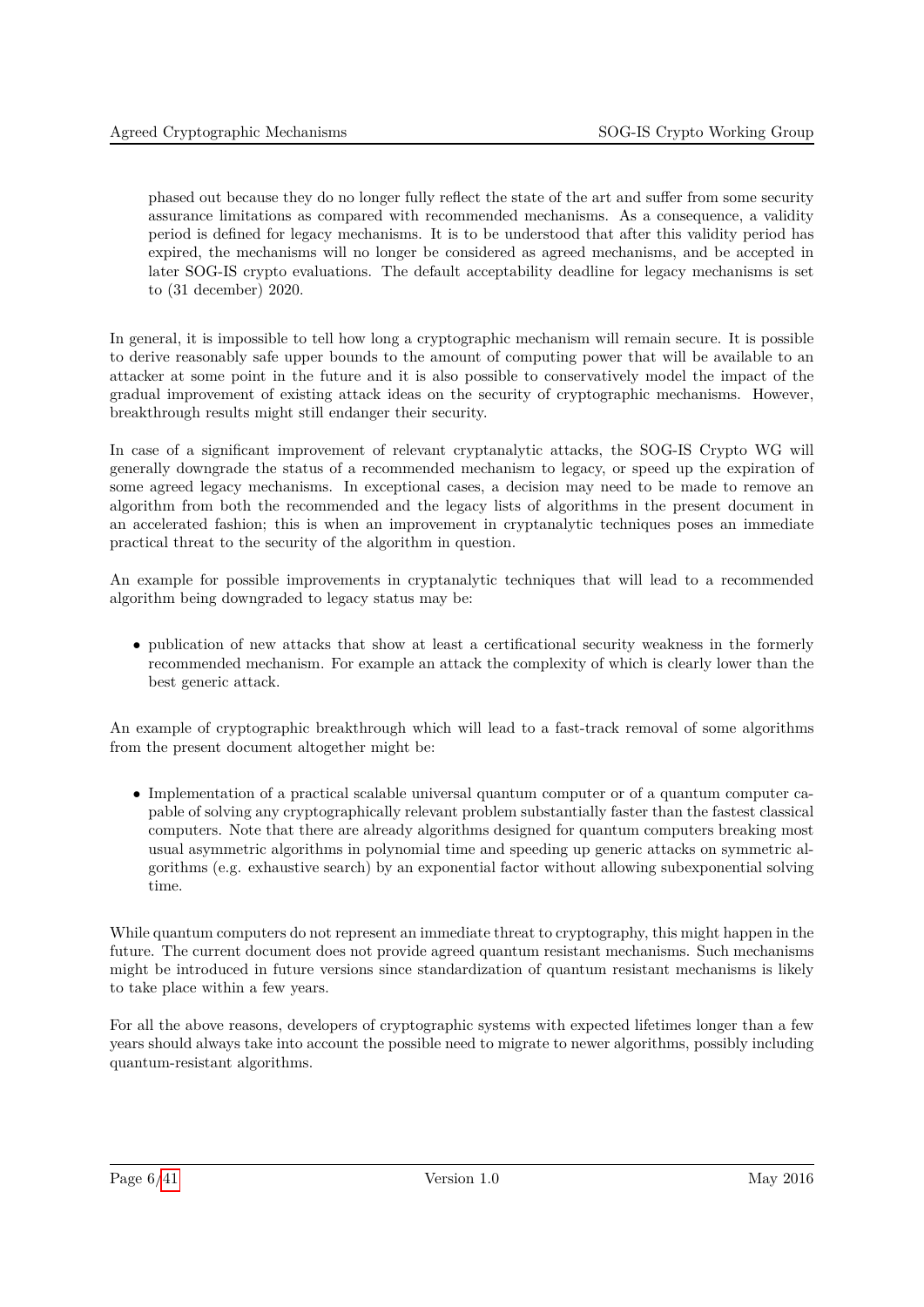In order for this document to stay relevant, it will be revised on two-year basis to take into account the progress of the state of the art.

## <span id="page-6-0"></span>**1.2 Classification of Cryptographic Mechanisms**

**Algorithms, schemes and protocols.** Cryptographic mechanisms are described as *cryptographic algorithms*, that is to say a sequence of instructions to be executed by the system. Among these algorithms, we distinguish *cryptographic schemes*, which are distributed algorithms, involving several parties. We denote by *cryptographic protocols* the cryptographic schemes that are (fully) interactive.

**Primitives and constructions.** It is customary to distinguish cryptographic mechanisms according to their complexity. Cryptographic mechanisms are usually built upon more elementary mechanisms, denoted as *cryptographic primitives*, in order to achieve higher-level security objectives. When this is the case, we denote them as *cryptographic constructions*. Building cryptographic mechanisms upon (an) established cryptographic primitive(s) enables to derive confidence from the previous analysis of the primitive(s): usually, the security of the cryptographic construction can be expressed in terms of the security of the underlying primitive(s), possibly along with some quantifiable bounded loss of assurance.

A guiding principle in this document is that agreed cryptographic constructions should rely on agreed cryptographic primitives.

<span id="page-6-1"></span>**Note 1-AgreedPrimitive.** In order for a construction to be considered agreed, only agreed primitives shall be used, unless explicitly stated otherwise. Moreover, in order for a construction that is marked "recommended" to result in a recommended mechanism, the underlying primitive(s) shall also be recommended. If it is marked "recommended" but an underlying primitive is marked "legacy", the resulting mechanism is considered "legacy". One has also to keep in mind that general and specific caveat notes related to a type of primitive or (a) specific primitive(s) also apply to constructions involving such (a) primitive(s), even though these notes are not repeated.

*Atomic primitives.* It must be noted that a given mechanism can be at the same time a construction and a primitive, e.g., ECDSA relies on a cryptographic hash function and the discrete logarithm in a group of points of an elliptic curve, and can be used as a primitive in an authenticated key exchange protocol. A cryptographic mechanism is said to be an *atomic primitive* when it cannot be described as a construction or when such decomposition is not a common practice in the cryptographic industry. Block ciphers like the AES and hash functions like SHA-256 are classified in this category. Note that SHA-256 can be described as a block cipher used in a specific mode of operation. While this description is useful for cryptanalysis purposes, the independent use of said block cipher and mode of operation is not seen in practice: they are firmly tied together. As a consequence, we classify SHA-256 as an atomic cryptographic primitive. The cryptographic robustness of atomic primitives is hard to evaluate, since the difficulty of a mathematical problem has to be assessed. Furthermore, a complete proof of security is generally not achievable: the security status of these mechanisms partly relies on the confidence the evaluator places on academic results. Note that the problems on which most asymmetric schemes rely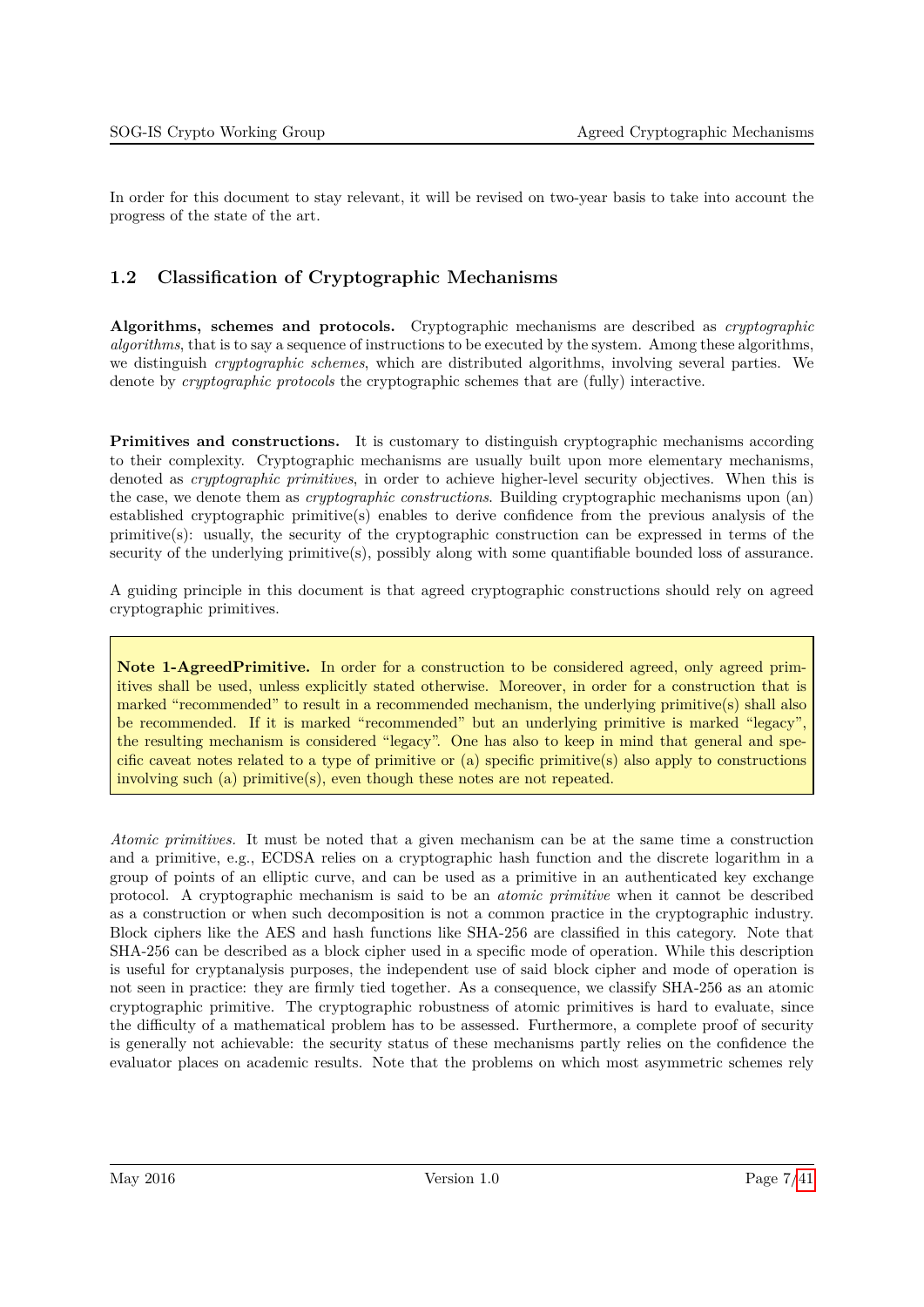(RSA problem/integer factorization, finite field discrete logarithm, elliptic curve discrete logarithm, . . . ) also fall in the category of atomic primitives.

*Notes.* It must be noted that the disctinctions between cryptographic primitives and constructions, or between cryptographic schemes and cryptographic protocols, that we establish here are somewhat arbitrary, since the boundaries between the concepts may be fuzzy:

- There is a trend in the design of cryptographic mechanisms to favour modular designs, based on an elementary component used in an appropriate mode. For example, SHA-3 is a sponge function built upon a permutation with good cryptographic properties. SHA-3 could thus be considered as much a primitive as a scheme based on this primitive permutation.
- Some types of mechanisms can be obtained either through an atomic primitive, or through a construction, e.g., stream ciphers can be based upon a dedicated stream cipher design or be built upon a block cipher.
- The use of encryption schemes supposes a communication between two parties, one that encrypts the plaintext, another that decrypts the ciphertext. As such, it could be considered as an "elementary protocol", with limited interaction between the parties.

We strive to select an interpretation in line with common practices in the cryptographic community.

**Symmetric and Asymmetric.** Cryptographic mechanisms generally make use of parameters, denoted *keys*. The security provided by the cryptographic mechanisms relies on the confidentiality and/or the integrity of these keys. Cryptographic schemes define associated operations, that may make use of different associated keys. A cryptographic scheme is said to be *symmetric* when the key used by every party is known or can be derived by the other party (parties). A cryptographic scheme is said to be *asymmetric* when this is not the case. Usually, the keys are identical for all parties in symmetric schemes. Symmetric and asymmetric cryptographic schemes involve quite different designs. By extension, mechanisms are categorized into symmetric or assymetric according to their design. For example, hash functions are unkeyed cryptographic mechanisms that are considered symmetric cryptographic primitives.

## <span id="page-7-0"></span>**1.3 Security Level**

**Attack complexities.** The security level of a cryptographic mechanism is usually given as the number of operations necessary for an adversary to successfully break the security provided by the mechanism. It is expressed as a base 2 logarithm, e.g., 100 bits of security means that  $2^{100}$  operations are necessary. We can distinguish several complexity metrics, that evaluate the cost of running an attack:

• *Time complexity.* This corresponds to the amount of offline computations required by the attack based on data extracted from the cryptographic mechanism. This can be qualified as the offline complexity. Note that the notion of time complexity is independent of the computational power available to the attacker. If the attack is parallelisable, the attacker can take advantage of this to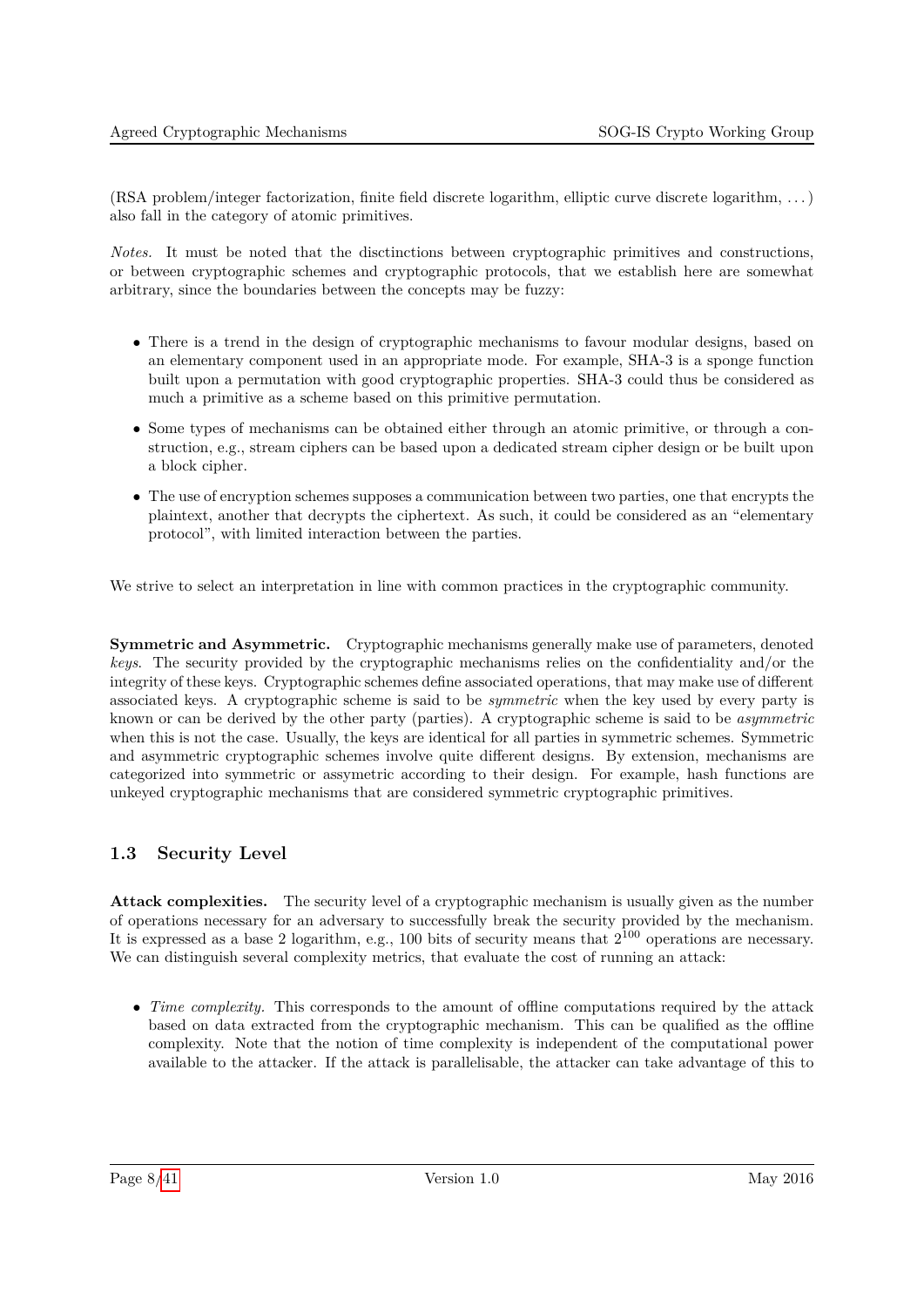decrease the wall time of the computation by using more work force, but this does not change the time complexity, i.e., the total amount of computations needed for running the attack. For example, the time complexity of an AES-128 key exhaustive search is (approximately)  $2^{128}$  operations.

- Memory complexity. This traces the amount of storage necessary to perform the attack. For example, Nohl and Krißler's implementation of Barkan, Biham, and Keller's time/memory tradeoff on A5/1 requires 2TB of memory to store the rainbow tables.
- Data complexity. This traces the amount of interactions the adversary needs to perform with the target cryptographic mechanism in order to run the attack. It may correspond to the amount of data that the adversary needs to extract from the execution of the target cryptographic mechanisms in order to be able to perform the attack, or the amount of data the adversary has to submit to achieve a given result. This can be qualified as the online complexity. One can further distinguish a passive adversary that only intercepts data, and an active adversary who interacts with the mechanism to collect data corresponding to inputs with special properties. For example, Matsui's DES linear cryptanalysis requires 2 <sup>43</sup> known plaintexts, and Bleichenbacher's PKCS#1v1.5 oracle attack on 1024-bit RSA requires about a million padding oracle queries.

All these complexity measures can also be combined by considering time/memory/data tradeoffs: for example it may be possible to diminish the time complexity of an attack by increasing the memory or data complexity.

**Security level.** In this document, when the *security level* of a mechanism is mentioned, this is to be implicitly understood as the time complexity of the best known attack (under some assumptions on the adversary's resources). Writing information in the memory and processing data require operations that are assumed here to be taken into account when assessing the time complexity of an attack. With this convention, the security level of a mechanism cannot be lower than the memory complexity, or the data complexity of the best known attack on the mechanism.

When designing or evaluating a cryptographic mechanism, one has to ensure that no attacker can practically break the security of the mechanism. This affects the size of several components of the cryptographic mechanism, e.g., key size and internal state size. Below, we give principles that should guide this part of the evaluation of the cryptographic mechanisms.

- 1. Recommended mechanisms should provide at least 125 bits of security against offline attacks. 100 bits of security are acceptable for legacy mechanisms, but provide a lower security margin.
- 2. In very particular cases, the acceptable offline complexity could be lower. An example would be the case where each long-term key only has a small value, e.g. as in lightweight cryptographic mechanisms implemented in a resource-constrained RFID tag used to prevent theft of a low-value item.
- 3. Acceptable data complexity figures are lower. Indeed, acquiring data or transmitting data to a process, device, server, that uses some secret key requires to communicate with said device. There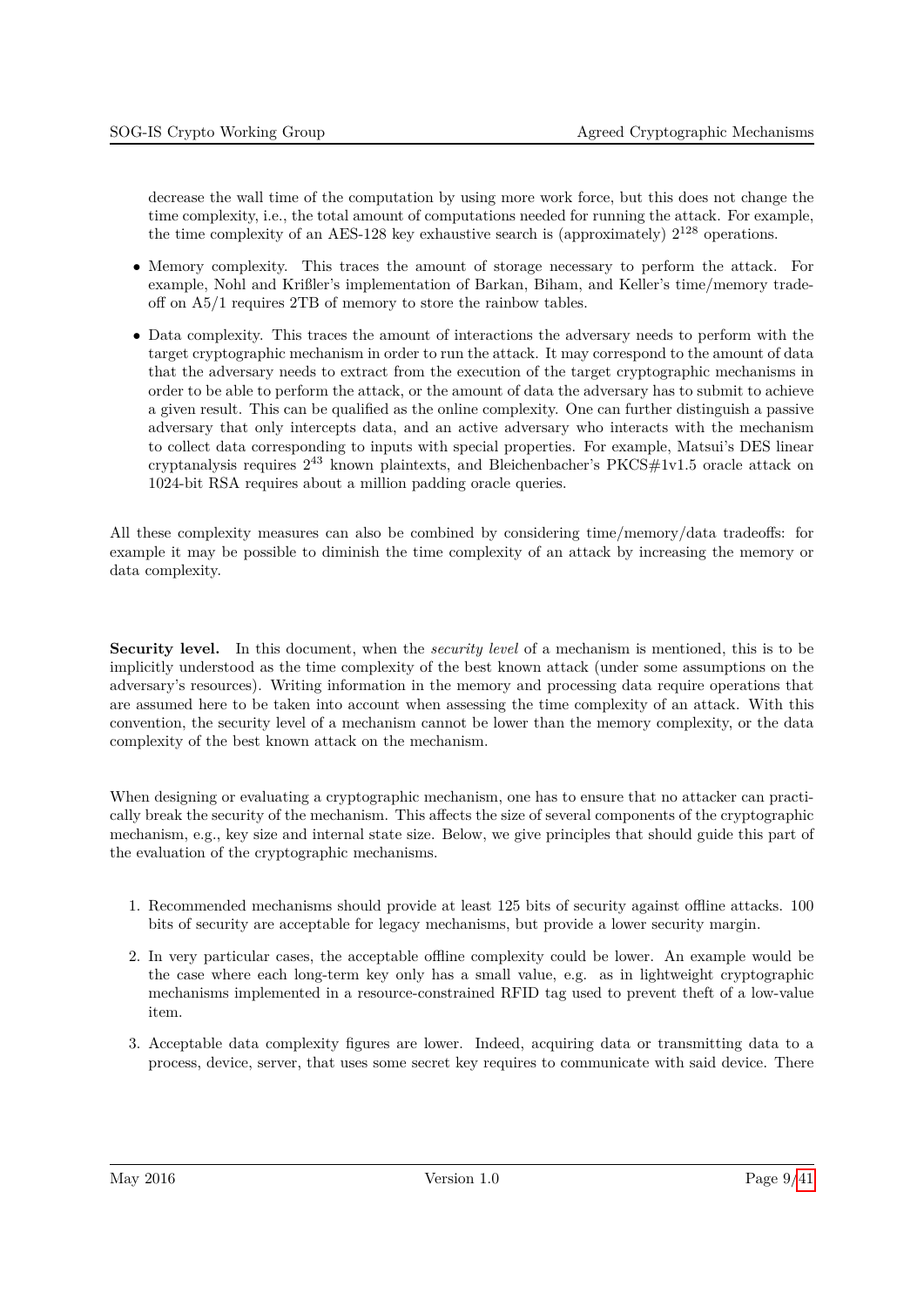are limitations on the communication stemming from the physical limitations of the device (e.g., throughput of a smartcard communication channel), or that can be enforced by the device itself (e.g., number of wrong pins entered before the device is blocked, or time before cryptographic keys expire). Thus it is enough to study the security of the mechanism against attackers who are restricted to a limited amount of data complexity. For example, on a 100 gigabit network, the time necessary to exchange  $2^{64}$  AES blocks is over seven hundred years. Attacks requiring access to more than 2 <sup>64</sup> blocks of data are thus not of practical concern.

*Important disclaimer:* these levels of acceptable time and data complexities of attacks are given as a guideline. The robustness of a cryptographic mechanism cannot only be reduced to the complexity of the best known attacks, and derives from the confidence gained over a long period of cryptanalysis. An important aspect is how the original security claim of the cryptographic mechanism withstands the scrutiny of cryptanalysts. The discovery of attacks invalidating those claims is a cause of concern, even if the new attacks do not have an immediate practical impact. Attacks only get better.

**Key length.** An important consequence of the definition of the security level of a mechanism in terms of the minimal amount of computation that has to be performed to break the mechanisms is how this translates in terms of the size of the keys.

In this document, when the notion of key length is mentioned, it has to be understood that it corresponds to the entropy of the key generation mechanism. For a symmetric key stored on *k* bits, drawn uniformly at random among all the possible keys, the key length is *k*. Another example is the case of DES keys: even though the keys of DES are stored on 64 bits, 8 of those bits are redundant, which make the key length of this block cipher only 56 bits. As a consequence the key length of Triple-DES with 2 keys (resp. 3 keys) is 112 bits (resp. 168 bits), strictly lower that the 128 bits (resp. 192 bits) used to store such keys. For asymmetric keys, the relation between key/parameter length and security level is less straightforward. When a private or ephemeral key is generated, the method of key generation must not be exploitable towards a speedup of the most efficient attacks against the corresponding cryptographic system with uniformly random key generation. In particular, the entropy of these asymmetric keys should be no lower than the acceptable length of a symmetric key.

## <span id="page-9-0"></span>**1.4 Organization of the Document**

In the body of this document we start by listing cryptographic mechanisms that are considered as agreed cryptographic mechanisms. We describe first symmetric mechanisms, followed by asymmetric mechanisms. For each family, we describe first atomic primitives, followed by cryptographic constructions. Atomic cryptographic primitives are presented by type of mechanisms. Cryptographic constructions are presented according to the type of security objective they achieve. A future version of this document will also handle complex cryptographic protocols, such as TLS and IPsec. For each mechanism, the following information is provided:

• a short informal description of the interface, i.e., a description of the inputs and outputs of the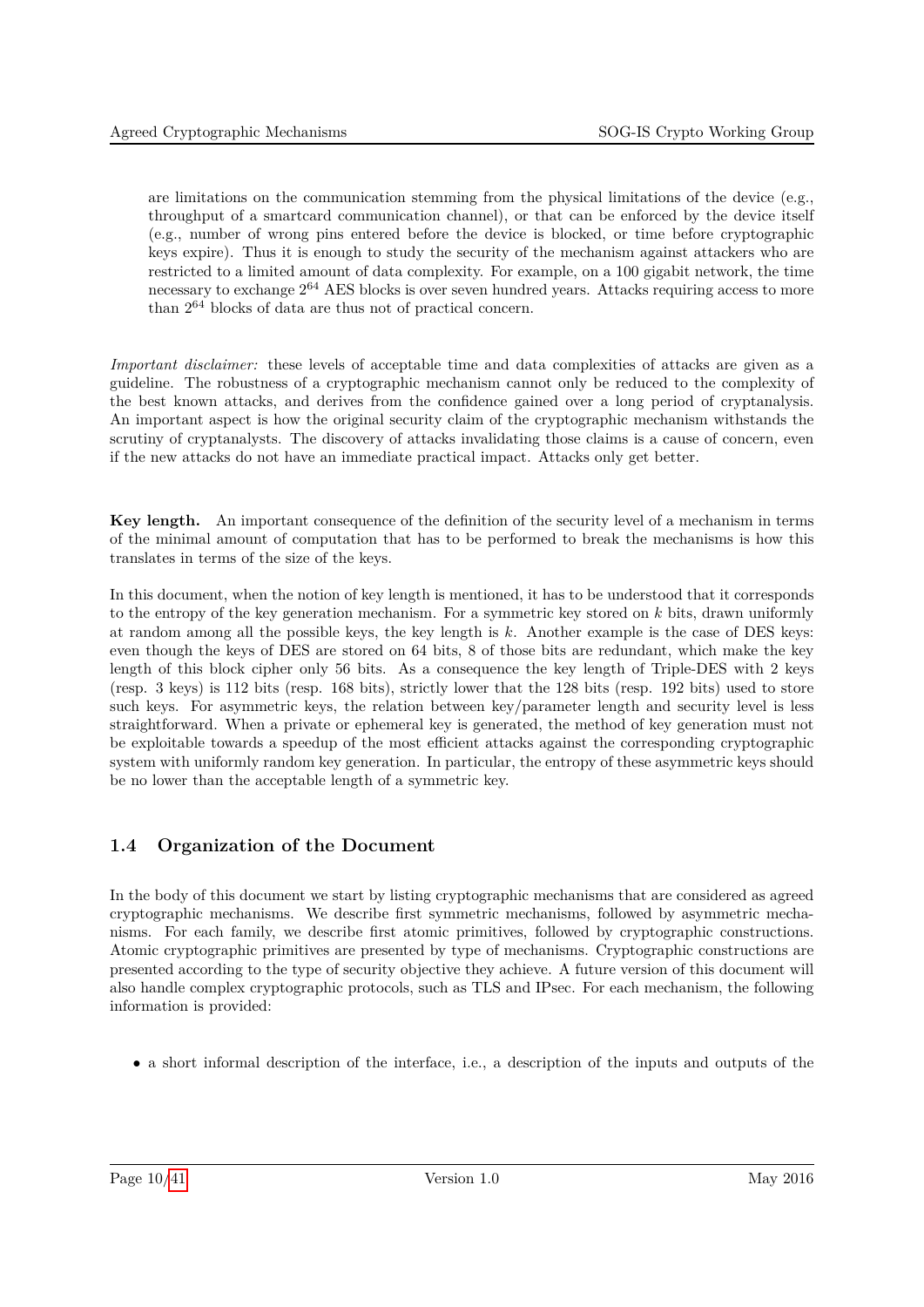mechanism, and functionality of the mechanism, i.e., the generic properties satisfied by the mechanism;

- a table summarising the set of agreed mechanisms, i.e. of all *recommended* or *legacy* mechanisms for the considered type of mechanism. Each mechanism is either marked R (recommended) or L (legacy). If restrictions apply to the parameter values for which the mechanism is considered "R" or "L", these restrictions appear in the "Parameters' size" column of the table;
- caveat notes on how to implement/evaluate the mechanism correctly. General notes apply to all mechanisms of a category, specific notes apply to a more restricted subset of mechanisms.

Secondly, we state some requirements on key management. Indeed, we recall that the security provided by keyed cryptographic mechanisms stems from the appropriate protection of keys, e.g., their confidentiality and integrity. This has strong implications on the key life cycle. This covers aspects like key generation, key usage, or key destruction. We list agreed methods that can be used to generate keys, and express some requirements on other aspects of the key life cycle.

## <span id="page-10-0"></span>**1.5 Related Documents**

This document has a specific purpose and is fully self-contained with respect to the specification of which cryptographic mechanisms are considered as agreed in the SOG-IS Crypto Evaluation Scheme. No automatic compliance with any preexisting list of recommended mechanisms was aimed for. However the content of existing regulatory or advisory documents, was taken into account whenever judged relevant. Credit must therefore be given to [\[ENISAAlgo,](#page-38-0) [TR-02102-1,](#page-40-1) [ANSSI-RGS\]](#page-38-1) for having partly inspired some of the concepts, definitions, recommendations, or caveats relating to cryptographic mechanisms provided in this document.

# <span id="page-10-1"></span>**2 Symmetric Atomic Primitives**

In symmetric cryptography, the security is based on the confidentiality of a key shared by the legitimate users. We start by presenting the agreed symmetric atomic primitives in this section, then describe in the next section the symmetric constructions built upon these primitives.

## <span id="page-10-2"></span>**2.1 Block Ciphers**

A block cipher is a family of permutations of  $\{0,1\}^n$ , selected by a *k*-bit parameter named the *key*: *n* and *k* represent respectively the block size and the key size, expressed in bits.

**Agreed Block Ciphers.**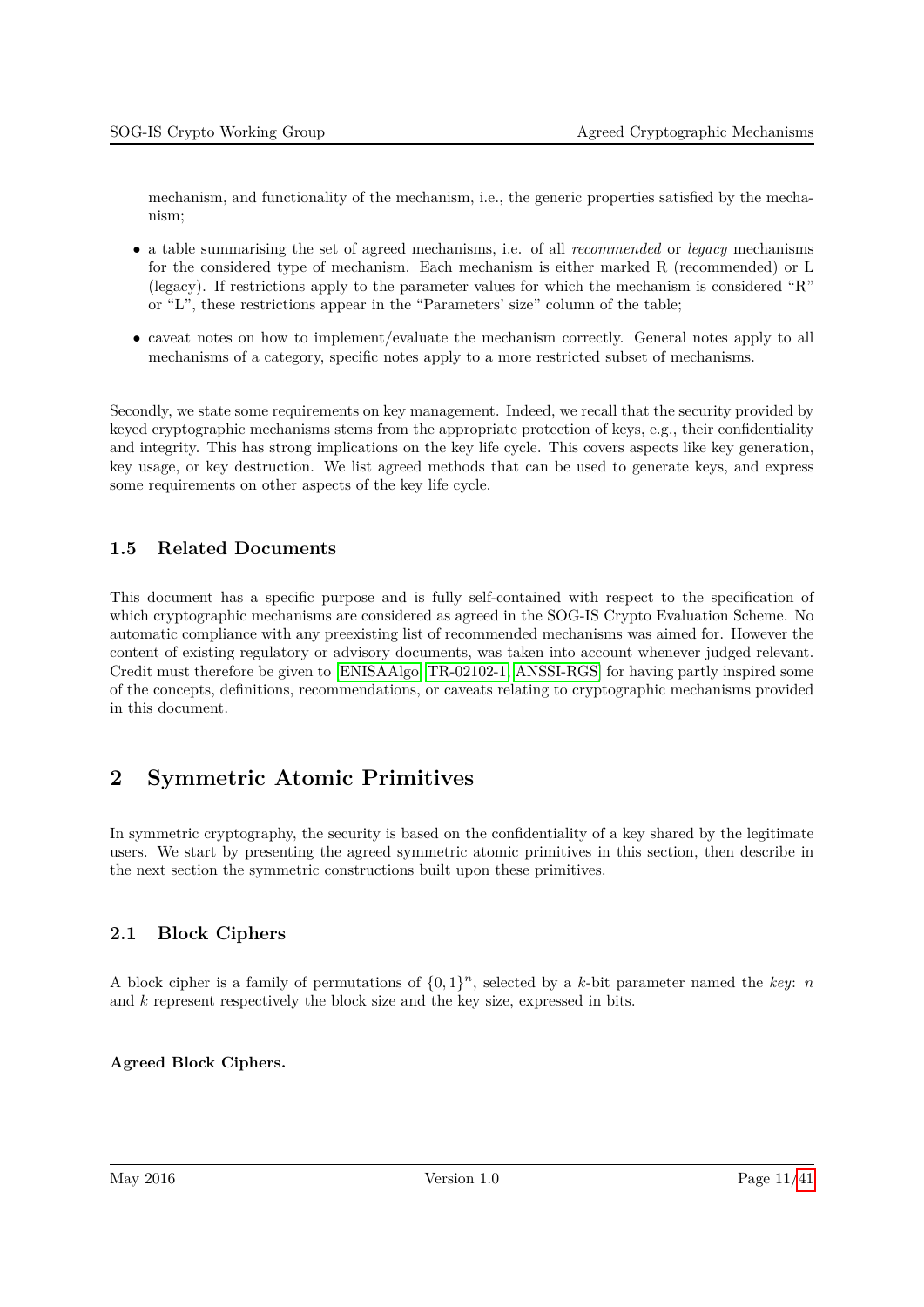| Primitive                         | $\text{Parameters}'$ sizes $\text{R/L}$ Notes |    |                                                |
|-----------------------------------|-----------------------------------------------|----|------------------------------------------------|
|                                   | $k = 128$ bits                                | R. |                                                |
| AES [FIPS197, ISO18033-3]         | $k = 192$ bits                                | R  |                                                |
|                                   | $k = 256$ bits                                | R. |                                                |
| Triple-DES [FIPS46-3, ISO18033-3] | $k = 168$ bits                                |    | $ 2\text{-SmallBlocksize} $                    |
|                                   | $k = 112$ bits                                |    | $ 2\text{-SmallBlocksize} $<br>3-TripleDES2key |

**Specific Notes.**

<span id="page-11-2"></span>**Note 2-SmallBlocksize.** Block ciphers are used in modes of operation to provide a wide variety of security functionalities. In the majority of the cases, the modes fulfill their security objective as long as less than 2 *n/*2−<sup>5</sup> *n*-bit blocks are processed by the block cipher with a given key. For small block sizes, e.g. 64 bits, and high throughput applications, e.g. securing gigabit network, this may be an issue, e.g., when the key renewal rate is lower than what is required by the data throughput.

<span id="page-11-3"></span>**Note 3-TripleDES2key.** Security of Triple-DES with two keys: min(2<sup>112</sup>, 2<sup>120−*t*), with *t* such that 2<sup>*t*</sup></sup> is the number of input/output pairs of blocks available to the attacker. Thus for all uses of Triple-DES with two keys (encryption, message authentication, etc.) the amount of blocks processed with one particular key must be limited to  $2^{20}$ .

## <span id="page-11-0"></span>**2.2 Stream Ciphers**

A synchronous binary stream cipher allows to encrypt a plaintext of arbitrary length *L* bits by deriving a binary *L*-bit keystream sequence from a *k*-bit key and an *n*-bit initialization value and bitwise combining modulo 2 the plaintext sequence and the keystream sequence. The obtained *L*-bit sequence represents the ciphertext.

While the present version of this document provides no agreed dedicated stream cipher and therefore no table of agreed stream cipher primitives is introduced in this section, agreed modes of operation of a block cipher such as the counter mode provide, when applied to an agreed block cipher, an agreed stream cipher mechanism.

## <span id="page-11-1"></span>**2.3 Hash Functions**

Cryptographic hash functions are keyless functions that take a bit string of arbitrary length as input and produce a fixed-length hash value.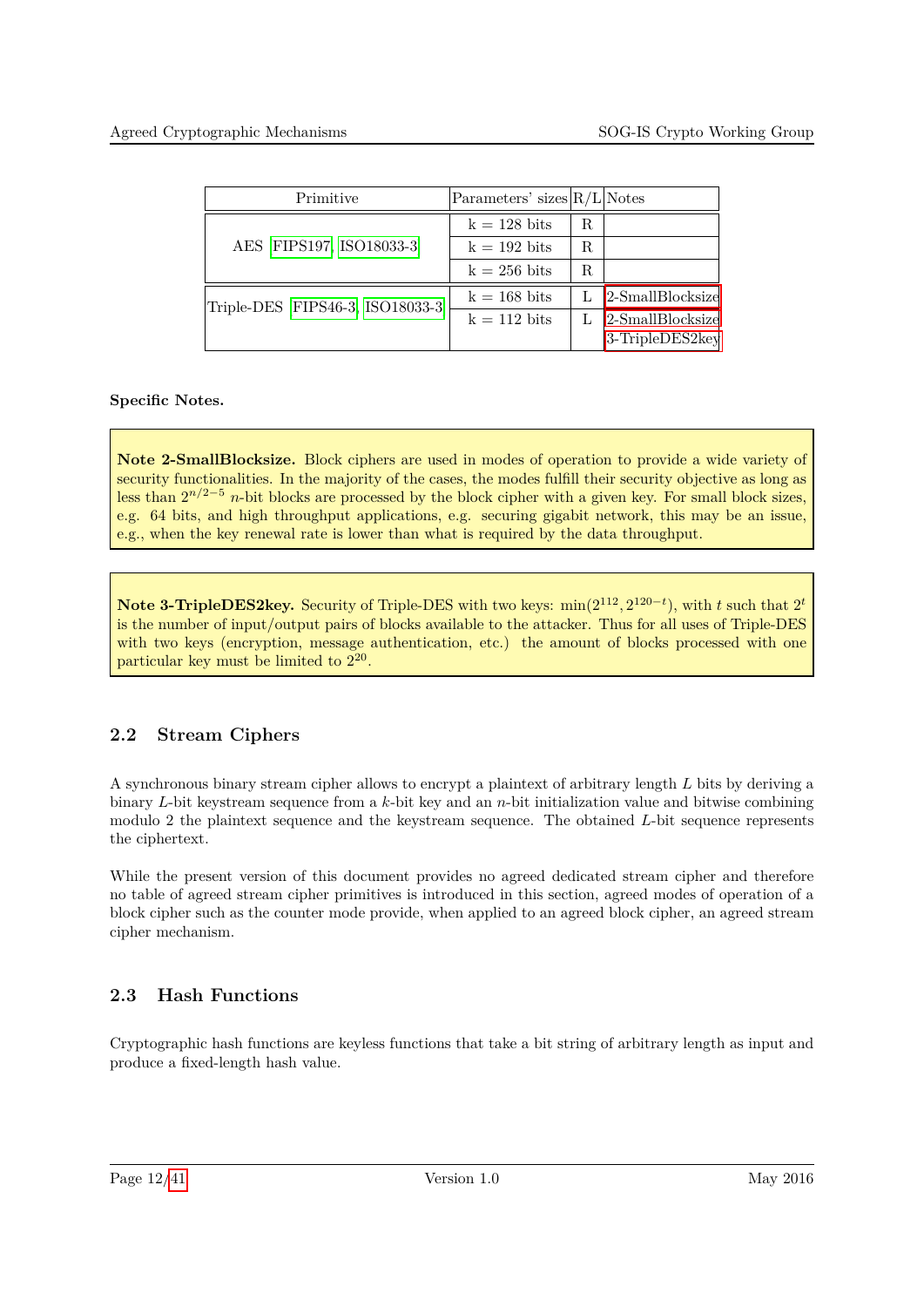General purpose hash functions are required to satisfy many security requirements that include collision resistance, pre-image resistance, and second pre-image resistance.

While SHA-1 is not an agreed hash function, one particular message authentication code whose construction is based upon SHA-1, namely HMAC-SHA-1, is accepted as a legacy scheme.

### **Agreed Hash Functions**

| Primitive                                                                | Parameters' sizes (hash length $h$ ) $\vert R/L \vert$ Notes |    |  |
|--------------------------------------------------------------------------|--------------------------------------------------------------|----|--|
|                                                                          | $h = 256$ bits (SHA-256)                                     | R  |  |
| $\text{SHA-2}$ [FIPS180-4, ISO10118-3] $ h = 384 \text{ bits (SHA-384)}$ |                                                              | R  |  |
|                                                                          | $ h = 256$ to 512 bits (SHA-512/h)                           | R. |  |
| SHA-3 [FIPS202]                                                          | $h = 384$ bits                                               | R  |  |
|                                                                          | $h = 256$ bits                                               | R  |  |
| SHA-2 [FIPS180-4, ISO10118-3]                                            | $h = 224$ bits (SHA-224)                                     | L  |  |
|                                                                          | $h = 224$ bits (SHA-512/224)                                 |    |  |

## <span id="page-12-0"></span>**2.4 Secret Sharing**

Secret sharing (also called secret splitting) refers to methods for distributing a secret amongst a group of participants, each of whom is allocated a share of the secret. The secret can be reconstructed only when a sufficient number, of possibly different types, of shares are combined together; individual shares are of no use on their own.

**Agreed Secret Sharing Schemes.**

| Primitive                       | $R/L$ Notes |
|---------------------------------|-------------|
| Shamir's secret sharing [S79] R |             |

# <span id="page-12-1"></span>**3 Symmetric Constructions**

Symmetric constructions are built upon symmetric primitives and enable to address a large variety of security objectives. The security of keyed symmetric schemes relies on the confidentiality and integrity of a secret key shared by the legitimate parties. We refer to section [7](#page-32-0) for a general discussion of agreed secret key generation mechanisms and guidelines on key management.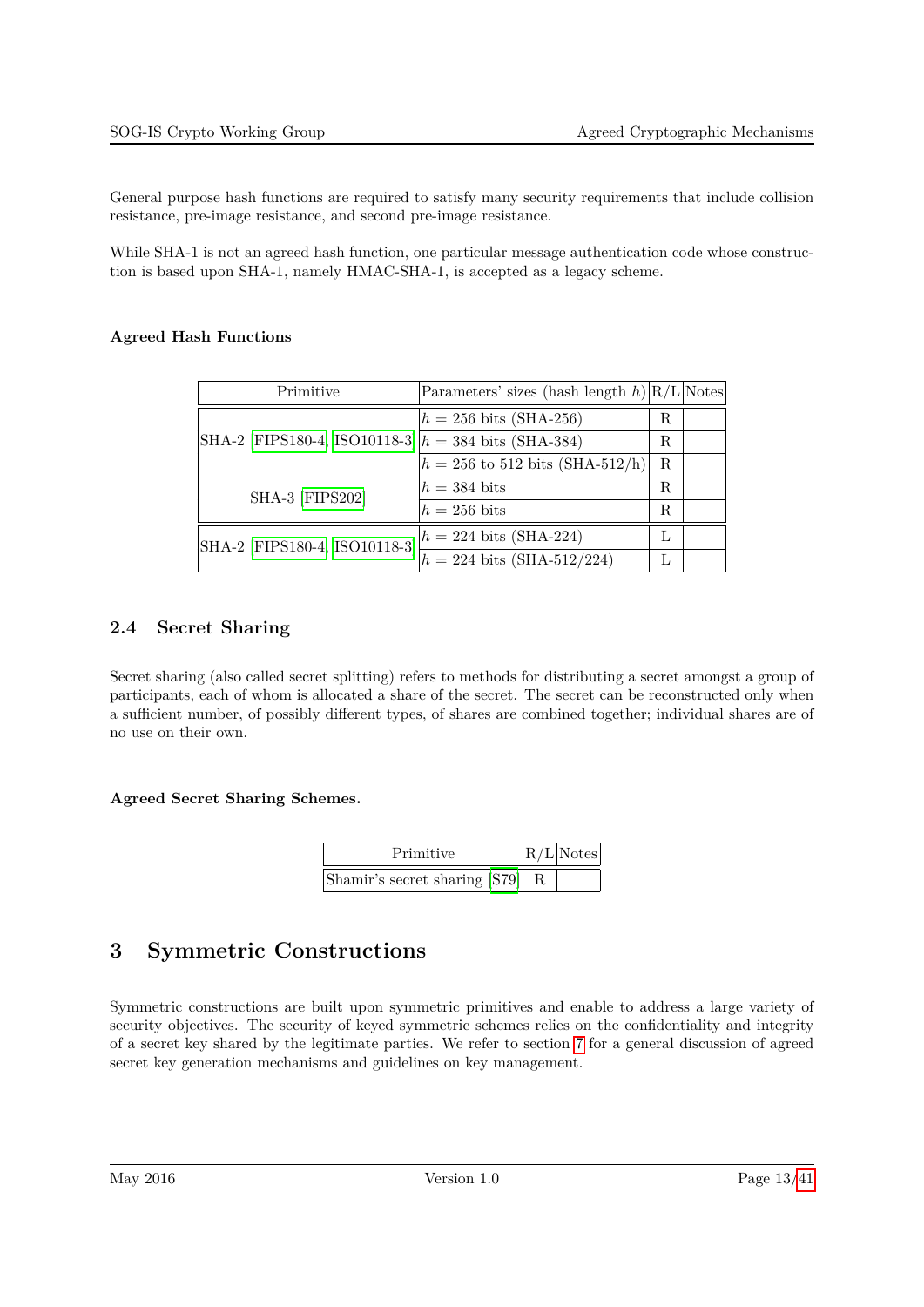## <span id="page-13-0"></span>**3.1 Confidentiality Modes of Operation: Encryption/Decryption Modes**

Confidentiality modes are schemes providing an encryption procedure, that transforms plaintext into ciphertext using a secret key, and a decryption procedure, that enables to retrieve the plaintext from the ciphertext and the key. They are based on a block cipher.

### **Agreed Symmetric Encryption Schemes.**

| Scheme                                            |   | $R/L$ Notes       |
|---------------------------------------------------|---|-------------------|
| CTR [SP800-38A, ISO10116]                         |   | $R$  6-StreamMode |
| OFB [SP800-38A, ISO10116]                         |   | $R$  6-StreamMode |
| CBC [SP800-38A, ISO10116]                         |   | $R$  7-Padding    |
| CBC-CS (CiphertextStealing) [SP800-38A-Addendum]] | R |                   |
| CFB [SP800-38A, ISO10116]                         |   | 7-Padding         |

### **General Notes.**

Note 4-IVType. In order to provide security in a strong sense, the encryption scheme must either be probabilistic and generate a random *initialization vector* to bootstrap encryption, or require an additional input, whose value can only be used once with a given key, i.e. a *nonce*. The specifications of modes of operation describe what is expected (nonce or random IV). Implementations shall follow these specifications, e.g., CBC with a constant or more generally a predictable IV does not follow the CBC specification [\[SP800-38A\]](#page-39-2) and is not accepted.

Note 5-AddIntegrity. The use of authenticated encryption schemes should be preferred over confidentiality only schemes.

### **Specific Notes.**

<span id="page-13-1"></span>**Note 6-StreamMode.** Some symmetric confidentiality schemes operate by masking the plaintext by a keystream generated from the key and IV. When using these so-called stream modes of operation, it is of utmost importance to make sure that no two generated key streams ever overlap. This can be achieved deterministically in some modes, e.g., CTR. It is ensured with overwhelming probability in other modes, e.g., OFB mode, as long as a same IV-key pair is not used (or only with negligible probability) to encrypt two messages under the same key.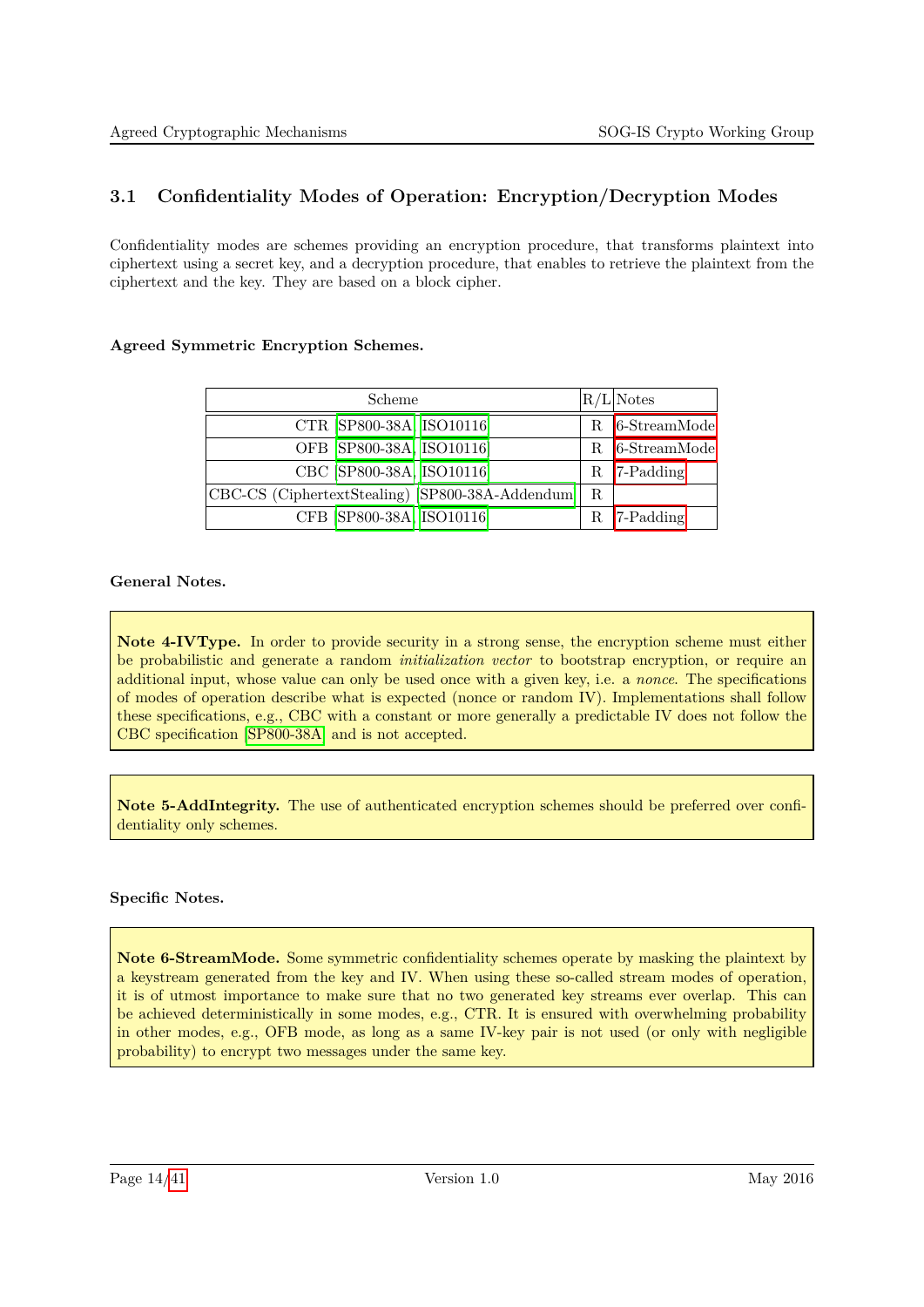<span id="page-14-1"></span>**Note 7-Padding.** Some encryption modes cannot handle naturally the encryption of a last incomplete block. For such modes a specific operation must be performed on the last block. A widespread procedure consists in *padding* the plaintext with some structured data to ensure its size is a multiple of the blocksize. The verification of the format of the padding during decryption may leak information on the decrypted value in a way that could be used to decrypt any ciphertext. More generally, any verification performed on the format of the decrypted ciphertext may leak information. Developers/evaluators should ensure that the implementation of decryption does not provide an attacker with any such *padding or format oracle*. An alternative to the application of the padding scheme is the use of *ciphertext stealing* [\[SP800-38A-Addendum\]](#page-39-3).

## <span id="page-14-0"></span>**3.2 Specific Confidentiality Modes: Disk Encryption**

General purpose encryption modes enable to encrypt data. However, in order to achieve security in a strong sense, they require an expansion of the data of at least one block due to the addition of an initialization vector or nonce. They may also not provide an efficient way to decrypt a specific part of the ciphertext. In some settings, these two properties are inconvenient. This is notably the case for disk encryption. In such contexts, the use of derministic encryption modes is tolerated.

### **Agreed Disk Encryption Schemes.**

| Scheme    | $R/L$ Notes                                                       |
|-----------|-------------------------------------------------------------------|
|           | $ XTS$ [SP800-38E] $\ R\ $ 9-UniqueTweak, 10-AddressTweak         |
| CBC-ESSIV | 11-UniqueSectorNumber, 12-AddressSectorNumber, 13-CBCMalleability |

### **General Notes.**

**Note 8-DiskEncStreamMode.** Disk encryption modes are by nature deterministic encryption modes, where the initialization vector is derived from the location where the encrypted data is stored. This makes the use of stream modes of operation improper since the ciphertexts corresponding to two different plaintexts stored at the same location would leak the difference between the plaintexts.

### **Specific Notes.**

<span id="page-14-2"></span>**Note 9-UniqueTweak.** The tweak value used to encrypt each complete or incomplete block position in each disk sector shall be unique, i.e. a (set of) disk(s) encrypted under the same key shall never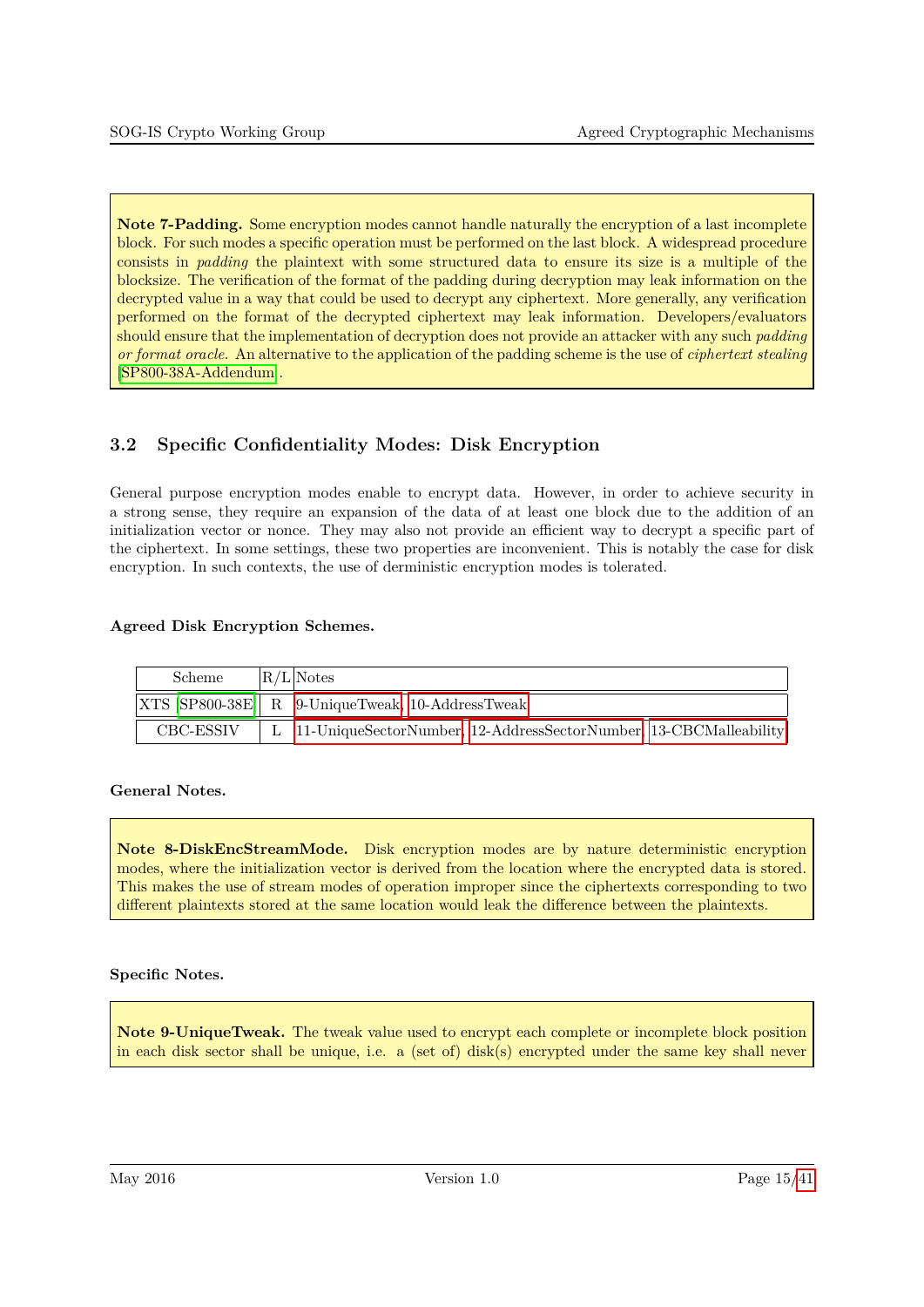contain two distinct blocks encrypted under the same key and the same tweak value. In the former sentence, blocks are meant as *n*-bit elements of the alphabet of the block cipher.

<span id="page-15-1"></span>**Note 10-AddressTweak.** Usually, the tweak is derived from the address where the ciphertext is stored. For storage devices or disk drivers which determine the used tweak from logical addresses rather than physical addresses, tweak uniqueness is not ensured a priori and extra care should be applied to assess conformance to [9-UniqueTweak.](#page-14-2)

<span id="page-15-2"></span>**Note 11-UniqueSectorNumber.** disk sector shall have a unique sector number, i.e. a (set of) disk(s) encrypted under the same key shall never contain two distinct sectors encrypted under the same key and the same sector number.

<span id="page-15-3"></span>**Note 12-AddressSectorNumber.** Usually, the sector number is derived from the address where the sector is stored. For storage devices or disk drivers which determine the used sector number from logical addresses rather than physical addresses, sector number's uniqueness is not ensured a priori and extra care should be applied to assess conformance to [11-UniqueSectorNumber.](#page-15-2)

<span id="page-15-4"></span>**Note 13-CBCMalleability.** CBC-ESSIV does not offer integrity protection. Due to the malleability of CBC decryption, it may be possible for an adversary to manipulate the encrypted disk so that the decryption is meaningful [\[L13\]](#page-39-4). If this attack path is a concern, stronger disk encryption mechanisms should be adopted.

## <span id="page-15-0"></span>**3.3 Integrity Modes: Message Authentication Codes**

These schemes offer integrity and data origin authentication based on symmetric mechanisms. They contain a Message Authentication Code (MAC) generation function (inputs: a secret key *K* and a message *m*, output: a MAC  $\mu$ ), and a MAC verification function (inputs:  $K, m, \mu$ , output: True or False).

Integrity modes can be based on several types of primitives, most notably block ciphers and hash functions. MAC schemes can also be partly built upon universal hash functions.

### **General Notes.**

For reasons pertaining to bandwidth, it is a common practice to truncate the result of a MAC scheme. In order for the resulting scheme to resist guessing attacks, where an adversary tries to forge the MAC of a message by a random guess, the final length *t* of the MAC should not be too short.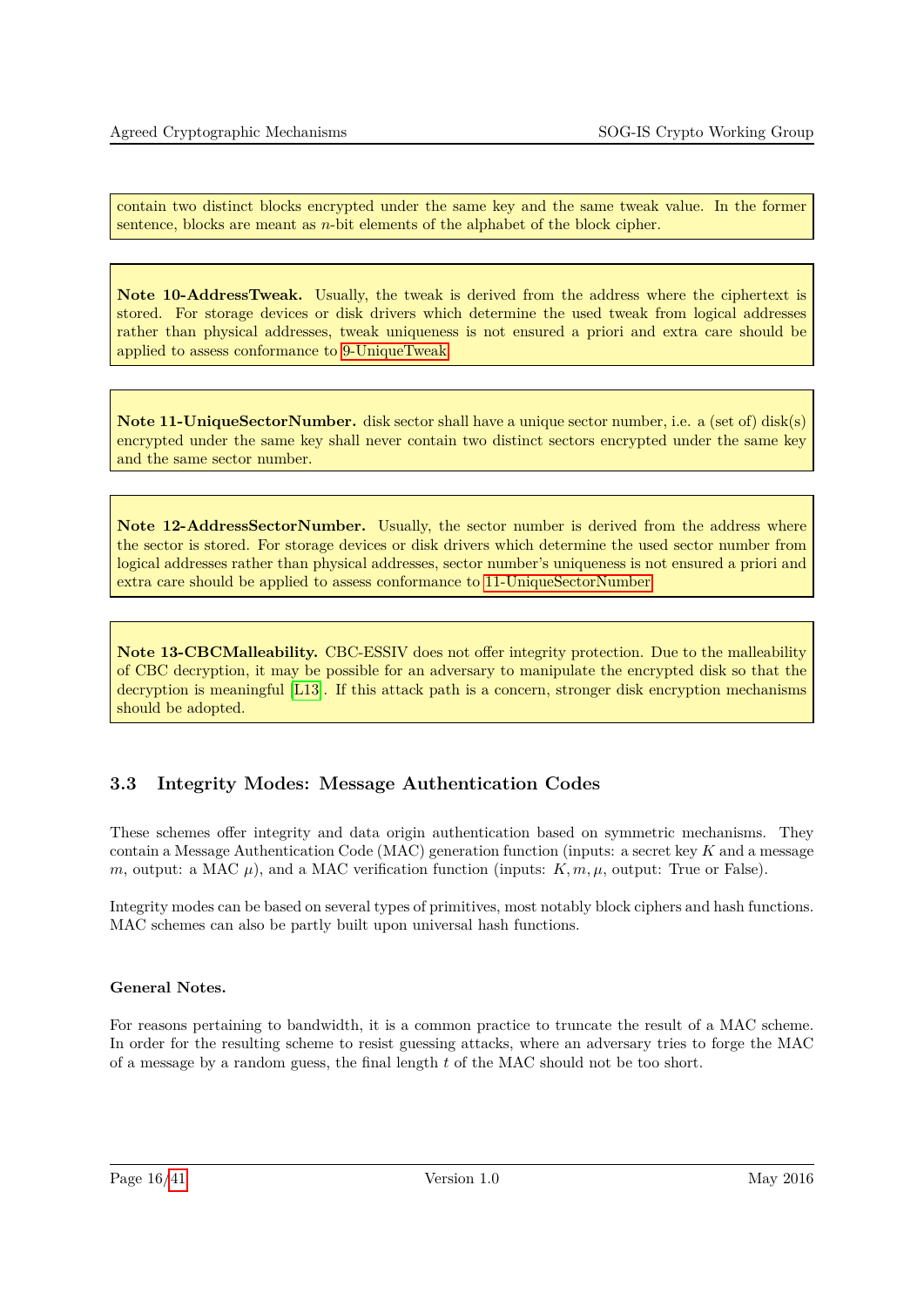<span id="page-16-1"></span>**Note 14-MACTruncation96.** The truncation of a MAC generated by an agreed MAC mechanism to at least 96 bits is agreed.

A necessary condition, this may not be a sufficient condition for specific MAC schemes, e.g. GMAC.

<span id="page-16-2"></span>**Note 15-MACTruncation64.** The truncation of a MAC generated by an agreed MAC mechanism to at least 64 bits is considered legacy under the condition that the maximal number of MAC verifications performed for a given key over its lifetime can be bounded by  $2^{20}$ .

These two notes apply in the general case. However, for some specific MAC, it may be necessary to be more restrictive on the matter of MAC truncation. This is notably the case for GMAC, see [23-GMAC-GCM-Bounds.](#page-19-1)

#### **Agreed MAC Schemes based on a Block Cipher.**

| Scheme                                                                  | $R/L$ Notes |
|-------------------------------------------------------------------------|-------------|
| CMAC [SP800-38B, ISO9797-1]                                             |             |
| $ CBC-MAC ISO9797-1$ , Algorithm 1, Padding 2 $ R 16-FixedInputLength $ |             |

#### **Specific Notes.**

<span id="page-16-0"></span>**Note 16-FixedInputLength.** CBC-MAC is agreed only in contexts where the sizes of all the inputs for which CBC-MAC is computed under the same key are identical. Trivial length extension forgeries can be performed when variable length inputs are allowed.

#### **Agreed MAC Schemes based on a Hash Function.**

| <b>Scheme</b>                                                              | $Key size  R/L  Notes$ |  |
|----------------------------------------------------------------------------|------------------------|--|
| HMAC [RFC2104, ISO9797-2]                                                  | $ k \geq 125$ R        |  |
|                                                                            | k>100                  |  |
| HMAC-SHA-1 [RFC2104, ISO9797-2, FIPS180-4]  $k \ge 100$   L  17-HMAC-SHA-1 |                        |  |

**Specific Notes.**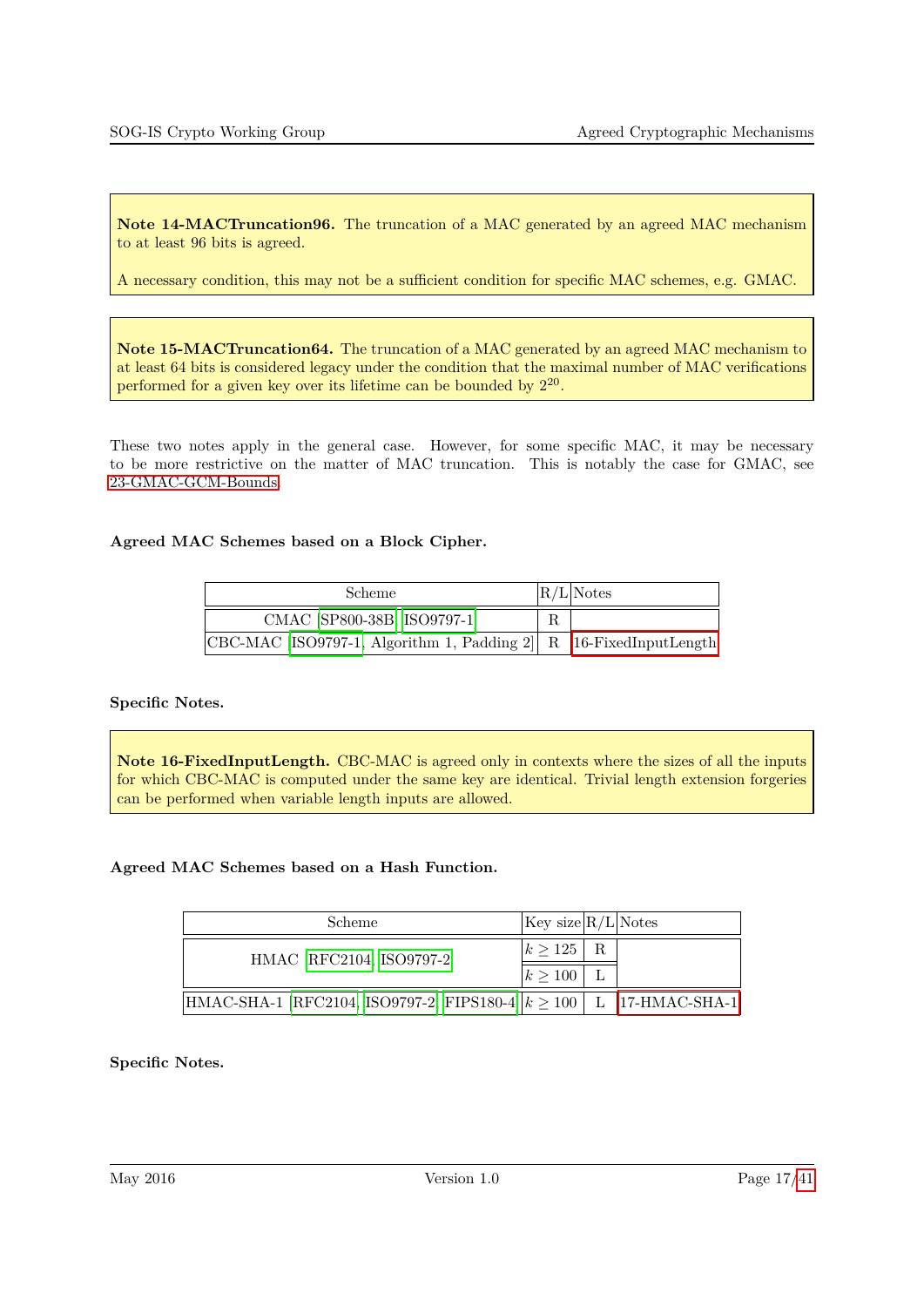<span id="page-17-1"></span>**Note 17-HMAC-SHA-1.** The HMAC construction does not require the collision resistance of the underlying hash function. For the time being, HMAC-SHA-1 is considered as an acceptable legacy mechanism, even though SHA-1 is not considered as an acceptable general purpose hash function. It is recommended however to phase out HMAC-SHA-1.

**Agreed Universal Hash Function Based MAC Schemes.**

| Scheme | $R/L$ Notes                                                                       |
|--------|-----------------------------------------------------------------------------------|
|        | 20-GMAC-GCMNonce<br>GMAC [SP800-38D] R  21-GMAC-GCMOptions<br> 23-GMAC-GCM-Bounds |

## <span id="page-17-0"></span>**3.4 Symmetric Entity Authentication Schemes**

These schemes allow an entity to prove its identity to a correspondent by demonstrating its knowledge of a secret. They are interactive by nature, and generally consist in using a MAC scheme or an encryption scheme in a random challenge-response protocol. We provide no list for this type of scheme. Note that even though these schemes may both rely on a MAC scheme, they form a distinct type of schemes, with other security objectives. As a consequence, the same key should not be used by integrity modes and symmetric entity authentication schemes, see [55-KeyUsage.](#page-34-3)

A necessary condition in order for a scheme based on an encryption scheme or a MAC scheme to be agreed is that the underlying block cipher, resp. MAC be agreed.

<span id="page-17-2"></span>**Note 18-CollChallenge.** The verifier must ensure that a challenge cannot be replayed with nonnegligible probability. The challenge could for example be implemented by a random value, whose size is large enough, and that is generated by the verifier.

**Agreed challenge sizes.**

| Challenge size $ R/L $ |  |
|------------------------|--|
| $\ell = 125$           |  |
| $l = 96$               |  |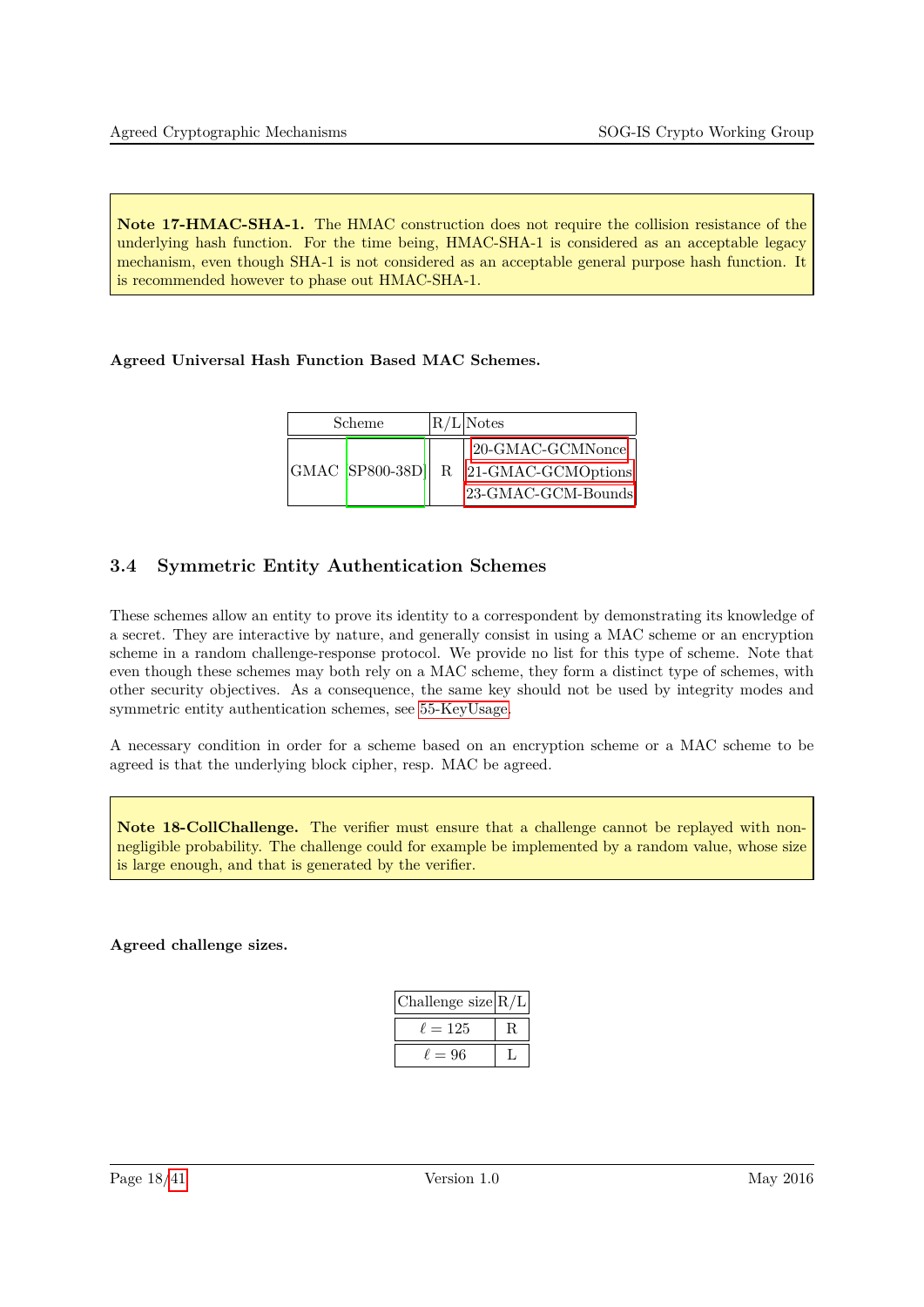## <span id="page-18-0"></span>**3.5 Authenticated Encryption**

The purpose of authenticated encryption (AE) is to get confidentiality, integrity and data origin authentication of messages. An AE scheme provides an encryption function that transforms a plaintext into a ciphertext using a given key, and a decryption function that retrieves the plaintext from the ciphertext and the key. In comparison with an encryption only scheme, an AE scheme decryption function may fail to return a decrypted value if the ciphertext does not respect some redundancy pattern, usually some part of the ciphertext acts as a verification value that is checked during decryption.

An extra feature is often provided, namely combining the authentication of the encrypted data with the authentication of additional unencrypted data. Authenticated encryption with that feature is often referred to as an Authenticated Encryption with Associated Data (AEAD). An AE or AEAD scheme may result from the combination of an encryption scheme and a message authentication code.

| Scheme                    |    | $R/L$ Notes           |
|---------------------------|----|-----------------------|
| Encrypt-then-MAC [BN00]   | R  | 19-DecryptionOrder    |
| CCM [SP800-38C, IS019772] | R  | 19-DecryptionOrder    |
| GCM [SP800-38D, IS019772] | R  | 19-DecryptionOrder    |
|                           |    | 20-GMAC-GCMNonce,     |
|                           |    | 21-GMAC-GCMOptions    |
|                           |    | 22-GCMPlaintextLength |
|                           |    | 23-GMAC-GCM-Bounds    |
| EAX [IS019772]            | R  | 19-DecryptionOrder    |
| MAC-then-Encrypt [BN00]   | L  | 19-DecryptionOrder    |
| Encrypt-and-MAC [BN00]    | Τ, | 19-DecryptionOrder    |

### **Agreed Symmetric Authenticated Encryption Schemes.**

**General Notes.** Note that the agreed symmetric authenticated encryption schemes are all cryptographic constructions. Some of them use as a primitive only a block cipher, e.g. CCM, GCM, other rely on a primitive encryption scheme and a primitive message authentication scheme, describing only how they are composed, e.g., Encrypt-then-MAC. In both cases the primitives must be agreed, see [1-AgreedPrimitive.](#page-6-1)

Note also that [14-MACTruncation96](#page-16-1) and [15-MACTruncation64](#page-16-2) also apply to symmetric authenticated encryption schemes.

### **Specific Notes.**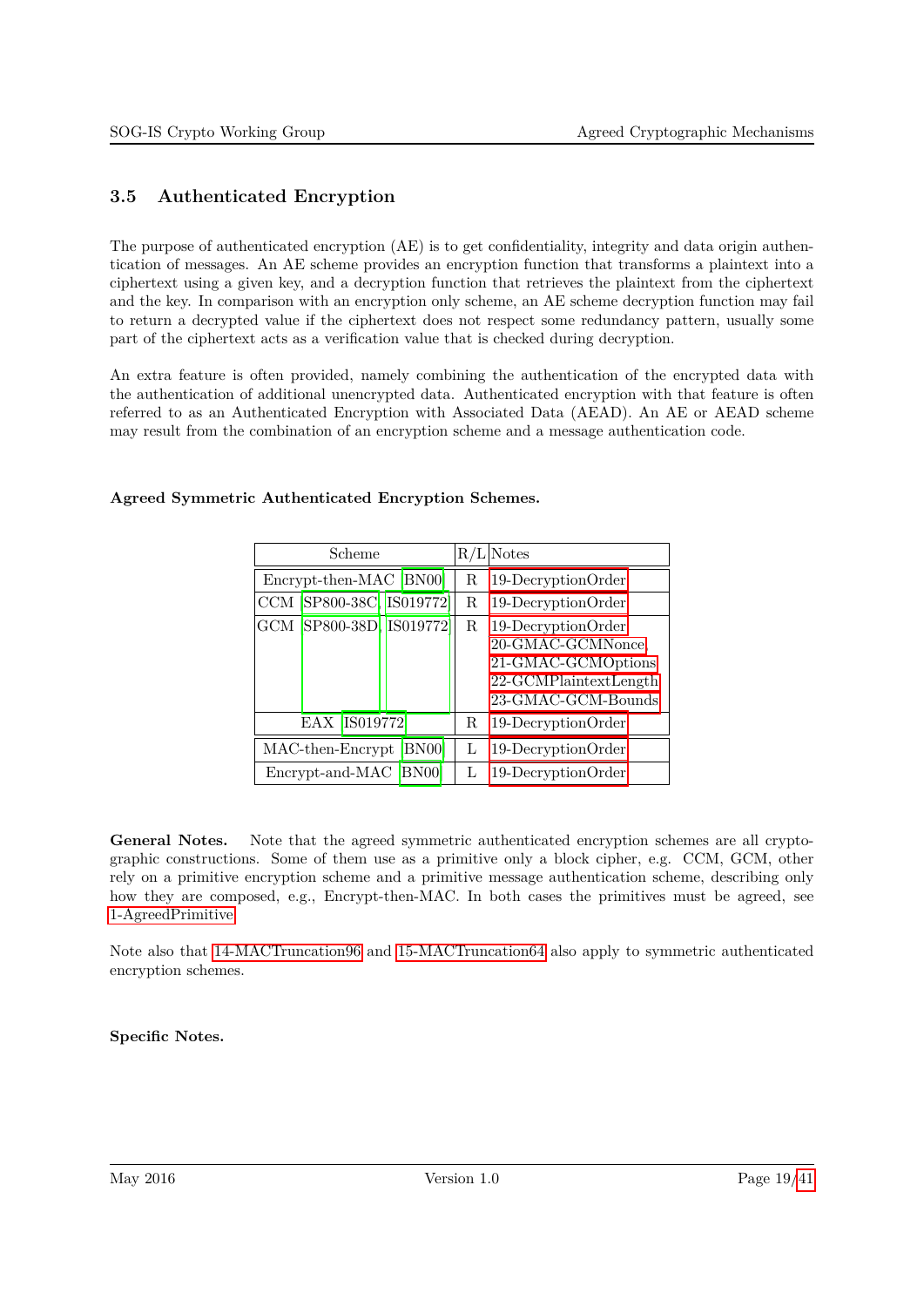<span id="page-19-4"></span>**Note 19-DecryptionOrder.** If the integrity of the ciphertexts is not properly checked before decryption, the developer/evaluator should ensure that the implementation does not instantiate any padding or other error oracle. This means that the implementation does not give away any information on the padding or the format of the plaintext obtained through the decryption of an arbitrary ciphertext. Otherwise, an adversary may be able to decrypt a target ciphertext by exploiting, e.g., error messages, or time side-channel information. Plaintexts should never be sent to consuming applications before their integrity has been checked.

<span id="page-19-2"></span>**Note 20-GMAC-GCMNonce.** The IV must be managed within the security perimeter of the authenticated encryption process. For example, it is crucial to ensure that no adversary can cause the same IV to be reused to protect different (plaintext, associated data) pairs under the same key.

<span id="page-19-3"></span>**Note 21-GMAC-GCMOptions.** Only the following GCM options are agreed: the IV length must be equal to 96 bits; the deterministic IV construction method [\[SP800-38D,](#page-39-9) Section 8.2.1]must be used; the MAC length *t* must be one of the values 96, 104, 112, 120, and 128 bits.

<span id="page-19-5"></span>**Note 22-GCMPlaintextLength.** By specification, at each invocation of GCM, the length of the plaintext must be at most  $2^{32} - 2$  blocks of the underlying block cipher. Checking that this maximal length is not exceeded is required in environments where this might potentially happen.

<span id="page-19-1"></span>**Note 23-GMAC-GCM-Bounds.** As the unforgeability bounds of the agreed GMAC and GCM options of [21-GMAC-GCMOptions](#page-19-3) are not optimal, the MAC length must be at least 128 bits. Thus no truncation to a final MAC length such as 96 bits must be performed.

## <span id="page-19-0"></span>**3.6 Key Protection**

A key protection, a.k.a key wrapping, mechanism enables to securely store or transmit keys, ensuring the confidentiality, integrity and data origin authentication of the key.

### **Agreed Key Protection Schemes.**

| Scheme                                           | $R/L$ Notes |
|--------------------------------------------------|-------------|
| <b>SIV [RFC5297]</b>                             |             |
| AES-Keywrap [SP800-38F, algorithms KW and KWP] R |             |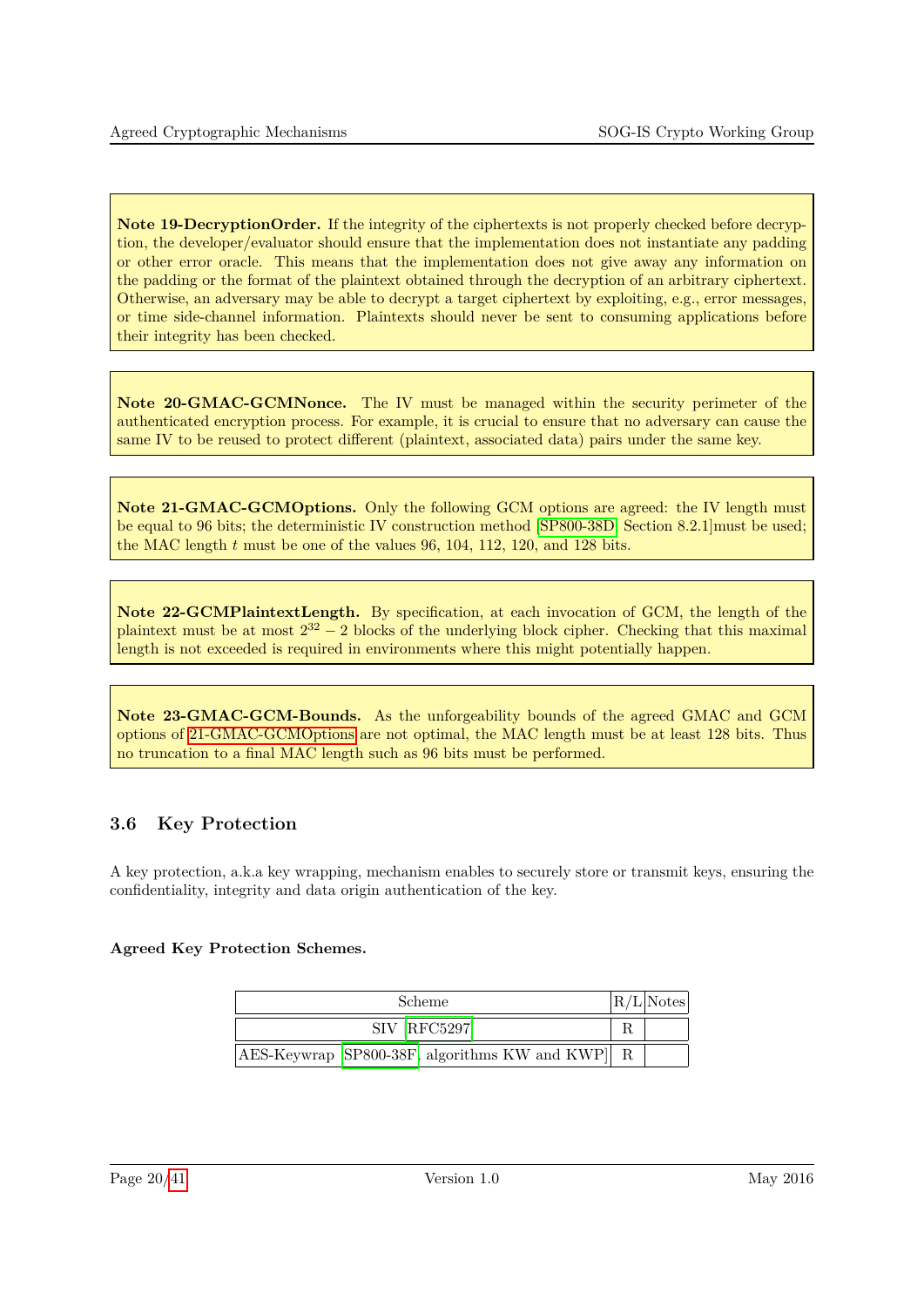## <span id="page-20-0"></span>**3.7 Key Derivation Functions**

A key derivation mechanism enables to derive several keys from a single master key. It generally takes as input three arguments, a secret value *K*, a (possibly) public value *N*, and a length *n*, and generates *n* bits that can be split into several keys that appear to be independent.

There are a lot of widespread good manners to implement this functionality. The list of agreed key derivation mechanisms given here is as such not meant to be exhaustive.

### **Agreed Key Derivation Functions.**

| <b>Scheme</b>                                          | $ R/L $ Notes    |
|--------------------------------------------------------|------------------|
| NIST SP800-56 ABC [SP800-56A, SP800-56B, SP800-56C]] R |                  |
| ANSI-X9.63-KDF [ANSIX9.63]                             |                  |
| PBKDF2 [RFC2898]                                       | $ 24-PBKDF2-PRF$ |

### **Specific Notes.**

<span id="page-20-2"></span>**Note 24-PBKDF2-PRF.** PBKDF2 is built over a pseudo-random function, that can be instantiated using a MAC generation function. This pseudo-random function shall be an agreed mechanism. In the case where HMAC is used, care has to be taken regarding the key length. Indeed, if the HMAC key is longer than the hash function message block length, the key is hashed. This prehashing in HMAC can lower the effective entropy of the key derived using PBKDF2.

## <span id="page-20-1"></span>**3.8 Password Protection/Password Hashing Mechanisms**

### **Agreed Password Hashing Mechanisms.**

Password hashing mechanisms associate to a password a verification value. Systems relying on passwords to authenticate users store these verification values. This enables them to test passwords without storing them. Even in the case of the verification values being compromised, an adversary should not be able to recover a strong password.

| Scheme | $R/L$ Notes                                       |
|--------|---------------------------------------------------|
|        | PBKDF2 [RFC2898] R 26-Salt, 25-NumberOfIterations |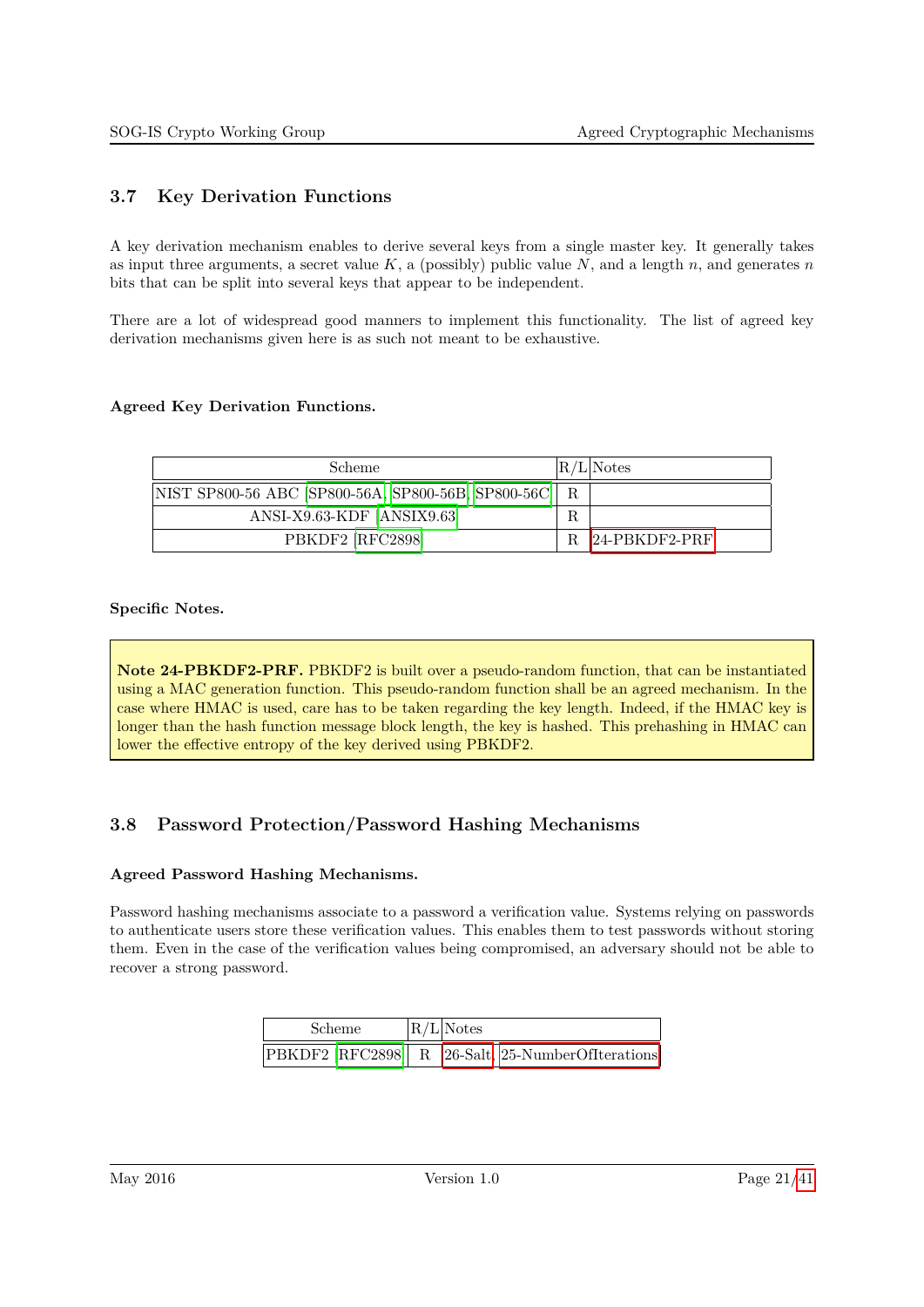### **General Notes.**

<span id="page-21-3"></span>**Note 25-NumberOfIterations.** Password hashing mechanisms offer parameters controlling the complexity of the hashing execution. This allows to increase the work factor of brute-force attacks: a legitimate use of the password hashing requires only one execution, while a brute-force attack requires a large number of executions. Thus the number of iterations of PBKDF2 should be selected as large as possible so that it does not impede the legitimate use.

<span id="page-21-2"></span>**Note 26-Salt.** A salt is a random value, generated when the password is registered, and that is stored along the password verification value. Salting a password hashing mechanism counters precomputation attacks. The length of the salt shall be at least 128 bits.

# <span id="page-21-0"></span>**4 Asymmetric Atomic Primitives**

In asymmetric cryptography, the security is based on the discrepancy between the computational difficulties of two mathematical problems: one is easy whereas the other is hard. That asymmetry is needed in order to ensure the possibility of generating pairs of private and public keys for which it is computationally hard to recover the private key from the public key. There should be no polynomial algorithm allowing to deduce the private key from the public key. More generally, it should not be possible to realize any operation that requires the private key (e.g. the decryption of a ciphertext in the case of an encryption scheme, or the forgery of a valid signature in the case of a signature scheme, etc.) with the sole knowledge of the public key, even if the adversary is given results from private operations that require the private key, where inputs of these private operations are known to or chosen by the adversary.

We start by presenting in this section the asymmetric atomic primitives and corresponding mathematical problems, then describe in the next section the asymmetric constructions that can be achieved by building upon these primitives.

Only the primitives whose parameters satisfy the conditions expressed in the tables below are considered agreed.

## <span id="page-21-1"></span>**4.1 RSA/Integer Factorization**

The security of various asymmetric cryptographic schemes, including the well-known RSA schemes, relies on the difficulty of integer factorization in comparison with the easiness of integer multiplication and modular exponentiation.

The RSA primitive consists of a public permutation parametrized by a public key and the private inverse permutation parametrized by the associated private key. This primitive is invoked in various RSA encryption or RSA signature schemes addressed in the next section. These schemes also specify padding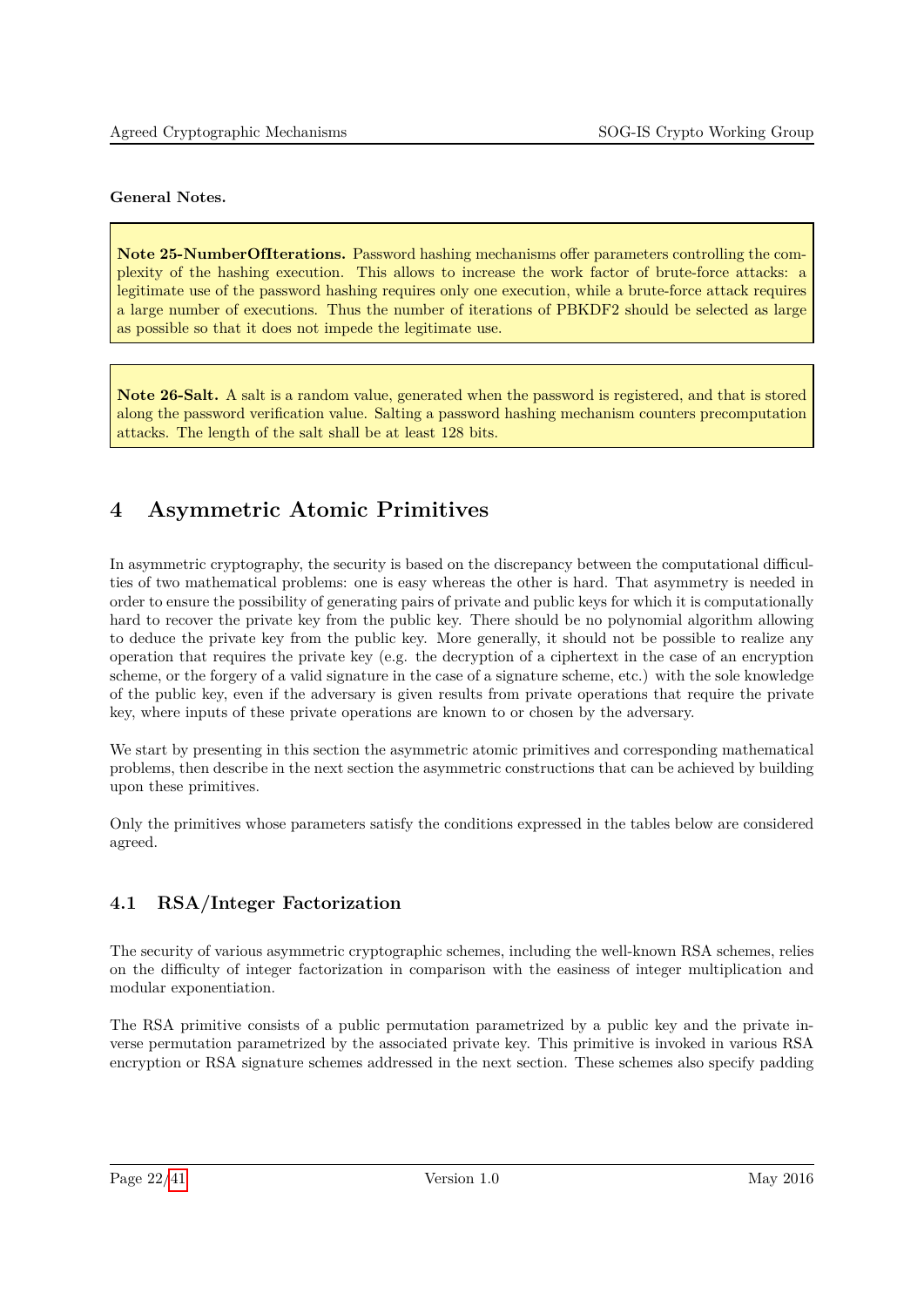and redundancy check conventions, etc. Note that the primitive alone must by no means be considered as a complete encryption or signature scheme since using it without extra conventions would be highly insecure.

Let  $p$  and  $q$  be prime numbers and  $n = pq$  their product, called the modulus. The public key is formed by the modulus *n* together with an element *e*, called the public exponent, which is invertible modulo  $(p-1)(q-1)$ . An inverse of *e* modulo lcm( $p-1, q-1$ ), denoted by *d*, is called the private exponent. The private key is formed by this private exponent together with the modulus. The public permutation operates on integers modulo *n* and consists in the exponentiation of the input to the power *e*. The private permutation operates on integers modulo *n* and consists in the exponentiation of the input to the power *d*.

### **Agreed RSA primitive sizes.**

|            | Primitive Parameters' sizes             | $R/L$ Notes                           |
|------------|-----------------------------------------|---------------------------------------|
| <b>RSA</b> | $\log_2(n) \geq 3000, \log_2(e) > 16$ R | $\frac{1}{4}$ 27-RSAKeyGen, 28-SmallD |
|            | $\log_2(n) \ge 1900, \log_2(e) > 16$ L  |                                       |

**Specific Notes.** RSA key pairs generation relies on a random prime generator. Furthermore, additional conditions have to be satisfied.

<span id="page-22-1"></span>**Note 27-RSAKeyGen.** The prime numbers *p* and *q* should be two randomly generated primes of same length, whose product have the given modulus bitlength. The two primes should not be too close to avoid factorization attacks exploiting a short distance between the two factors. One should have

$$
|p - q| \ge 2^{\frac{n}{2} - 100}.
$$

This condition holds with overwhelming probability if *p* and *q* are randomly generated.

<span id="page-22-2"></span>**Note 28-SmallD.** The size of *d* should be close to the size of *n*. Note that this is guaranteed for a small *e*. We should have at least  $d > 2^{n/2}$ , where *n* denotes the bitlength of the modulus.

Note that these conditions are also required by [\[FIPS186-4,](#page-38-11) Appendix B.3.1].

## <span id="page-22-0"></span>**4.2 Discrete Logarithm in Finite Fields**

The security of several asymmetric cryptographic schemes relies on the difficulty of the discrete logarithm problem in (the multiplicative group of) finite fields, in comparison to the easiness of exponentiation in finite fields.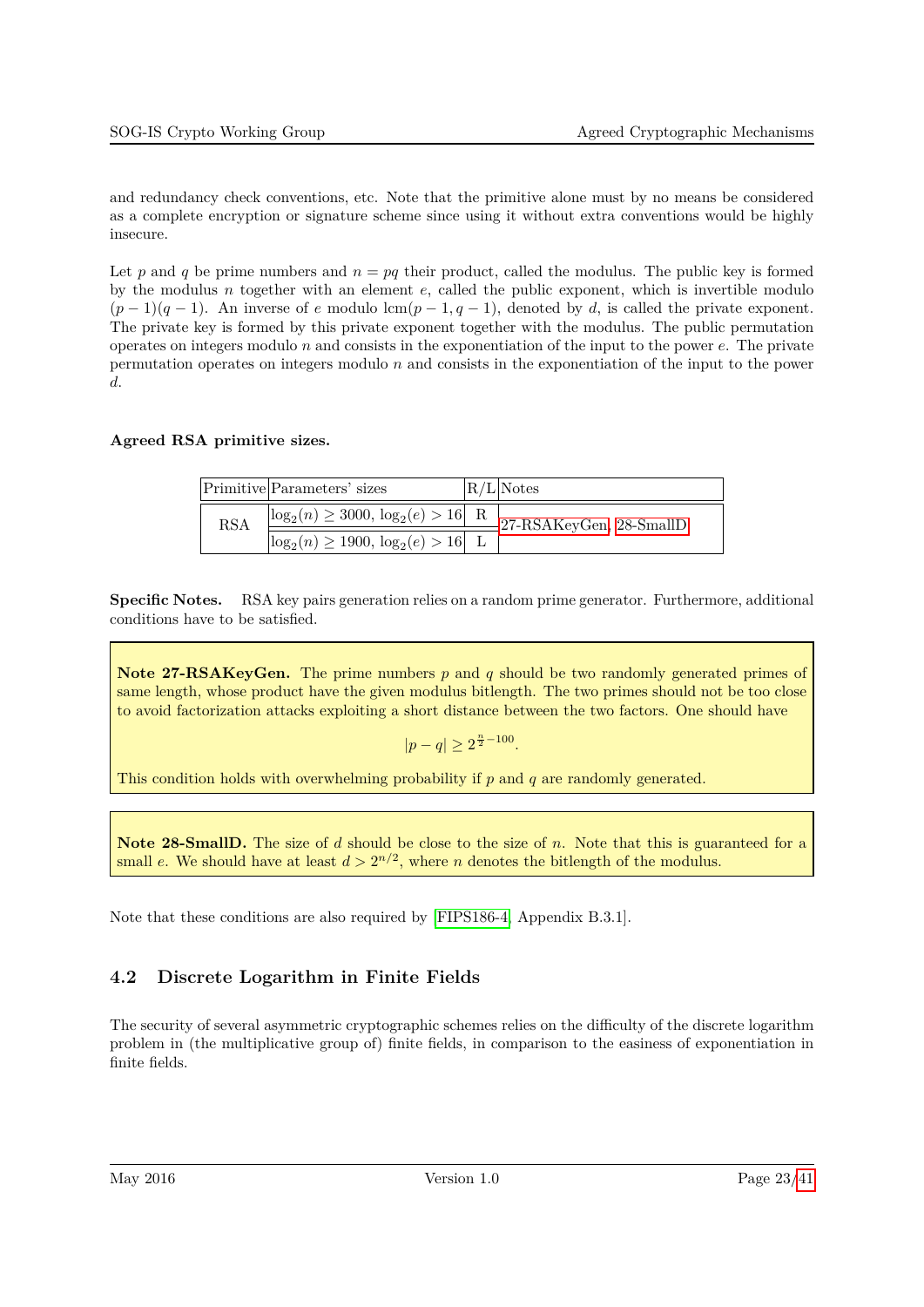There is in principle a variety of choices for the finite field, but the only secure and widely used solution is to pick a prime field  $GF(p)$  where  $p$  is a prime number. From now on, we restrict ourselves to this case.

The primitive that relies on the discrete logarithm problem in (the multiplicative group of) GF (*p*) can be used in various key exchange, signature, or (hybrid) encryption schemes which are described in the next section. Let *g* be a generator for a subgroup of order *q* of the multiplicative group  $GF(p)^{\times}$ . Let *r* be the largest prime factor of *q*. The primitive is the exponentiation function of base *g* in GF (*p*) that on input an integer *x* (typically between 1 and  $q - 1$ ) returns  $X = g^x$ . Depending on how the scheme uses the primitive, *x* and *X* may represent (a part of) a private key and the associated public key, or they may represent an ephemeral Diffie-Hellman exponent and the associated public value, etc.

#### **Agreed FF-DLOG Primitive Sizes.**

| Primitive Parameters' sizes                         | $R/L$ Notes            |
|-----------------------------------------------------|------------------------|
| $\log \log \log_2(p) \geq 3000, \log_2(r) \geq 250$ |                        |
| $\log_2(p) \ge 1900, \log_2(r) \ge 200$             | $L$  31-Precomputation |

### **General Notes.**

<span id="page-23-1"></span>**Note 29-CorrectSubgroup.** It should be ensured that manipulated values have order divisible by *r* and dividing *q*. This ensures that they do not lie in subgroups of small size or outside the intended subgroup.

<span id="page-23-2"></span>**Note 30-PrimeOrder.** It is advised to pick a subgroup of prime order, i.e. *q* should be prime. In this case, one has  $r = q$  and checking [29-CorrectSubgroup](#page-23-1) boils down to checking that manipulated values have exact order *r*.

### **Specific Notes.**

<span id="page-23-0"></span>**Note 31-Precomputation.** Discrete logarithm algorithms involve a group related precomputation phase, whick is the bottleneck in terms of complexity of the attack. As a consequence, for DL modules shared by a lot of users and applications, it is strongly recommended not to use modules of length close to the lower limit of the legacy range. Another possibility is to generate fresh groups, e.g. following [\[FIPS186-4,](#page-38-11) Appendices A.1.1.2, A.2.2] with an agreed hash function.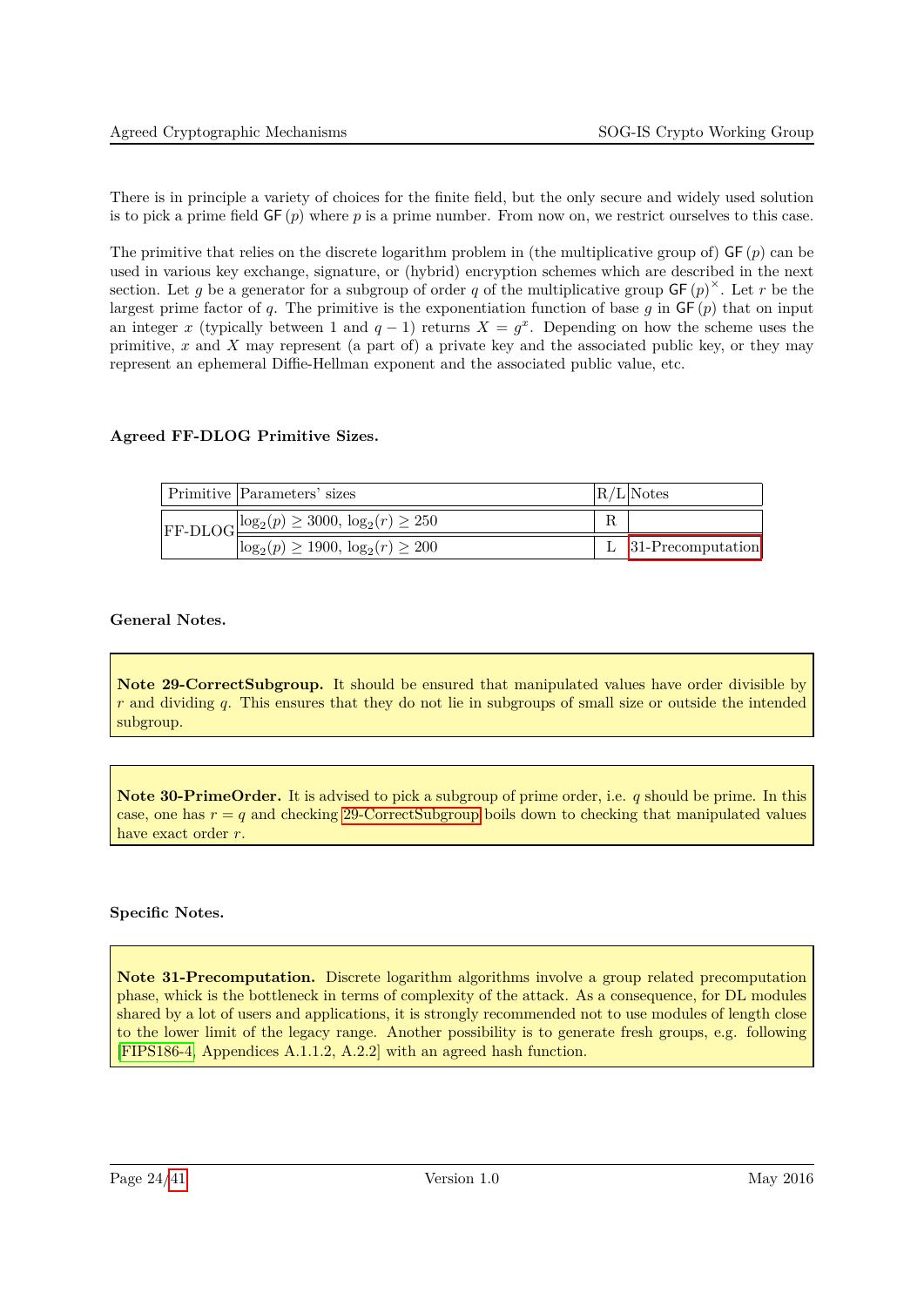## <span id="page-24-0"></span>**4.3 Discrete Logarithm in Elliptic Curves**

The difficulty of the discrete logarithm problem can also be considered in the group of rational points of an elliptic curve over a finite field. In these groups, the discrete logarithm problem is also thought to be difficult, in comparison to the easiness of scalar point multiplication.

In comparison with the discrete logarithm problem in finite fields, there are a couple of choices to be made in the case of elliptic curves: first the finite field over which the elliptic curve will be defined, and second the elliptic curve itself.

Like in the case of finite fields, only elliptic curves defined over prime fields are agreed.

The following notation is introduced in order to describe the basic set-up for a typical asymmetric scheme using the discrete logarithm problem on an elliptic curve defined over a prime field. Let *p* be a prime number and  $GF(p)$  the prime field with *p* elements. Let *E* be an elliptic curve defined over  $GF(p)$ , *P* a point in  $E(GF(p))$  of order q. Let r be the largest prime factor of q. The primitive associated with the discrete logarithm problem on *E* is the scalar multiplication: on input an integer *x* between 1 and *q*−1, it returns the point  $Q = [x]P$ . The public parameters in cryptographic schemes where the primitive is used are formed by *p, E, P*, and *q*. Depending on the cryptographic scheme where the primitive is invoked, *x* and *Q* may represent (a part of) a private key and the associated public key, or they may represent an ephemeral Diffie-Hellman private value and the associated public value, etc.

| Agreed Elliptic Curve Parameters. |  |  |
|-----------------------------------|--|--|
|-----------------------------------|--|--|

| Curve Family                     | Curve           |    | $R/L$ Notes            |
|----------------------------------|-----------------|----|------------------------|
|                                  | BrainpoolP256r1 | R  |                        |
| Brainpool [RFC5639]              | BrainpoolP384r1 | R  |                        |
|                                  | BrainpoolP512r1 | R. |                        |
|                                  | NIST P-256      | R. |                        |
| NIST [FIPS186-4, Appendix D.1.2] | NIST P-384      | R  | $ 35\text{-}SpecialP $ |
|                                  | NIST P-521      | R. |                        |
| FR [JORF]                        | FRP256v1        | R. |                        |

### **General Notes.**

<span id="page-24-1"></span>**Note 32-PointOnCurve.** Special precautions should be taken to ensure that manipulated points lie on the curve, i.e. they verify the curve equation.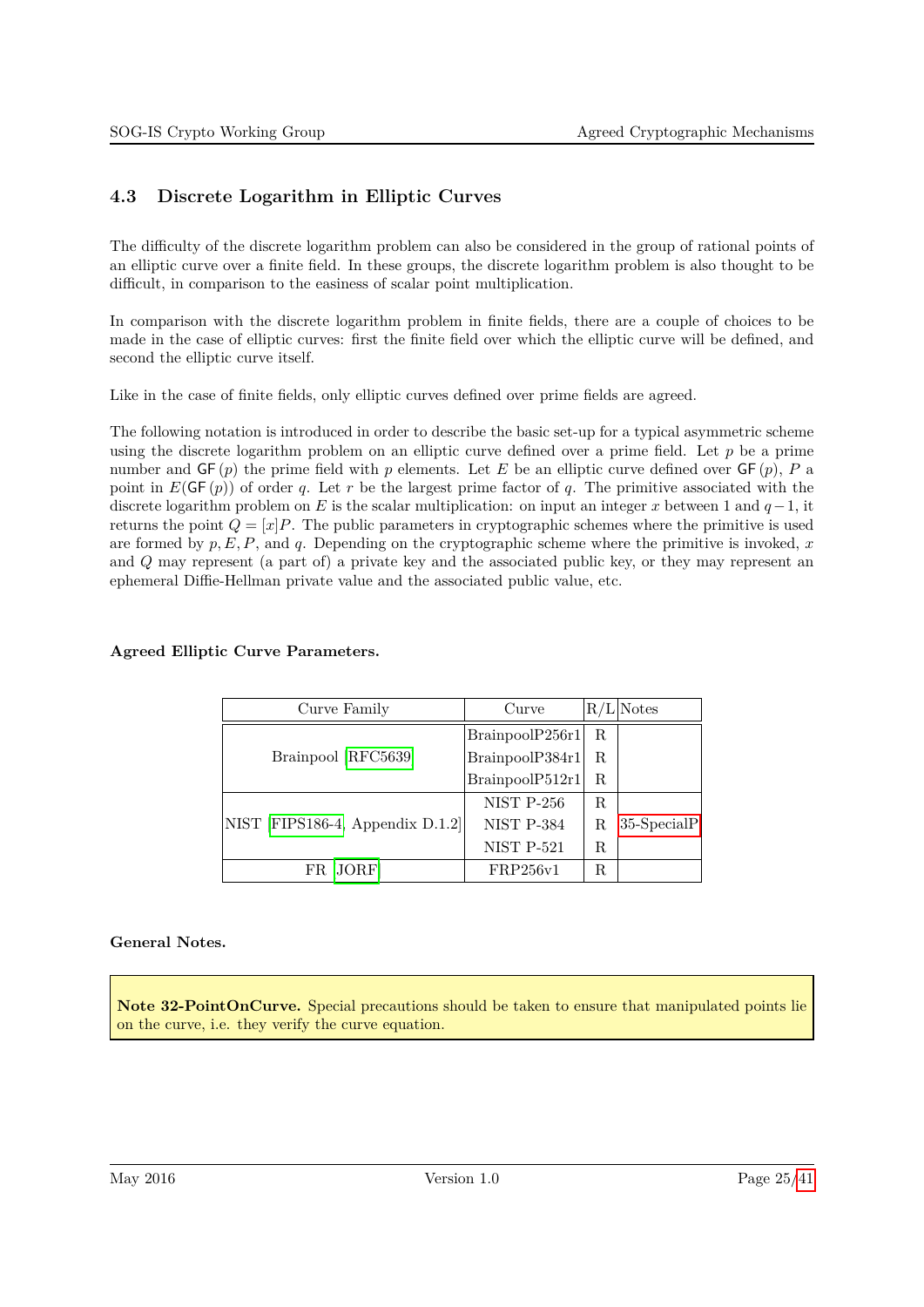<span id="page-25-2"></span>**Note 33-PointInSubgroup.** In case a curve with non-prime order is used, it should be ensured that the manipulated points lie in the intended subgroup and have order divisible by *r*.

**Note 34-PrimeOrder.** If the subgroup order is chosen to be prime, i.e.  $q = r$ , and such that  $r^2$ does not divide  $\#E(\mathsf{GF}(p))$ , the verifications for [33-PointInSubgroup](#page-25-2) boil down to checking that the manipulated points have exact order *r*.

**Specific Notes.**

<span id="page-25-1"></span>**Note 35-SpecialP.** The special form of the prime number *p* used to construct the finite field GF (*p*) makes side channel attacks more efficient than with a random prime (and not only because the arithmetic of the underlying finite field is faster).

## <span id="page-25-0"></span>**4.4 Other Intractable Problems**

The previous three mathematical problems are the most studied and the most widely used. Nonetheless there exist other mathematical problems leading to trapdoor or proof of knowledge constructions and for which no generic efficient solving method is known in general.

To cite a few:

- the discrete logarithm problem in (the group of rational points of the Jacobian of) hyperelliptic curves of genus two or three);
- lattices constructions such as the Learning With Errors construction (candidate for quantum resistance);
- code-based cryptography, that is problems relying on the difficulty of decoding a random error correcting code (candidate for quantum resistance);
- multivariate cryptography (candidate for quantum resistance);
- hash based cryptography (candidate for quantum resistance).

As aforementioned, these constructions, and/or aspects pertaining to their implementation, have received less attention than the integer factorization problem and the discrete logarithm problems in finite fields and elliptic curves and as a consequence they should only be used in a careful way. For the time-being, no asymmetic primitive beyond the three mathematical problems developed in this section is recognized agreed.

Since there is a perceived need to standardize quantum-resistant cryptography, the candidates for quantum resistant cryptography will most probably receive more attention in the coming years.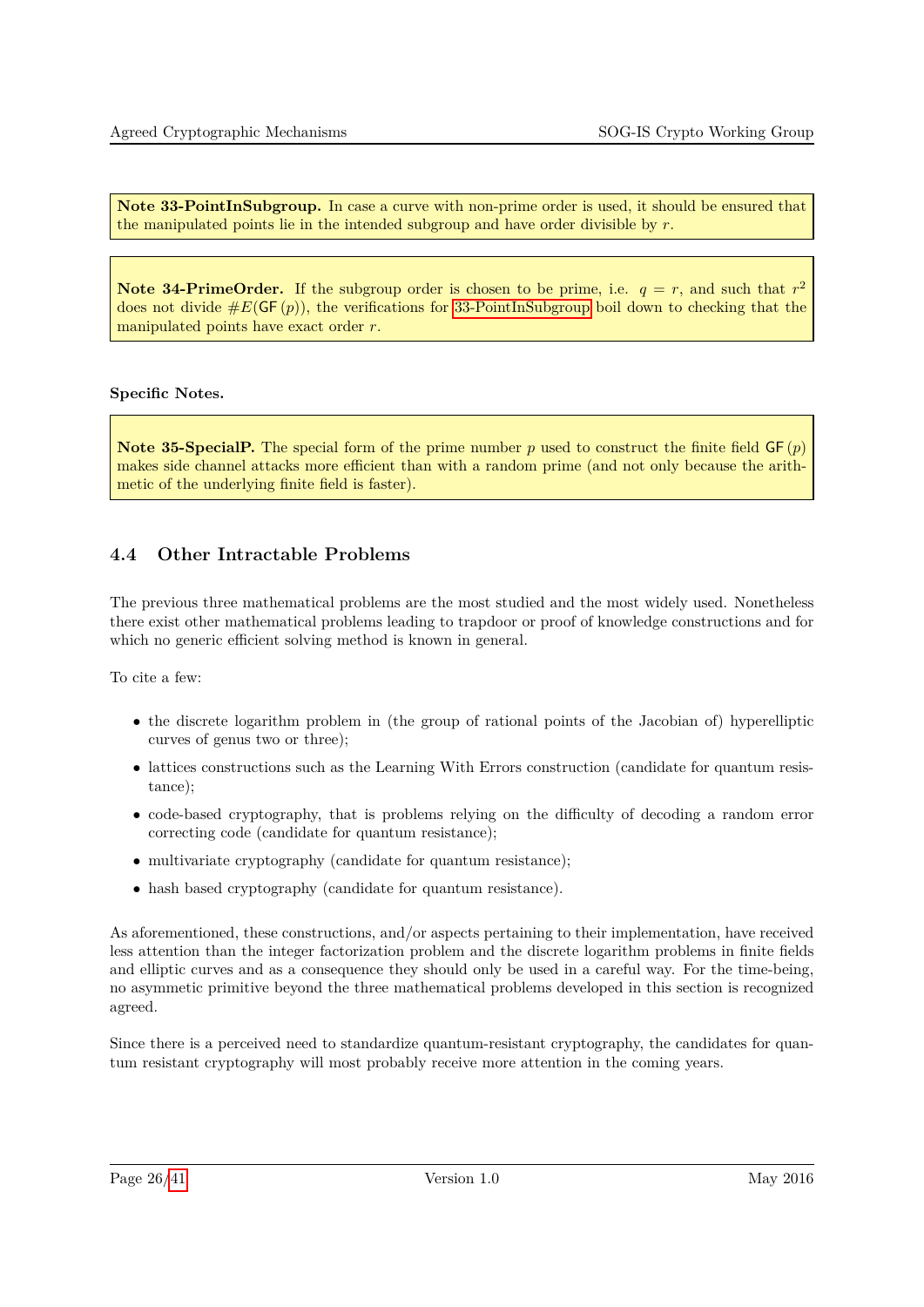# <span id="page-26-0"></span>**5 Asymmetric Constructions**

Asymmetric mathematical problems can be used to build asymmetric schemes. Typically, in such schemes each user is attributed a key pair, consisting of a public key *pk* that can be published, and an associated private key *sk* that should remain confidential. The difficulty of the underlying mathematical problem guarantees that neither the private key can be recovered from the public key, nor the sensitive operation of the scheme, e.g. decryption, or signature generation, can be performed without the private key.

The security of asymmetric schemes relies on the security of a mathematical problem, and can also rely on the security of a symmetric primitive or scheme. We recall that in the general case, in order for a cryptographic construction to be agreed, it has to be based on agreed primitives. In particular, the requirements on parameter sizes established in the previous section also apply for the schemes in this section.

The security of keyed asymmetric schemes relies on the confidentiality and integrity of the private key and the integrity and data origin authentication of the public key. We refer to section [7](#page-32-0) for a general discussion of agreed asymmetric key-pair generation mechanisms and guidelines on key management. For each keyed asymmetric scheme considered in this section, specific aspects of the key-pair generation are addressed in the same subsection as the rest of the scheme.

## <span id="page-26-1"></span>**5.1 Asymmetric Encryption Scheme**

An asymmetric encryption scheme contains two functions. The encryption transforms any message *m*, using the public key *pk*, into a ciphertext *c*. The decryption function enables to recover *m* from *c* and *sk*.

### **Agreed Asymmetric Encryption Schemes.**

| Primitive  | <b>Scheme</b>                                                  | $R/L$ Notes           |
|------------|----------------------------------------------------------------|-----------------------|
| <b>RSA</b> | $ OAEP (PKCS#1v2.1)$ [RFC3447, PKCS1]] R 38-OAEP-PaddingAttack |                       |
| RSA        | PKCS#1v1.5 [RFC3447, PKCS1]                                    | $L$ 37-Padding Attack |

### **General Notes.**

**Note 36-RandomPadding.** The asymmetric encryption schemes use a randomized padding that shall be generated by an agreed random bit generator, see Section [6.](#page-30-0)

**Specific Notes.**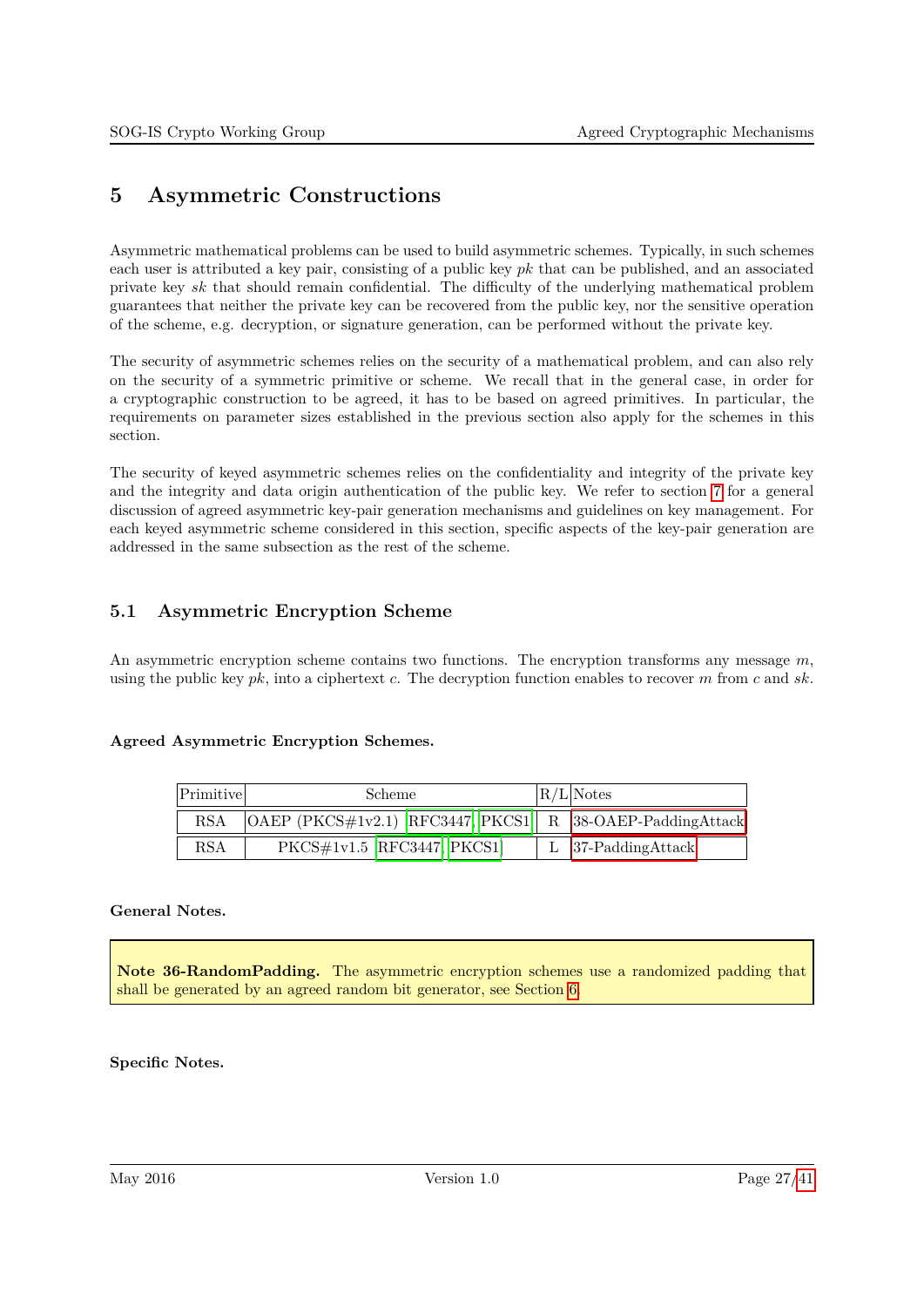<span id="page-27-2"></span>Note 37-PaddingAttack. In case a padding oracle is available, the RSA-PCKS#1v1.5 scheme is vulnerable to efficient attacks.

<span id="page-27-1"></span>**Note 38-OAEP-PaddingAttack.** In case the OAEP decryption procedure is not correcty implemented, that is to say, the checks performed by EME-OAEP decoding are not performed in the specified order, RSA OAEP may also be vulnerable to oracle attacks.

## <span id="page-27-0"></span>**5.2 Digital Signature**

A digital signature scheme offers a signature generation function (inputs: a private key *sk* and a message *m*, output: a signature  $\sigma$ ), and a verification function (inputs: the public key *pk*, the message *m*, and the signature  $\sigma$ , output: True or False). Digital signature schemes offer data authentication, and nonrepudiation.

### **Agreed Digital Signature Schemes.**

| Primitive   | Scheme                                       |    | $R/L$ Notes        |
|-------------|----------------------------------------------|----|--------------------|
| <b>RSA</b>  | PSS (PKCS#1v2.1) [RFC3447, PKCS1, ISO9796-2] | R  |                    |
|             | KCDSA [ISO14888-3]                           | R  |                    |
|             | FF-DLOG Schnorr [ISO14888-3/am1]             | R. | 42-DSARandom       |
|             | DSA [FIPS186-4, ISO14888-3]                  | R. |                    |
|             | EC-KCDSA [ISO14888-3]                        | R  |                    |
| $ EC-DLOG $ | EC-DSA [FIPS186-4, ISO14888-3]               | R. | 42-DSARandom       |
|             | EC-GDSA [TR-03111]                           | R. |                    |
|             | EC-Schnorr [ISO14888-3/am1]                  | R. |                    |
| <b>RSA</b>  | PKCS#1v1.5 [RFC3447, PKCS1, ISO9796-2]       |    | 41-PKCSFormatCheck |

### **General Notes.**

**Note 39-Hash.** The scheme is agreed provided the underlying hash function is.

**Note 40-DifficultProblem.** The scheme is agreed provided the underlying mathematical problem uses agreed parameters.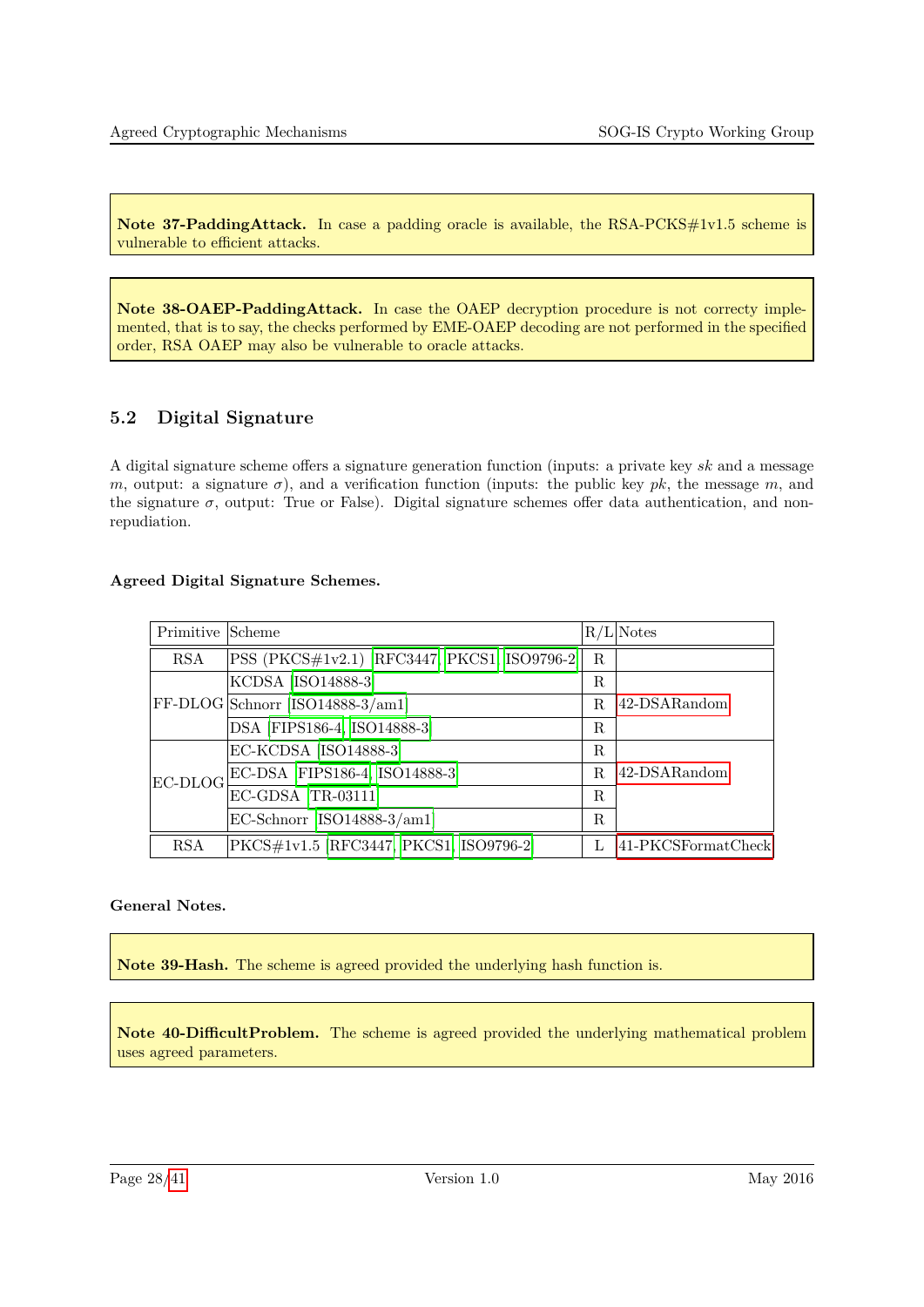#### **Specific Notes.**

<span id="page-28-3"></span>**Note 41-PKCSFormatCheck.** Format checks should be carefully implemented to avoid attacks à la Bleichenbacher.

#### <span id="page-28-2"></span>**Note 42-DSARandom.**

In DSA and its elliptic curve variants, the signature generation procedure generates a random value. Leakage of the random per-signature values used during signature generation poses risks to the confidentiality of the associated long-term keys. Such leakage should therefore be avoided. This pertains in principle both to statistical leakage through biases in the random number generator used and to leakages on the value of particular random bits as may be obtained by an attacker, e.g. through side-channel analysis.

It is therefore recommended to use a strong random number generator with strong cryptographic postprocessing, enhanced backward security, and regular reseeding from a true random source for such applications, see Section [6.3.](#page-31-0)

## <span id="page-28-0"></span>**5.3 Asymmetric Entity Authentication Schemes**

These schemes allow an entity to prove its identity to a correspondent by demonstrating its knowledge of a private key. They are interactive by nature, and generally consist in using a signature scheme in a random challenge response protocol. We provide no list for this type of scheme. Note that even though these schemes may rely on a signature scheme, they form a distinct type of schemes, with other security objectives. As a consequence, the same key should not be used by a signature scheme and an asymmetric entity authentication scheme, see [55-KeyUsage.](#page-34-3)

As for symmetric entity authentication schemes, the challenge should verify some properties, see [18-CollChallenge.](#page-17-2)

### <span id="page-28-1"></span>**5.4 Key Establishment**

Asymmetric key establishment schemes allow two or more parties to generate a common secret without using any pre-shared secret values. They are usually combined with asymmetric or symmetric authentication based on a public/private key pair or a shared secret key.

The most widely used two-party key establishment scheme has been proposed by Diffie and Hellman and relies on the discrete logarithm problem (instantiated in any suitable group). It proceeds as follows for two users:

1. Both users agree on a group *G* and a generator *g*.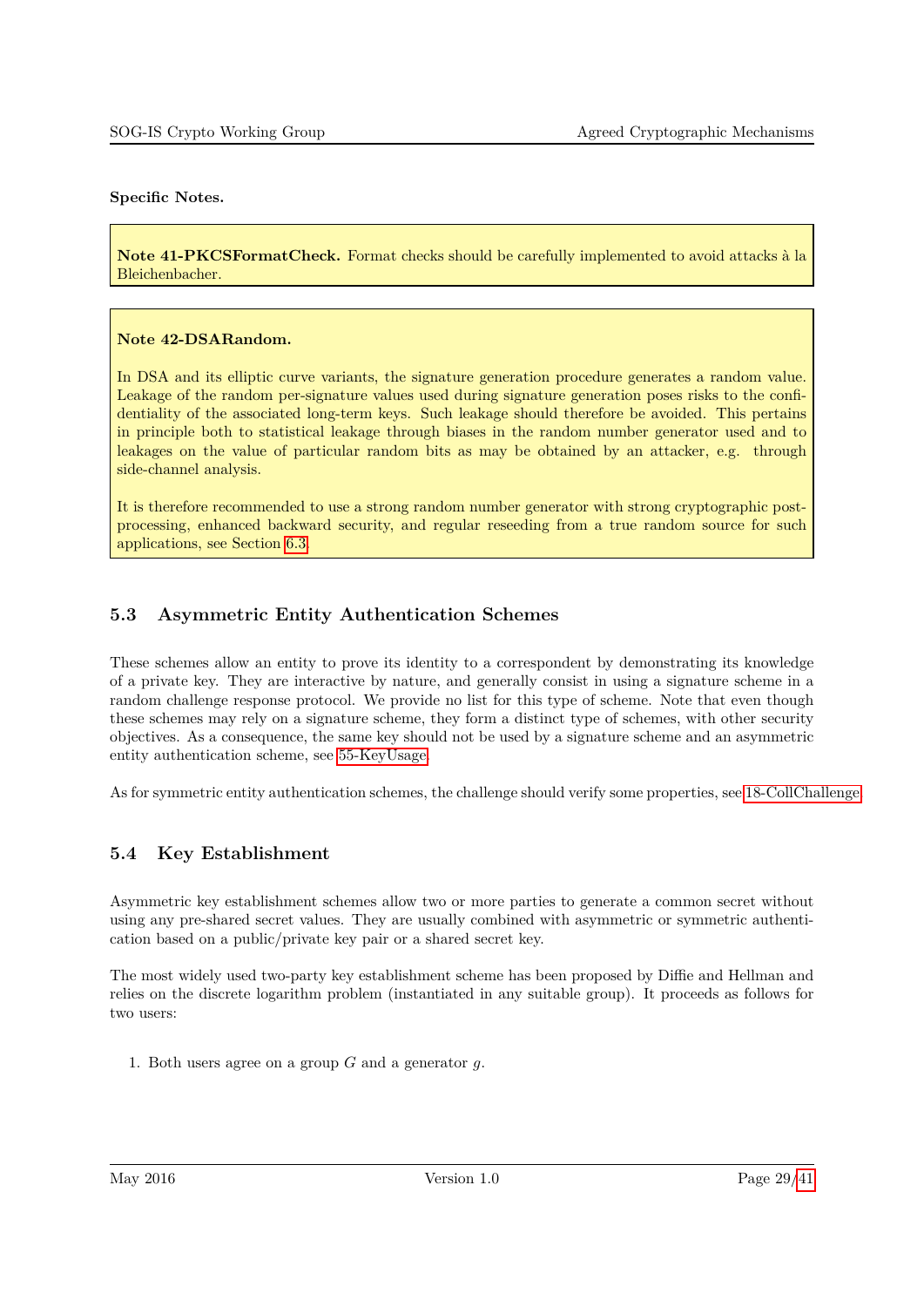- 2. Each user picks a random value  $r_i$ ,  $i \in \{1, 2\}$ , and sends  $g^{r_i}$  to the other user.
- 3. Both users can then compute  $g^{r_1 r_2}$  from their own random value and the element sent by the other user.

It should be noted that in such a basic version the protocol is among other issues vulnerable to man-inthe-middle attacks. In particular, additional steps should be performed and additional data should be exchanged to ensure authentication of the users and of the key establishment messages.

#### **Agreed Key Establishment Schemes.**

| Primitive | Scheme                     |   | $R/L$ Notes                          |
|-----------|----------------------------|---|--------------------------------------|
| FF-DLOG   | DH [SP800-56A, ISO11770-3] |   | $R$  44-DHAuth, 45-DHSubgroupAttacks |
|           | DLIES-KEM [ISO18033-2]     | R |                                      |
|           |                            |   |                                      |
|           | ECIES-KEM [ISO18033-2]     |   |                                      |

#### **General Notes.**

**Note 43-DifficultProblem.** The scheme is agreed provided the underlying mathematical problem uses agreed parameters.

#### **Specific Notes.**

<span id="page-29-0"></span>**Note 44-DHAuth.** DH is an unauthenticated key establishment that may fall to man-in-the-middle attacks. In order to ensure security, it is necessary to authenticate the other party, the data exchanged during the key establishment scheme, such as public points and identities. This authentication requires long-term secrets.

<span id="page-29-1"></span>**Note 45-DHSubgroupAttacks.** Whether the Diffie–Hellman protocol is defined over the multiplicative group of a finite field, or the group of rational points of an elliptic curve, it should be ensured that the manipulated values lie in the intended subgroup and have a large enough order as specified by [29-CorrectSubgroup](#page-23-1) in the finite field case and [32-PointOnCurve,](#page-24-1) [33-PointInSubgroup](#page-25-2) in the elliptic curve case.

In the finite field case, selecting a group with prime order, as advocated in [30-PrimeOrder,](#page-23-2) makes the verifications easier.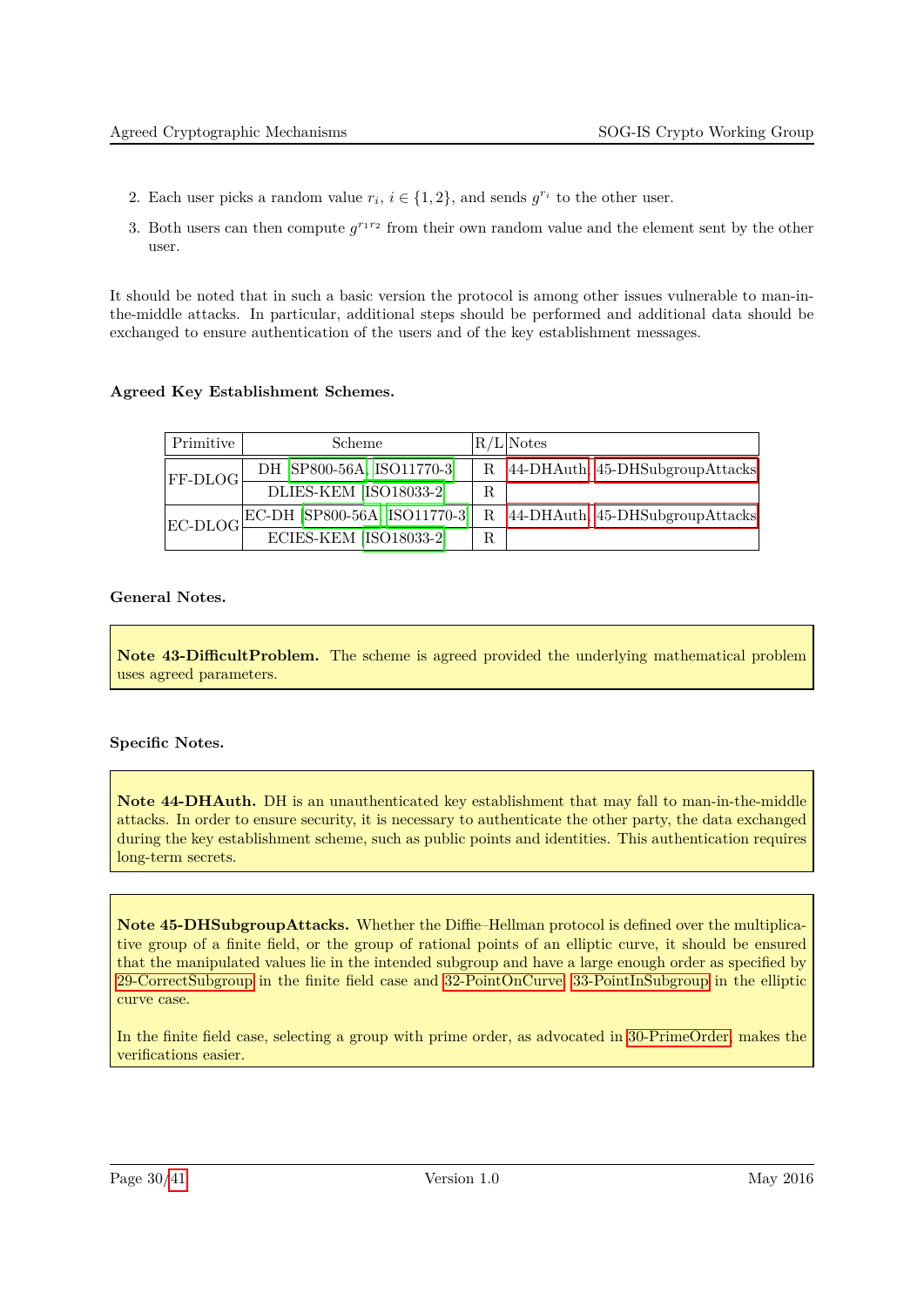# <span id="page-30-0"></span>**6 Random Generator**

## <span id="page-30-1"></span>**6.1 Random Source**

A random source is a probabilistic process from which random bits can be extracted. It is typically very difficult to assess the quality of the output of a random source. There are basically two approaches :

- **Perform statistical tests on the output of the source.** This approach is black blox, no knowledge about the source is required to conduct the tests. It suffers from two main drawbacks. First, the statistical tests are generic and may only be used to detect specific shortcomings of the source relative to an ideal random source. Second, it does not provide any assurance on the distribution of the output of the random source. Note that despite these shortcomings, statistical tests are useful to detect unintentional failure of the random source.
- **Model the probabilistic process of the source.** This approach requires a deep understanding of the random source design, and tries to assess the quality of the source from the study of a theoretical model of the source. This approach provides better assurances but requires a high level of expertise in several domains, e.g., physics and statistics, to be carried out. Some aspects like the degree of correspondence between the random source and its model may be difficult to evaluate.

**Note 46-NoDirectRandomSource.** No random source is considered agreed as is. For cryptographic applications, a deterministic random bit generator, eventually seeded by a random source, shall be used.

## <span id="page-30-2"></span>**6.2 Deterministic Random Bit Generator**

In order to lower the level of assurance expected from a random source, its output shall be processed by a Deterministic Random Generator (DRG). This is a (deterministic) cryptographic construction, built around an internal state, that can be seeded and refreshed by output of the random source, and from which pseudo-random bits can be extracted.

### **Agreed Deterministic Random Bit Generator.**

| <b>Scheme</b>                      | $R/L$ Notes                           |
|------------------------------------|---------------------------------------|
| HMAC-DRBG [SP800-90A, ISO18031]  R |                                       |
| Hash-DRBG [SP800-90A, ISO18031]    |                                       |
| CTR-DRBG [SP800-90A, ISO18031]     | R  49-CTR-DRBG-BacktrackingResistance |

**General Notes.**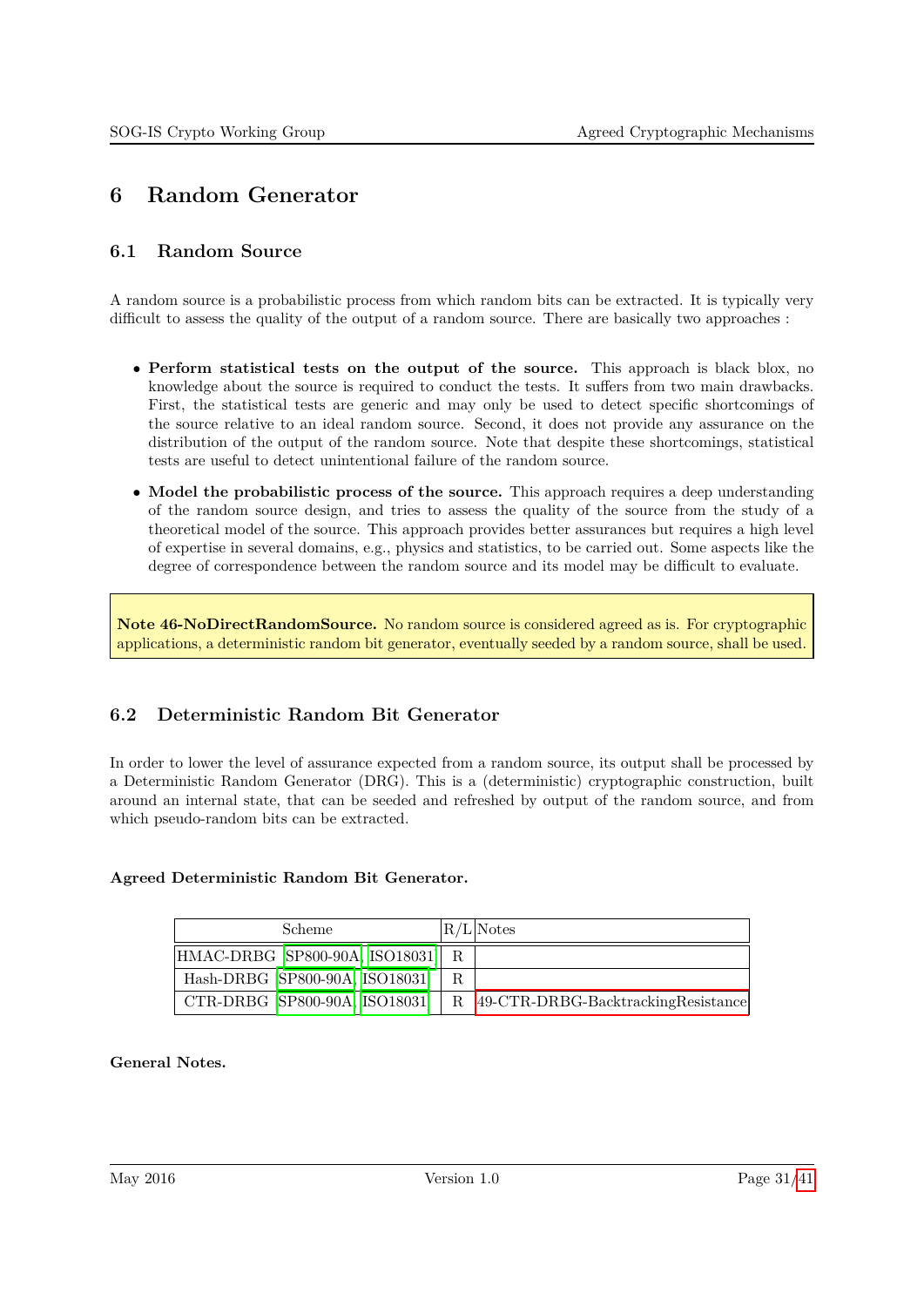Note 47-DRG-Seeding. The security of DRG derives from a proper seeding of the internal state of the construction from a random source. The required min-entropy for the seeding operation of the DRG mandated by its specification shall be respected. Furthermore the min-entropy of the seed shall be at least 125.

<span id="page-31-2"></span>**Note 48-BacktrackingResistance.** In systems which aim at providing perfect forward secrecy (PFS), an attacker who has recovered the current state of the random number generator which was used to produce ephemeral keys used in previous key exchanges will be able to break the PFS property if it is possible to practically compute past RBG output from the present state of the RBG. Therefore, it is recommended to use RBGs which do not allow such backwards computation.

**Specific Notes.**

<span id="page-31-1"></span>**Note 49-CTR-DRBG-BacktrackingResistance.** For CTR-DRBG, the backtracking resistance property defined in [48-BacktrackingResistance](#page-31-2) is only given for the transition function between different invocations; it is therefore not advisable to derive a large number of random bits by a single invocation of CTR-DRBG.

## <span id="page-31-0"></span>**6.3 Random Number Generator with Specific Distribution**

In asymmetric cryptographic mechanisms, the need to generate integers following specific distributions arises frequently. In such cases, a random bit generator cannot be used directly, since it does not directly offer the adequate distribution. As a consequence, constructions relying on such a random bit generator need to be implemented.

**Agreed "Mod** *q* **uniform distribution" generator** Some mechanisms require the use of random numbers generated uniformly at random in an interval of the form  $[0, q - 1]$ , where q is not a power of 2. It is notably the case when an element needs to be drawn at random in a group of prime power.

| Scheme                                                 | $R/L$ Notes |
|--------------------------------------------------------|-------------|
| "Testing" technique [FIPS186-4, Appendix B.1.2]        |             |
| "Extra random" technique [FIPS186-4, Appendix B.1.1] R |             |

**General note.**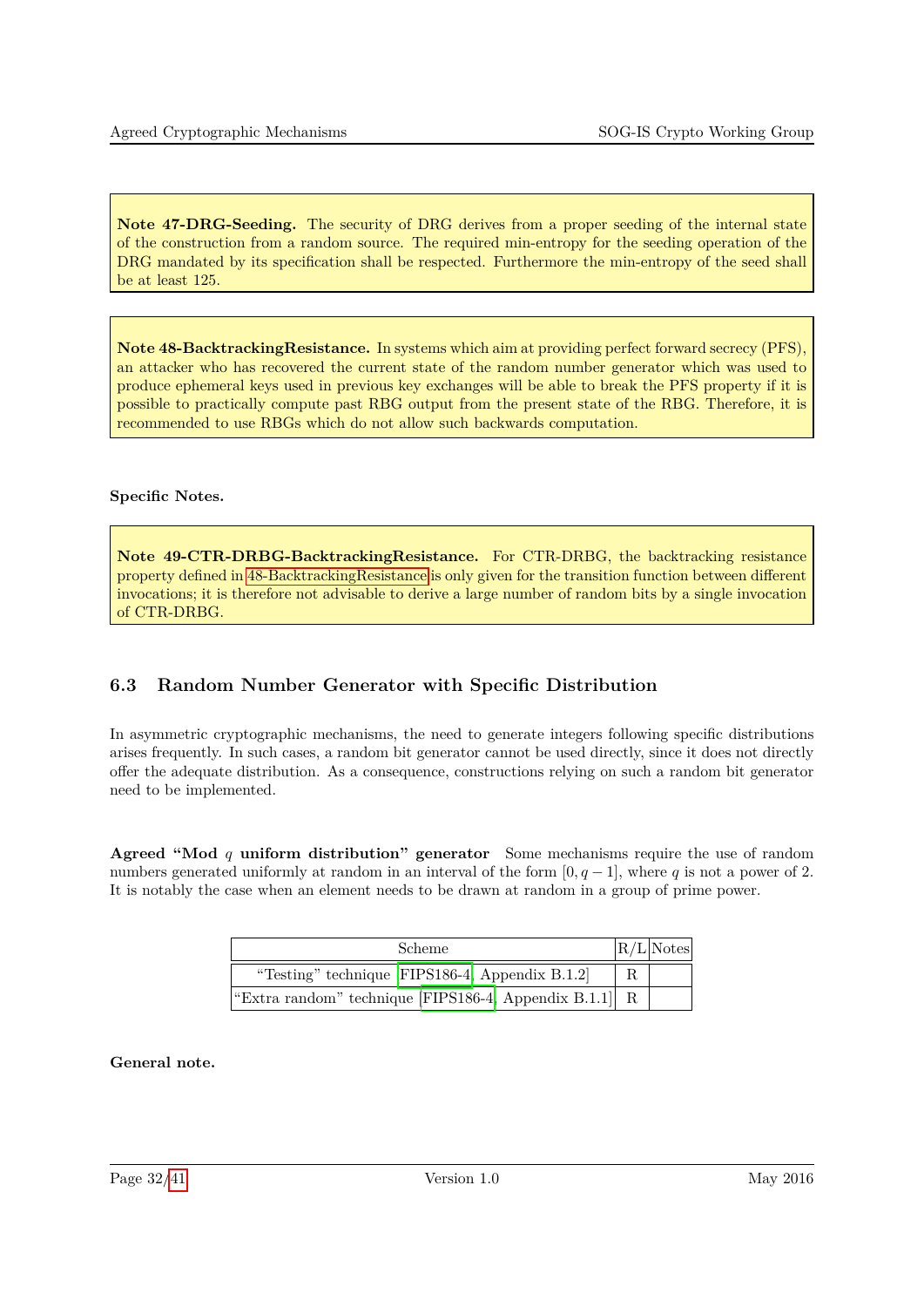**Note 50-RandomModularReduction.** The integer generation method that consists in using the underlying random bit generator to draw an integer uniformly at random in a range of length  $2^{\ell}$  where  $\ell$  is the ceil or the floor of  $\log_2(q)$ , possibly applying a reduction mod *q* to the result, introduces biases in the generation that may lead to attacks.

The testing technique ensures uniform generation mod *q* at the cost of the use of possibly extra, variable amount of randomness. The extra random technique makes the biases negligible at the cost of a fixed, small amount of extra randomness.

**Prime generator.** The generation of asymmetric parameters and RSA keys requires to generate random prime numbers. The generation of random primes follows the following strategy: initially an integer of the appropriate size is drawn at random. Then, it is tested for primality. As long as the primality test fails, the candidate integer is updated and tested anew. The choice of the updating function offers a tradeoff between the amount of extra randomness needed and the closeness of the generated prime distribution to the uniform distribution of primes. The primality test can be either a pseudo-prime test, or a provable-prime test.

**Note 51-Probableprime.** In case the prime generation method does not prove the primality of its output, the probability that this output is composite should be lower that  $2^{-125}$ .

# <span id="page-32-0"></span>**7 Key Management**

In the general case, the security of cryptographic mechanisms relies on the confidentiality, integrity, and/or authenticity of some *keys*. For the mechanism to be secure, it is crucial that the keys are not compromised/altered by an adversary. Agreed cryptographic mechanisms are deemed to be robust. As a consequence, using the mechanism does not endanger the confidentiality of the key it relies on. However, when considering/evaluating a product implementing cryptographic mechanisms, one has to consider every way the product manipulates key material and every way an adversary may target the product in order the ensure that she cannot recover said keys. The guiding principle can be expressed as follows.

<span id="page-32-1"></span>**Note 52-KeyManagement.** The management of keys by the product should not enable a potential attacker to recover any information about secret and private keys used to protect user information, nor to alter or inject public keys used to protect identities.

This principle impacts all steps of the key life cycle. It has to be noted that whether a product satisfies the principle is not straightforward and may depend on the capabilities of the provisioned adversary. Below we refine [52-KeyManagement](#page-32-1) for some key life cycle steps.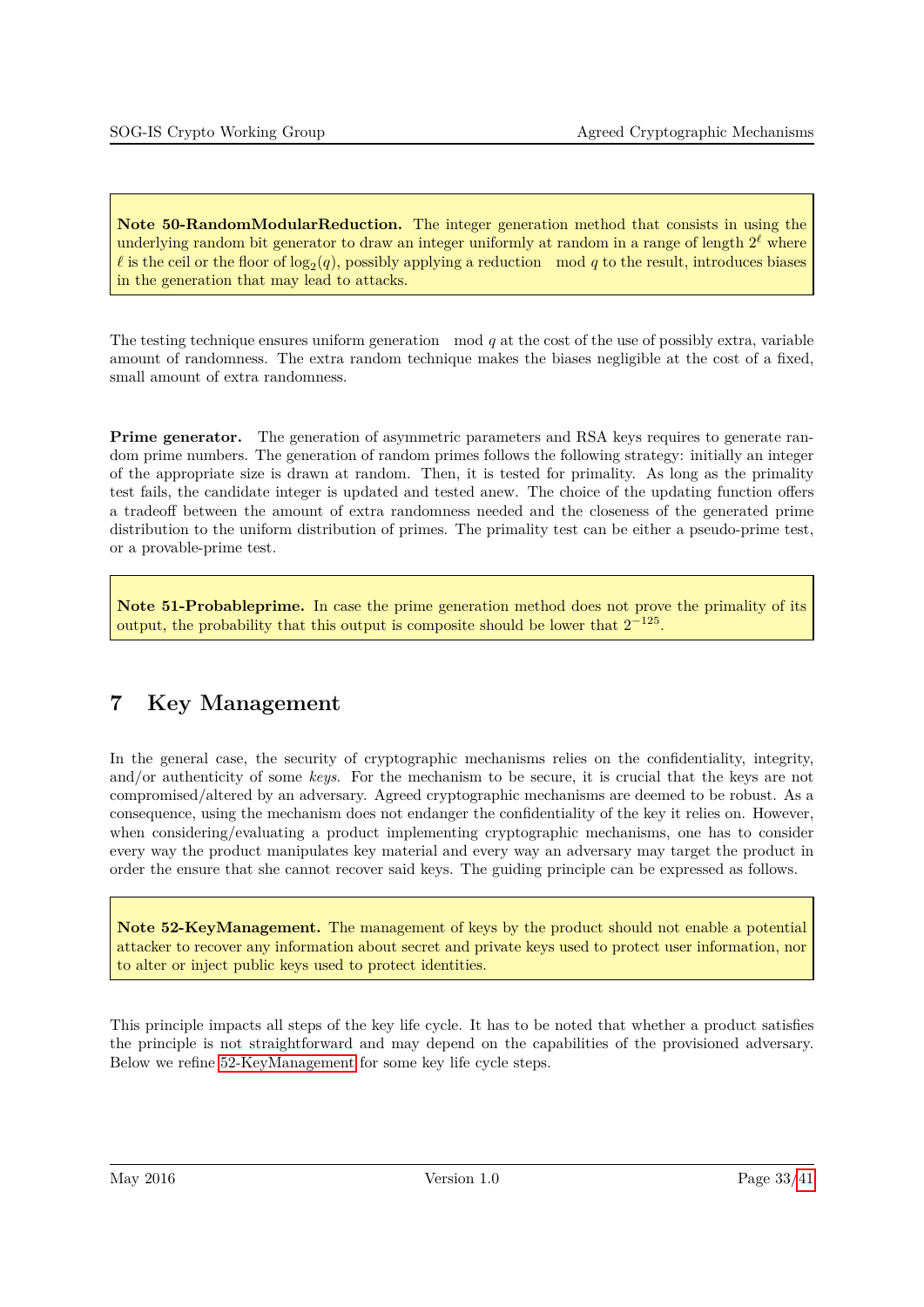Symmetric versus asymmetric techniques. Symmetric cryptosystems usually restrict the ability to read or authenticate communications to a closed group of users. Symmetric keys must be distributed to these users and it is of paramount importance that nobody outside the closed user group be privy to those keys; protection of the key distribution channel for authenticity and integrity is also very important. With asymmetric cryptosystems, on the other hand, keys are split into a public and a private part: the private part can be generated locally and needs to be protected for confidentiality at all costs. The public part can be sent over a nonconfidential channel, but must reliably be protected for authenticity and integrity.

## <span id="page-33-0"></span>**7.1 Key Generation**

In order for an adversary to have no a priori knowledge of the keys used by a cryptographic mechanism, they must be unpredictable. It is required that the keys are long enough and that the output distribution of the process used to generate them cannot be distinguished from the uniform distribution from an adversary point of view.

**Agreed key generation methods.** We give here the agreed key generation methods for the generic keyed cryptographic mechanisms. Unless stated otherwise, the keys used for the agreed cryptographic mechanisms of the preceding sections shall be obtained by truncating a bit sequence output by an agreed generation method to the size of the key of the mechanism.

| Method                         | Notes                                                                        |
|--------------------------------|------------------------------------------------------------------------------|
| Agreed random bit generator    |                                                                              |
|                                | Agreed key establishment mechanism 53-KeyEstablishment, 54-KeyGenerationSeed |
| Agreed key derivation function | 54-KeyGenerationSeed                                                         |

<span id="page-33-1"></span>**Note 53-KeyEstablishment.** A key established through key establishment should not be used directly but first postprocessed by an agreed key derivation function.

<span id="page-33-2"></span>**Note 54-KeyGenerationSeed.** Some key generation mechanisms rely on preexisting secrets, e.g., ephemeral exponents in the case of a Diffie-Hellman key establishment protocol, or a master secret in the case of the generation of TLS record protocol keys. The entropy of the preexisting secrets shall be large enough (at least 125 bits for recommended mechanisms, or at least 100 for legacy mechanisms).

For mechanisms having specific needs in terms of key generation, e.g. distribution of keys, they are specified along the mechanisms in the previous sections. In these cases, a specific key generation procedure using a random bit generator as a black box is usually defined.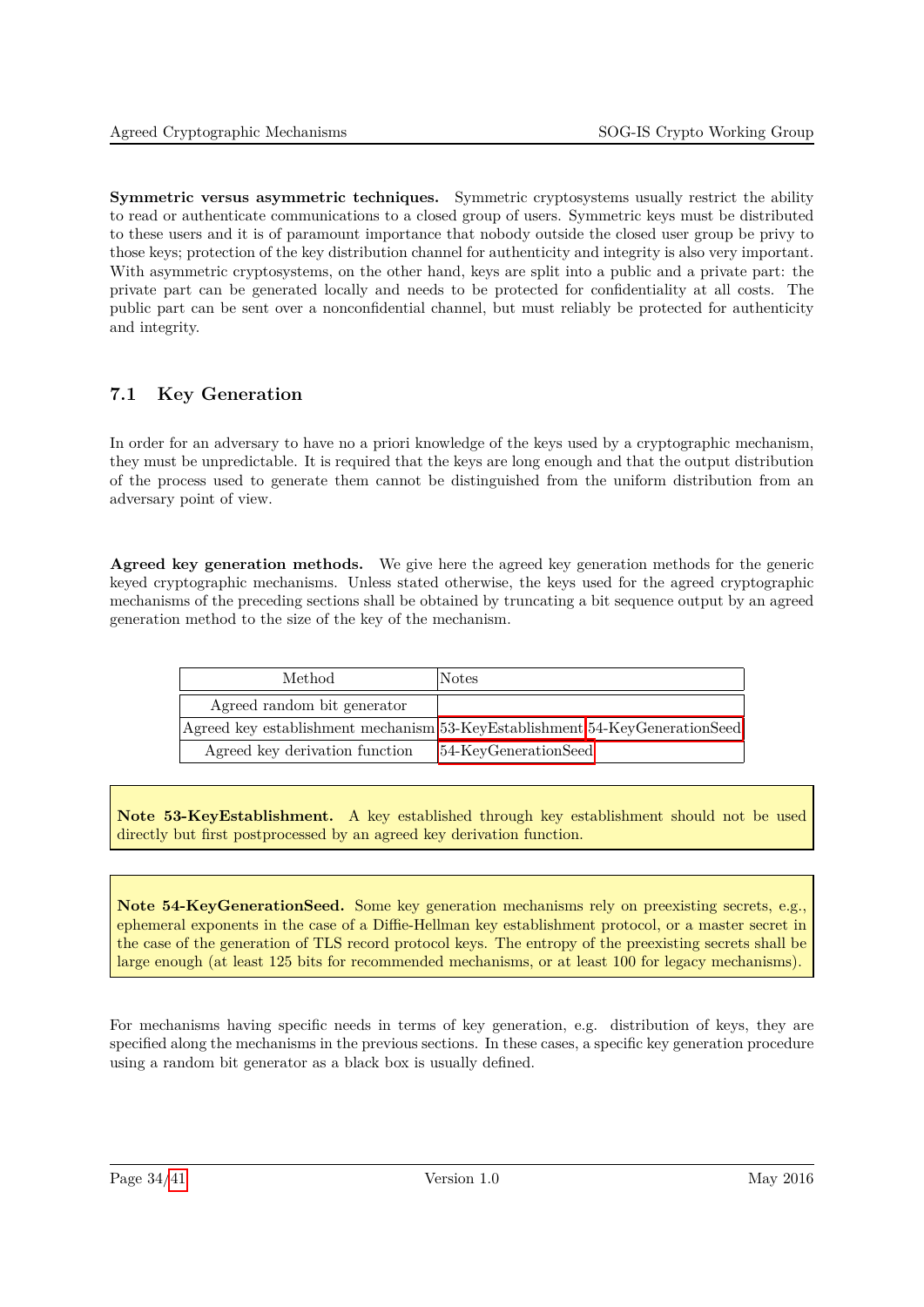#### **Key Usage.**

<span id="page-34-3"></span>**Note 55-KeyUsage.** A key must not be used with different mechanisms.

Using a key with several mechanisms, to guarantee, e.g., confidentiality, integrity and authentication, is a source of errors and may also open attack paths exploiting the various contexts of usage of the key. Note that the usage is to be understood in terms of achieved security objective, and not restricted in terms of cryptographic mechanisms: for example, a message digital signature context and an asymmetric authentication scheme may both make use of the same digital signature scheme, but the key pairs used in the two contexts must be different.

## <span id="page-34-0"></span>**7.2 Key Storage and Transport**

**Note 56-KeyStorageAndTransport.** When transmitted or stored on a non-trusted medium, a key shall be protected in confidentiality and integrity with an agreed key protection mechanism, as described in Section [3.6.](#page-19-0)

### <span id="page-34-1"></span>**7.3 Key Use**

**Note 57-TrustedPlatform.** A key shall only be used to perform computations on a trusted platform. Confidentiality and integrity shall be ensured for secret and private keys, integrity and authenticity shall be ensured for public keys.

**Note 58-Diffusion.** The diffusion of secret and private keys shall be limited to the trusted environment that makes an effective use of the key.

## <span id="page-34-2"></span>**7.4 Key Destruction**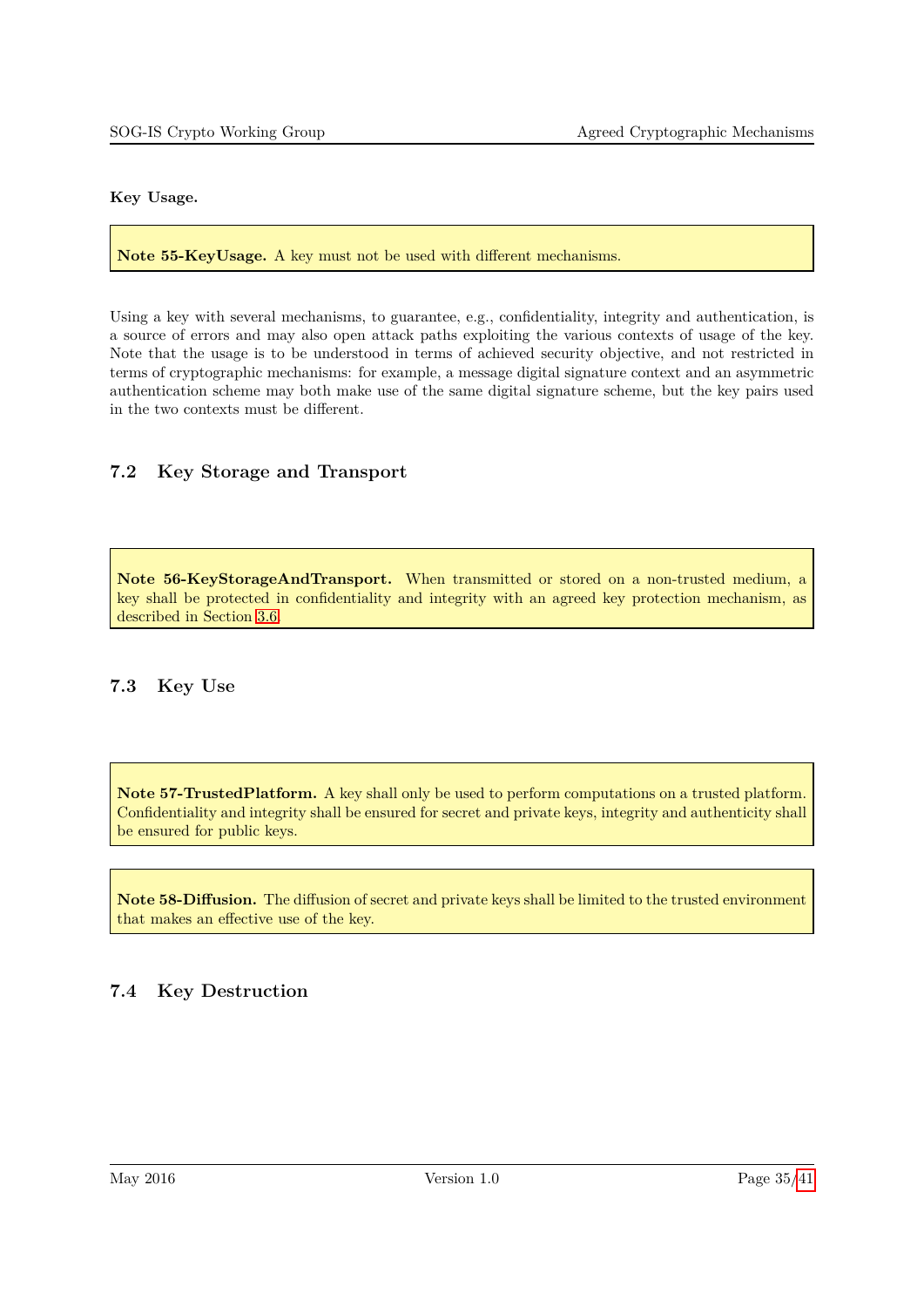Note 59-KeyDestruction. After the use period of a key has expired, it shall be securely erased from the trusted platform where it was used.

In particular, some cryptographic schemes use so-called ephemeral keys. In the context of Diffie-Hellman key establishment schemes, these ephemeral keys are exchanges by the parties and are used to derive a shared secret. Following this derivation, the ephemeral keys are no longer useful and should be securely erased.

The erasure process must be adapted to the environment and take into account remanence issues.

# <span id="page-35-0"></span>**8 Person Authentication**

In the general case, authentication, where one entity proves its identity to another, is ensured by using cryptographic mechanisms. However, the case where one person identifies herself to an information system is peculiar in several ways. First, the person cannot directly make use of cryptographic mechanisms. Second, the authentication procedure is more prone to be replayed, for instance if it relies on a long-termed password. Third, the entropy of the identification data, as a password, may be substandard regarding what would be expected from a cryptographic system. Thus, such person authentication procedures can only be performed locally on a trusted platform (e.g., entering a PIN), or through a trusted channel (e.g., providing a cookie to a website). Furthermore, it must require an interaction with the system: if identification verification data can be extracted from the system, an attacker may retrieve from it the identification data by use of brute-force. In this document, we limit ourselves to considering password and PIN-based person authentication solutions.

We express limits that shall be enforced by the person authentication system on the authentication procedure, in order to make it difficult for an unauthorized person to authenticate in place of a legitimate user of the system. We consider two cases. In the first case, the system can enforce a hard limit on the number of trials the authenticating person is allowed to perform for entering the correct information. In the second case, such limitation is impractical but the system can limit the rate at which the authenticating person can submit to the authentication procedure.

Limited number of trials. This case is usually implemented by cryptographic resources, e.g., smartcards and HSM, in order to unlock the access to operations involving keys securely stored on the resource. After a given number of erroneous trials, authentication becomes impossible: the person account can no longer be unlocked without resorting to an administrative procedure. In such case, it is possible to upper bound the probability of false acceptance, i.e., the event that a person that does not know the identification data can succed in authenticating itself by random trials. It is recommended to use a maximal false acceptance probability of  $5 \times 10^{-6}$ , corresponding to at most 5 trials of a 6-digit PIN. A maximal false acceptance probability of  $5 \times 10^{-4}$ , at most 5 trials of a 4-digit PIN, is acceptable in legacy applications.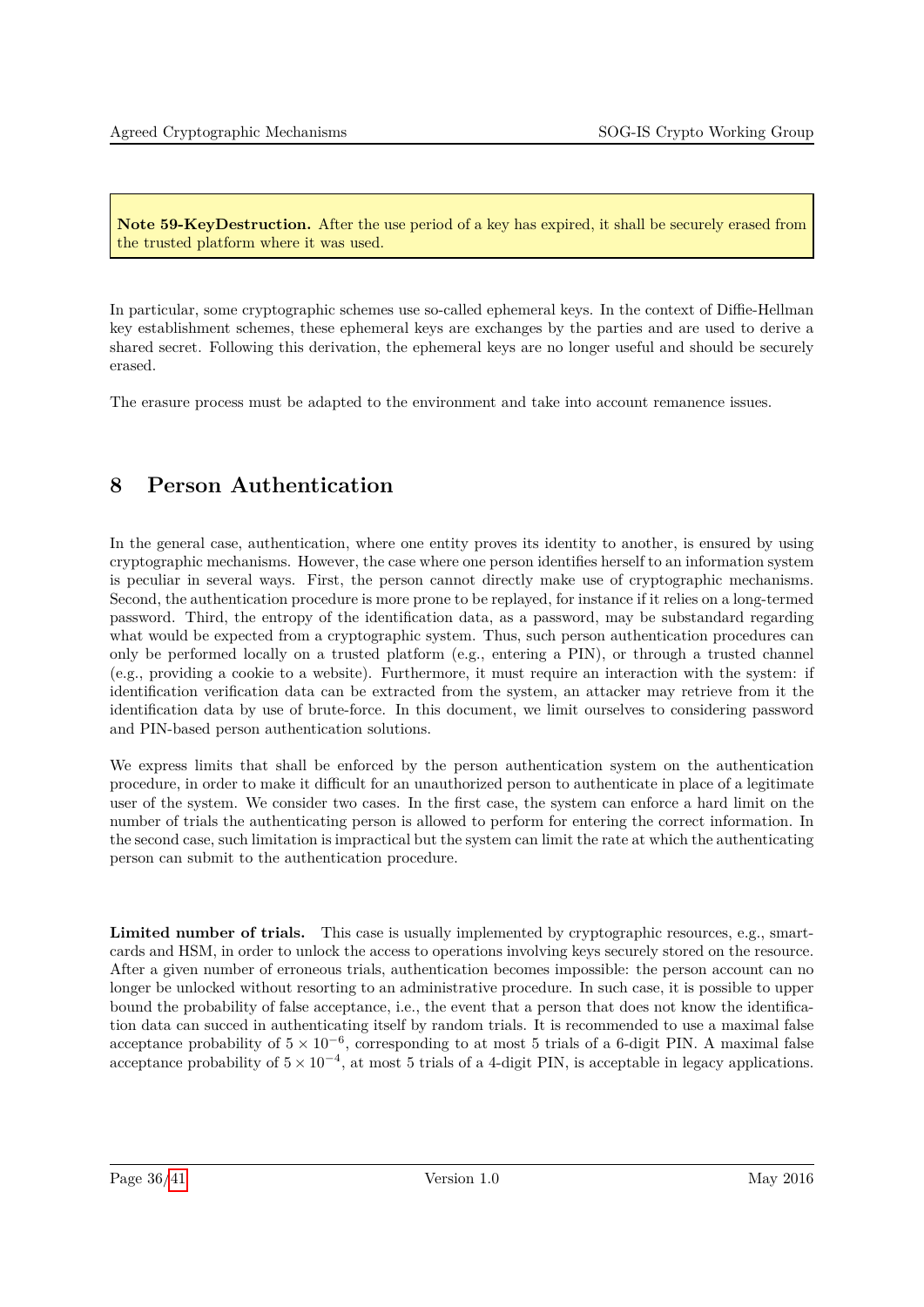Time limited number of trials. This case is usually implemented when it is not practical to enforce a strict account locking mechanism in case of repeated authentication errors. It provides the inferior solution of limiting the amount of authentication trials by unit of time. An example of such limitating mechanism is to double the delay between every unsuccessful authentication attempt. For the time being, this document does not express any requirement for this case.

# <span id="page-36-0"></span>**A Glossary**

**Authentication:** provision of assurance of the claimed identity of an entity.

**Confidentiality:** property that information is not made available or disclosed to unauthorized individuals, entities, or processes.

**Cryptographic algorithm.** well-defined computational procedure that takes variable inputs, which may include cryptographic keys, and produces an output.

**Asymmetric key pair:** pair of related keys where the private key defines a private transformation and the public key defines a public transformation.

**Cryptographic atomic primitive:** cryptographic mechanism that is not considered as a cryptographic construction.

**Cryptographic construction:** cryptographic mechanism built upon (an)other cryptographic mechanism(s). See cryptographic primitive.

**Cryptographic function:** sequence of instructions that associate deterministically to a set of inputs a corresponding output.

**Cryptographic mechanism:** general term designating a security-related procedure using cryptography.

**Cryptographic primitive:** cryptographic mechanism used to build a higher level cryptographic mechanism. See cryptographic construction.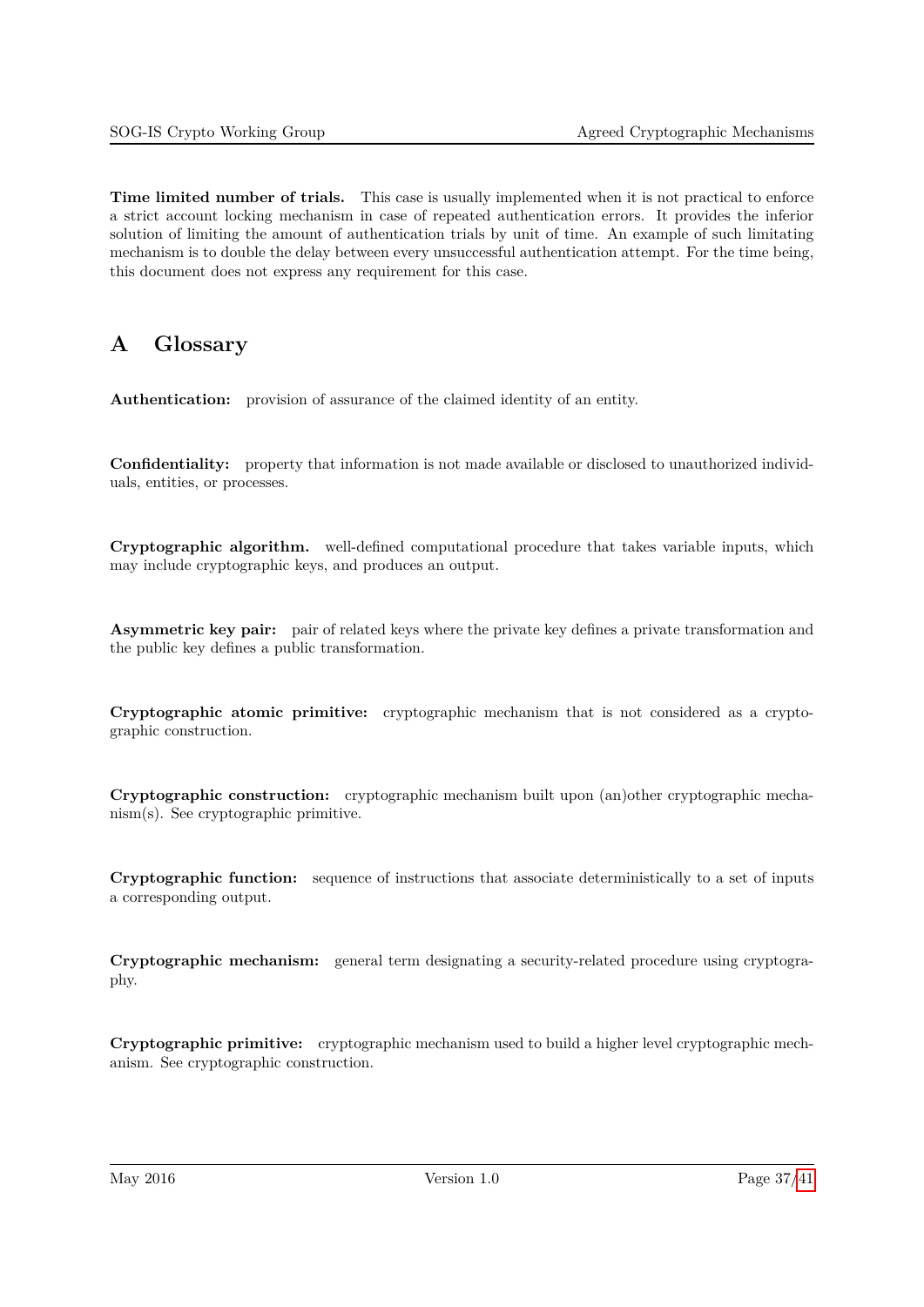**Cryptographic procedure:** generalization of cryptographic function that may additionaly make use of random values to compute an output associated to its input.

**Cryptographic protocol:** protocol which performs a security-related function using cryptography. Can be considered as an interactive cryptographic scheme.

**Cryptographic scheme:** a distributed cryptographic algorithm, involving several parties, usually sharing related key material, that achieves some security objective.

**Data origin authentication:** corroboration that the source of data received is as claimed.

**Data integrity:** property that data has not been altered or destroyed in an unauthorized manner.

**Key:** sequence of symbols that controls the operation of a cryptographic procedure.

**Key management:** administration and use of the generation, registration, certification, deregistration, distribution, installation, storage, archiving, revocation, derivation and destruction of keying material in accordance with a security policy.

**Non-repudiation:** ability to prove the occurrence of a claimed event or action and its originating entities.

**Nonce:** Value that may not be used more than once.

**Secret key:** key used with symmetric cryptographic techniques by a specified set of entities.

**Security objective:** statement of an intent to counter identified threats and/or satisfy identified organization security policies and/or assumptions. Examples of security objectives are confidentiality, data integrity and data origin authentication.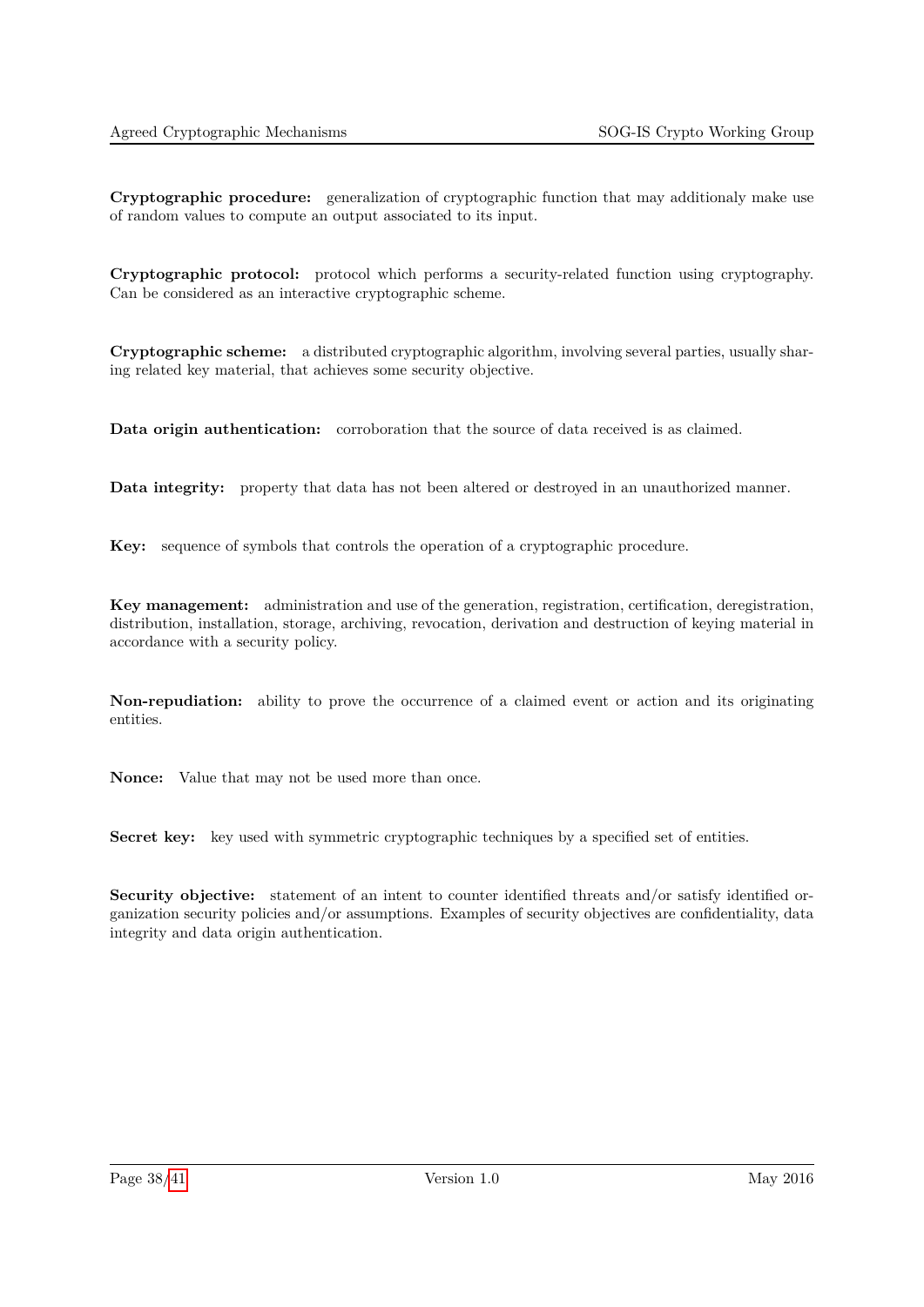## <span id="page-38-10"></span>**References**

| [ANSIX9.63] American National Standards Institute. ANSI X9.63-2011 - Public Key Cryp- |
|---------------------------------------------------------------------------------------|
| tography for the Financial Services Industry - Key Agreement and Key Trans-           |
| port Using Elliptic Curve Cryptography. 2011.                                         |

- <span id="page-38-8"></span><span id="page-38-1"></span>[ANSSI-RGS] Agence nationale de la sécurité des systèmes d'information. *Annexes B du référentiel général de sécurité*. version 2.03. 2014.
	- [BN00] M. Bellare and C. Namprempre. "Authenticated encryption: Relations among notions and analysis of the generic composition paradigm". In: *ASIACRYPT*. Vol. 1976. Lecture Notes in Computer Science. Springer, 2000, pp. 531–545.
- <span id="page-38-4"></span><span id="page-38-0"></span>[ENISAAlgo] ENISA. *Algorithms, key size and parameters report*. 2014.
- [FIPS180-4] National Institute of Standards and Technology. *FIPS PUB 180-4: Secure Hash Standard (SHS)*. 2012.
- <span id="page-38-11"></span><span id="page-38-2"></span>[FIPS186-4] National Institute of Standards and Technology. *FIPS PUB 186-4: Digital Signature Standard (DSS)*. 2013.
	- [FIPS197] National Institute of Standards and Technology. *FIPS PUB 197: Advanced Encryption Standard (AES)*. 2001.
	- [FIPS202] National Institute of Standards and Technology. *FIPS PUB 202: SHA-3 Standard: Permutation-Based Hash and Extendable-Output Functions*. 2015.
- <span id="page-38-6"></span><span id="page-38-3"></span>[FIPS46-3] National Institute of Standards and Technology. *FIPS PUB 46-3: Data Encryption Standard (DES)*. 1999.
- <span id="page-38-9"></span>[IS019772] ISO/IEC. *ISO/IEC 19772:2009 – Information technology – Security techniques – Authenticated encryption*. 2009.
- <span id="page-38-7"></span>[ISO10116] ISO/IEC. *ISO/IEC 10116:2006 – Information technology – Security techniques – Modes of operation for an n-bit block cipher*. 2006.
- <span id="page-38-5"></span>[ISO10118-3] ISO/IEC. *ISO/IEC 10118-3:2004 – Information technology – Security techniques – Hash-functions – Part 3: Dedicated hash-functions*. 2004.
- <span id="page-38-14"></span>[ISO11770-3] ISO/IEC. *ISO/IEC 11770-3:2008 – Information technology – Security techniques – Key management – Part 3: Mechanisms using asymmetric techniques*. 2008.
- <span id="page-38-12"></span>[ISO14888-3] ISO/IEC. *ISO/IEC 14888-3:2006 – Information technology – Security techniques – Digital signatures with appendix – Part 3: Discrete logarithm based mechanisms*. 2006.
- <span id="page-38-16"></span><span id="page-38-15"></span><span id="page-38-13"></span>[ISO14888-3/am1] ISO/IEC. *ISO/IEC 14888-3:2006/am1:2010 – Information technology – Security techniques – Elliptic Curve Russian Digital Signature Algorithm, Schnorr Digital Signature Algorithm, Elliptic Curve Schnorr Digital Signature Algorithm, and Elliptic Curve Full Schnorr Digital Signature Algorithm*. 2010.
	- [ISO18031] ISO/IEC. *ISO/IEC 18031:2011 Information technology Security techniques – Random bit generation*. 2011.
	- [ISO18033-2] ISO/IEC. *ISO/IEC 18033-2:2006 Information technology Security techniques – Encryption Algorithms – Part 2: Asymmetric ciphers*. 2006.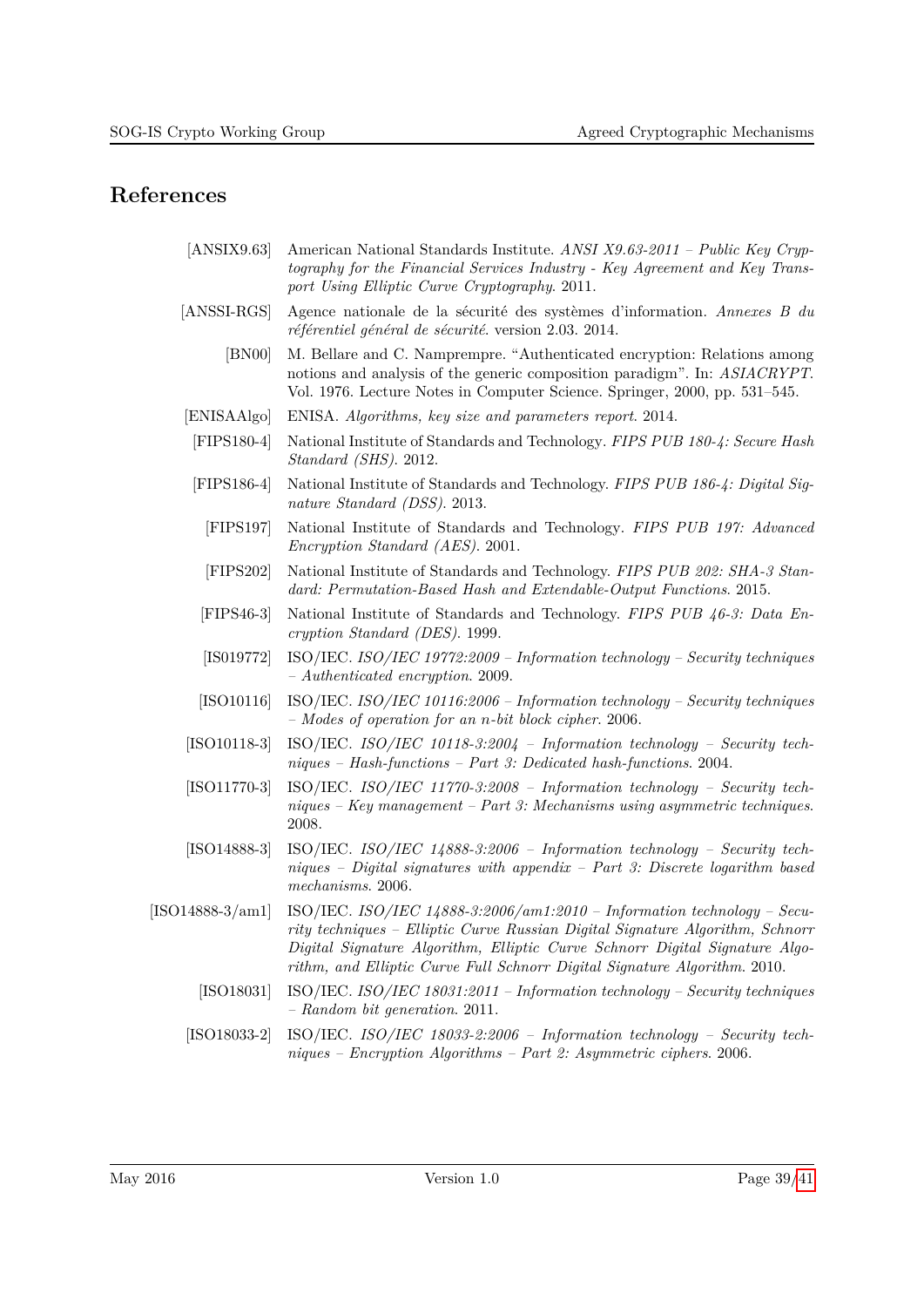- <span id="page-39-0"></span>[ISO18033-3] ISO/IEC. *ISO/IEC 18033-3:2010 – Information technology – Security techniques – Encryption Algorithms – Part 3: Block ciphers*. 2010.
- <span id="page-39-17"></span>[ISO9796-2] ISO/IEC. *ISO/IEC 9796-2:2010 – Information technology – Security techniques – Digital signature schemes giving message recovery – Part 2: Integer factorization based mechanisms*. 2010.
- <span id="page-39-6"></span>[ISO9797-1] ISO/IEC. *ISO/IEC 9797-1:2011 – Information technology – Security techniques – Message Authentication Codes (MACs) – Part 1: Mechanisms using a block cipher*. 2011.
- <span id="page-39-14"></span><span id="page-39-8"></span>[ISO9797-2] ISO/IEC. *ISO/IEC 9797-2:2011 – Information technology – Security techniques – Message Authentication Codes (MACs) – Part 2: Mechanisms using a dedicated hash-function*. 2011.
	- [JORF] ANSSI. "Avis relatif aux paramètres de courbes ellitpiques définis pas l'État français". In: *Journal Officiel* 0241 (Oct. 2011), p. 17533.
		- [L13] J. Lell. *Practical malleability attack against CBC-Encrypted LUKS partitions*. [http://www.jakoblell.com/blog/2013/12/22/practical-malleability](http://www.jakoblell.com/blog/2013/12/22/ practical-malleability-attack-against-cbc-encrypted-luks-partitions)[attack-against-cbc-encrypted-luks-partitions](http://www.jakoblell.com/blog/2013/12/22/ practical-malleability-attack-against-cbc-encrypted-luks-partitions). 2013.
	- [PKCS1] RSA Laboratories. *PKCS #1 v2.2: RSA Cryptography Standard*. 2012.
- <span id="page-39-16"></span><span id="page-39-7"></span><span id="page-39-4"></span>[RFC2104] H. Krawczyk, M. Bellare, and R. Canetti. *HMAC: Keyed-Hashing for Message Authentication*. 1997.
- <span id="page-39-12"></span>[RFC2898] B. Kaliski. *PKCS #5: Password-Based Cryptography Specification Version 2.0*. 2000.
- <span id="page-39-15"></span>[RFC3447] J. Jonsson and B. Kaliski. *Public-Key Cryptography Standard (PKCS) #1: RSA Cryptography Specifications Version 2.1*. 2003.
- <span id="page-39-11"></span>[RFC5297] D. Harkins. *Synthetic Initialization Vector (SIV) Authenticated Encryption Using the Advanced Encryption Standard (AES)*. 2008.
- <span id="page-39-13"></span>[RFC5639] M. Lochter and J. Merkle. *Elliptic Curve Cryptography (ECC) Brainpool Standard Curves and Curve Generation*. 2010.
	- [S79] Adi Shamir. "How to Share a Secret". In: *Commun. ACM* 22.11 (1979), pp. 612– 613.
- <span id="page-39-1"></span>[SP800-38A] National Institute of Standards and Technology. *SP800-38A: Recommendation for Block Cipher Modes of Operation*. 2001.
- <span id="page-39-10"></span><span id="page-39-9"></span><span id="page-39-5"></span><span id="page-39-3"></span><span id="page-39-2"></span>[SP800-38A-Addendum] National Institute of Standards and Technology. *SP800-38A-Addendum: Recommendation for Block Cipher Modes of Operation: Three Variants of Ciphertext Stealing for CBC Mode*. 2010.
	- [SP800-38B] National Institute of Standards and Technology. *SP800-38B: Recommendation for Block Cipher Modes of Operation: The CMAC Mode for Authentication*. 2005.
	- [SP800-38C] National Institute of Standards and Technology. *SP800-38C: Recommendation for Block Cipher Modes of Operation: The CCM Mode for Authentication and Confidentiality*. 2004.
	- [SP800-38D] National Institute of Standards and Technology. *SP800-38A: Recommendation for Block Cipher Modes of Operation: Galois/Counter Mode (GCM) and GMAC*. 2007.